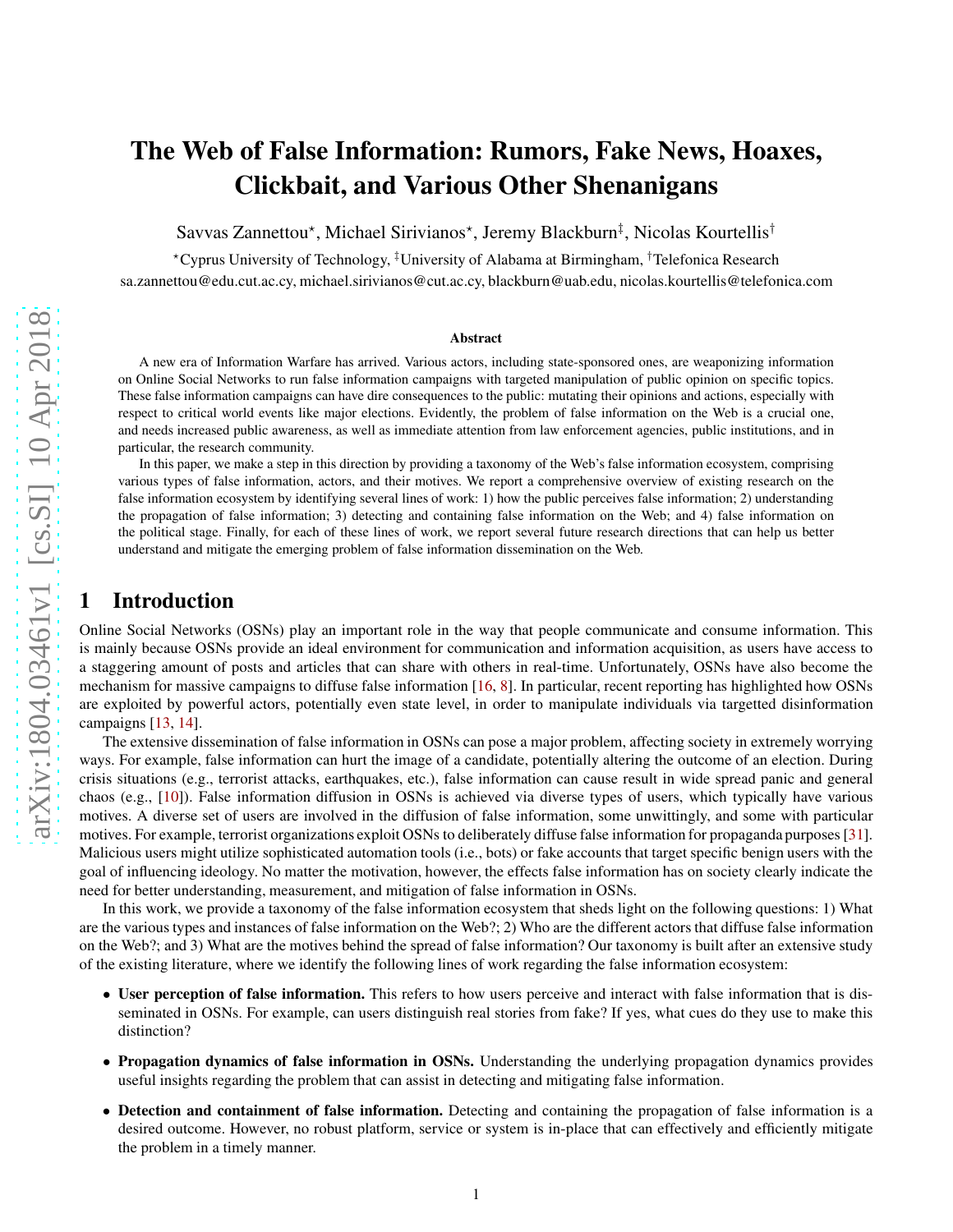• False information in politics. We distinguish works that refer to politics for several reasons. First, anecdotal evidence and existing literature suggest that false information is often disseminated for politics-related reasons. Second, it can affect the course of history, especially in election periods. For instance, during the 2016 US Election, as well as the 2017 French Elections, there were examples where trolls from 4chan tried to change the election outcome by disseminating false information about the candidate they opposed [\[11,](#page-19-5) [27\]](#page-20-1). On top of this, extensive anecdotal evidence suggests the involvement of state-sponsored troll accounts that actively try to mislead and mutate the opinions of users on OSNs [\[164,](#page-24-0) [186\]](#page-24-1).

For each of these lines of work, we provide an overview of the most relevant research papers, as well as possible future research directions that will address existing gaps and will better help the community to alleviate the emerging problem of false information on the Web.

Contributions. In summary, with the present study we make the following contributions: First, we provide a holistic view of the Web's information ecosystem by analyzing the types of false information as well as the various actors that are involved and their motives. Second, we provide a comprehensive overview of the existing works focusing on the false information ecosystem organized into four high level categories. This overview can assist the research community in gaining a quick understanding of existing work, and identify possible gaps. Finally, for each category of literature, we provide some future research directions that the community can follow to extend the state-of-art on the Web's information ecosystem.

Paper Organization. The remainder of this paper is structured as follows: In Section [2](#page-1-0) we describe a taxonomy for the false information ecosystem. Section [3](#page-3-0) reports existing works on studying how user perceive and interact with false information on the Web, while Section [4](#page-5-0) describes the works done on studying the propagation of information. Studies about detecting and containing false information on the Web are presented in Section [5.](#page-8-0) Section [6](#page-14-0) is devoted on false information in the politics stage whereas Section [7](#page-17-0) reports other relevant works that do not fit in any of the other lines of work. Finally, we conclude in Section [8.](#page-19-6)

# <span id="page-1-0"></span>2 False Information Ecosystem Taxonomy

This section is a synthesis of the literature review in the following sections. We believe this taxonomy will provide a succinct roadmap for future work. The taxonomy is based on [\[9\]](#page-19-7) and extended to build upon the existing literature. Specifically, we describe the various types of false information that can be found in OSNs (Section [2.1\)](#page-1-1), the various types of actors that contribute in the distribution of false information (Section [2.2\)](#page-2-0), as well as their motives (Section [2.3\)](#page-3-1).

### <span id="page-1-1"></span>2.1 Types of False Information

False information on the Web can be found in various forms, with varying severity metrics. Due to this, we propose the categorization of false information into ten types, broken into three groups based on their severity. Namely, we distinguish the types of false information according to how misleading and hurtful they are for the receiving users.

- 1. Fake News. The fake news group is the most severe group of false information that is found on the Web. We identify the following types of false information that fall within this group:
	- Fabricated [\[148\]](#page-23-0). Completely fictional stories disconnected entirely from real facts. This is the most severe type of false information, as their only goal is to mislead their readers.
	- Propaganda [\[101\]](#page-22-0). Consists mostly of fabricated stories that aim to hurt the interest of a particular party. This kind of false news is not new, as it was greatly used also shortly after World War II and the Cold War. Propaganda stories are profoundly utilized in political contexts to mislead people with the overarching goal of inflicting damage to a particular political party or nation-state. Due to this, propaganda is a consequential type of false information as it can change the course of human history (e.g., by changing the outcome of an election).
	- Imposter [\[9\]](#page-19-7). Refer to news stories whose author/source is impersonated. This is particularly misleading type of false information, as one of the main feature that is used to verify the credibility of a news story is its source/author.
	- Conspiracy Theories [\[70\]](#page-21-0). Refer to stories that try to explain a situation or an event by invoking a conspiracy without proof. Usually, such stories are about illegal acts that are carried out by governments or powerful individuals. They also typically present unsourced information as fact or dispense entirely with an "evidence" based approach, relying on leaps of faith instead.
- 2. Biased/Inaccurate News. This group refers to news stories that are misleading, but incorporate the truth to some extent. Within this group, we identify the following types:
	- Hoaxes [\[108\]](#page-22-1). News stories that contain facts that are either false or inaccurate and are presented as legitimate facts. This category is also known in the research community either as half-truth [\[4\]](#page-19-8) or factoid [\[15\]](#page-19-9) stories.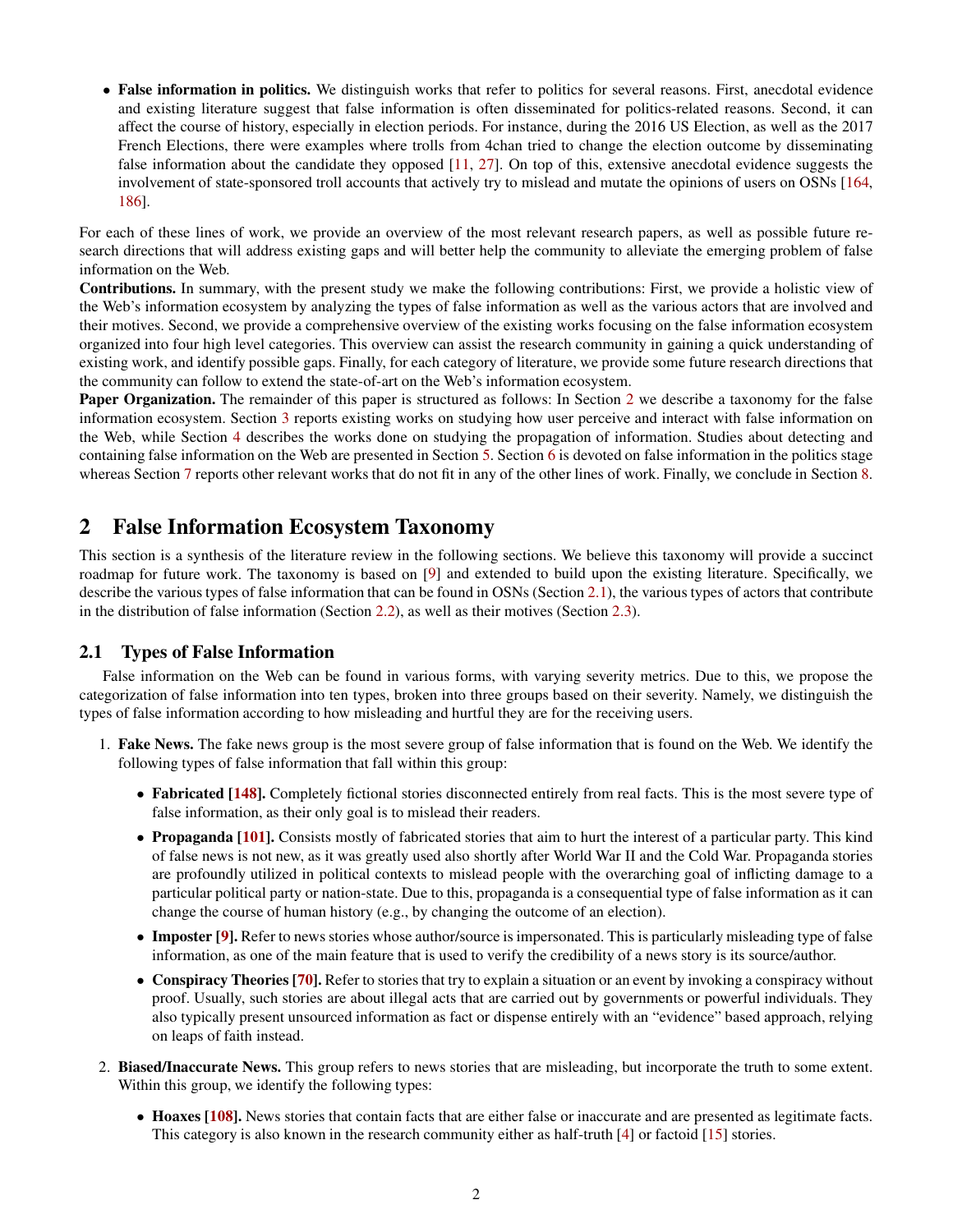- Hyperpartisan [\[138\]](#page-23-1). Used primarily in political contexts, hyperpartism refers to stories that are extremely onesided (i.e., left-wing or right wing). In the entire context of the false information ecosystem, we refer to hyperpartisan as stories that are extremely biased towards a person/party/situation/event. Some examples include the wide spread diffusion of false information to the alt-right community from small fringe Web communities like 4chan's /pol/ board [\[86\]](#page-21-1) and Gab, an alt-right echo chamber [\[184\]](#page-24-2).
- Fallacy [\[168\]](#page-24-3). Stories that make use of invalid reasoning in the construction of an argument. Such arguments are deceptive by appearing to be better than they really are.
- 3. Misleading/Ambiguous News. This group is the most mild. Usually, news stories that fall within this group do not have serious consequences for the community. For instance, clickbait news articles primarily inflict only frustration on readers.
	- Rumors [\[134\]](#page-23-2). Refers to stories whose truthfulness is ambiguous or never confirmed. This kind of false information is widely propagated on OSNs, hence several works have analyzed this type of false information.
	- Clickbait [\[58\]](#page-21-2). Refers to the deliberate use of misleading headlines and thumbnails of content on the Web. This type is not new as it appeared years before, during the "newspaper era," a phenomenon known as yellow journalism [\[52\]](#page-20-2). However, with the proliferation of OSNs, this problem is rapidly growing, as many users add misleading descriptors to their content with the goal of increasing their traffic for profit or popularity [\[136\]](#page-23-3). This is one of the least severe types of false information because if a user reads/views the whole content then he can distinguish if the headline and/or the thumbnail was misleading.
	- Satire News [\[50\]](#page-20-3). Stories that contain a lot of irony and humor. This kind of news is getting considerable attention on the Web in the past few years. Some popular examples of sites that post satire news are TheOnion [\[23\]](#page-20-4) and SatireWire [\[17\]](#page-19-10). Usually, these sites disclose their satire nature in one of their pages (i.e., About page). However, as their articles are usually disseminated via social networks, this fact is obfuscated, overlooked, or ignored by users who often take them at face value with no additional verification.

### <span id="page-2-0"></span>2.2 False Information Actors

In this section, we describe the different types of actors that constitute the false information propagation ecosystem. We identified a handful of different actors that we describe below<sup>[1](#page-2-1)</sup>.

- Bots [\[45\]](#page-20-5). In the context of false information, bots are programs that are part of a bot network (Botnet) and are responsible for controlling the online activity of several fake accounts with the aim of disseminating false information. Botnets are usually tied to a large number of fake accounts that are used to propagate false information in the wild. A Botnet is usually employed for profit by 3rd party organizations to diffuse false information for various motives (see Section [2.3](#page-3-1) for more information on their possible motives).
- Criminal/Terrorist Organizations [\[31\]](#page-20-0). Criminal gangs and terrorist organizations are exploiting OSNs as the means to diffuse false information to achieve their goals. A recent example is the ISIS terrorist organization that diffuses false information in OSNs for propaganda purposes [\[31\]](#page-20-0). Specifically, they widely diffuse ideologically passionate messages for recruitment purposes. This creates an extremely dangerous situation for the community as there are several examples of individuals from European countries recruited by ISIS that ended-up perpetrating terrorist acts.
- Political Persons [\[1\]](#page-19-11). Such persons or individuals use OSNs to disseminate false information in order to empower their public image or hurt the public image of other political persons. This problem received extensive attention related to the 2016 US election, where Facebook was accused of allowing the dissemination of false information, perhaps even affecting the outcome of the election [\[8\]](#page-19-1).
- Hidden Paid Posters [\[56\]](#page-20-6) and State-sponsored Trolls [\[186\]](#page-24-1). They are a special group of users that are paid in order to disseminate false information on a particular content or targeting a specific demographic. Usually, they are employed for pushing an agenda; e.g., to influence people to adopt certain social or business trends. Similar to bots, these actors disseminate false information for profit. However, this type is substantially harder to distinguish than bots because they exhibit characteristics similar to regular users.
- **Journalists** [\[113\]](#page-22-2). Individuals that are the primary entities responsible for disseminating information both to the online and to the offline world. However, in many cases, journalists are found in the center of controversy as they post false information for various reasons. For example, they might change some stories so that they are more appealing, in order to increase the popularity of their platform, site or newspaper.

<span id="page-2-1"></span><sup>&</sup>lt;sup>1</sup>Note: we elect not to order the actors in terms of their impact, as assessing the impact of each actor is not a straightforward task.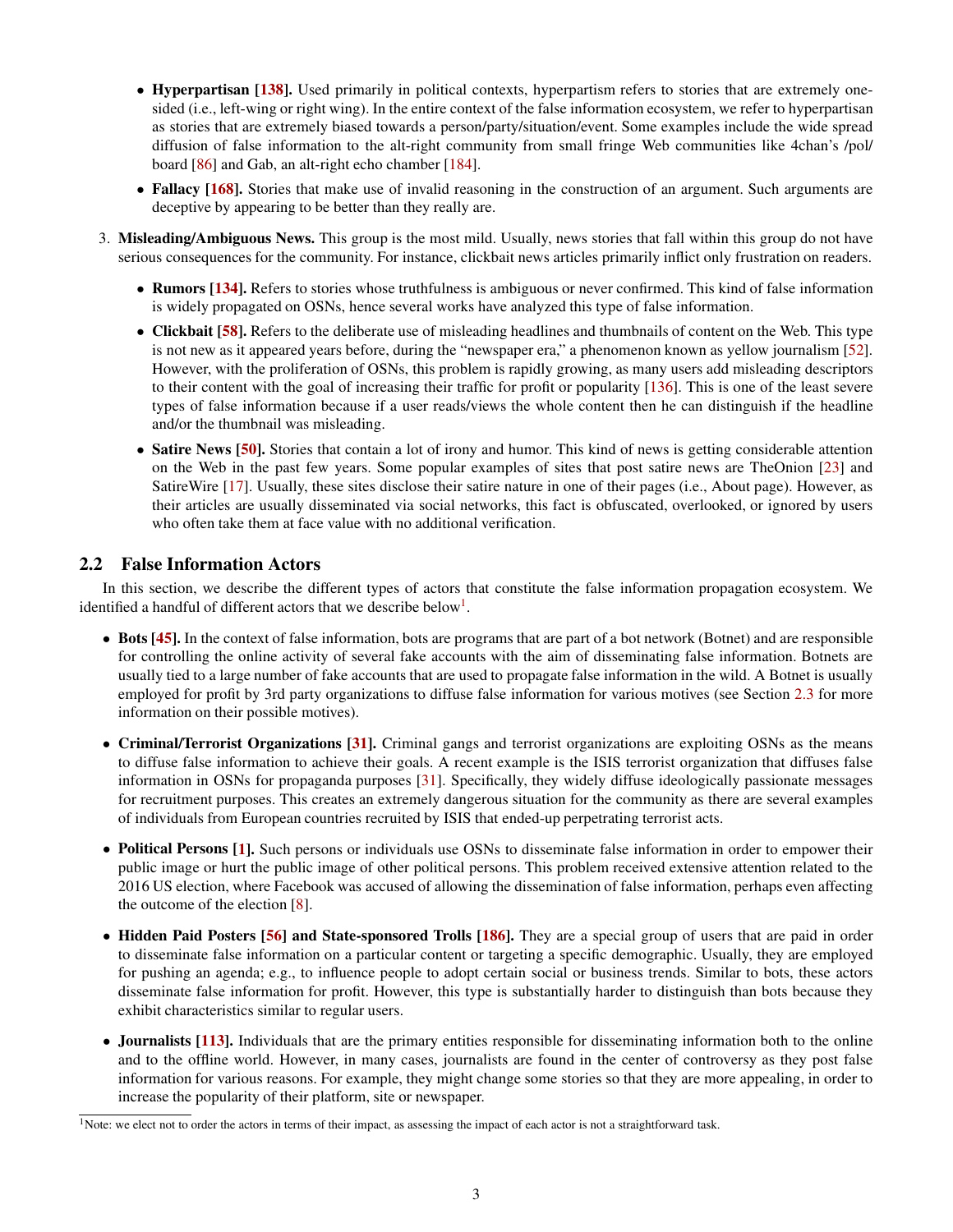- Useful Idiots [\[26\]](#page-20-7). The term originate from the early 1950s in the USA as a reference to a particular political party's members that were manipulated by Russia in order to weaken the USA. Useful idiots are users that share false information mainly because they are manipulated by the leaders of some organization or because they are naive. Usually, useful idiots are normal users that are not fully aware of the goals of the organization, hence it is extremely difficult to identify them. Like hidden paid posters, useful idiots are hard to distinguish and there is no study that focuses on this task.
- Trolls [\[123\]](#page-22-3). The term troll is used in great extend by the Web community and refers to users that aim to do things to annoy or disrupt other users, usually for their own personal amusement. An example of their arsenal is posting provocative or off-topic messages in order to disrupt the normal operation or flow of discussion of a website and its users. In the context of false information propagation, we define trolls as users that post controversial information in order to provoke other users or inflict emotional pressure. Traditionally, these actors use fringe communities like Reddit and 4chan to orcherstrate organized operations for disseminating false information to mainstream communities like Twitter, Facebook, and YouTube [\[185,](#page-24-4) [86\]](#page-21-1).

### <span id="page-3-1"></span>2.3 Motives behind false information propagation

False information actors and types have different motives behind them. Below, we describe the categorization of motives ranked according to maliciousness (from the most malicious to the least).

- Malicious Intent. Refers to a wide spectrum of intent that drives actors that want to hurt others in various ways. Some examples include inflicting damage to the public image of a specific person, organization, or entity. This is the most severe type of intent, as the primary goal is to inflict damage to a particular organization, entity or person.
- Political Influence. This motive refers to the intent of misleading other people in order to influence their political decisions, or manipulate public opinion with respect to specific topics [\[127\]](#page-23-4). It includes the enhancement of an individuals' public image to seek a better result during election period. That said, as noted by [\[48\]](#page-20-8), political influence usually tries to *hurt* the public images of an opposing politician or party, rather than promoting the politician or party they support.
- Profit. Many actors in the false information ecosystem seek popularity and monetary profit for their organization or website. To achieve this, they usually disseminate false information that increases the traffic on their website. This leads to increased ad revenue that results in monetary profit for the organization or website, at the expense of manipulated users. Some examples include the use of clickbait techniques, as well as fabricated news to increase views of articles from fake news sites that are disseminated via OSNs [\[136,](#page-23-3) [29\]](#page-20-9)
- Passion. A considerable amount of users are passionate about a specific idea, organization, or entity. This affects their judgment and can contribute to the dissemination of false information. Specifically, passionate users are blinded by their ideology and perceive the false information as correct, and contribute in its overall propagation [\[85\]](#page-21-3).
- Fun. As discussed in the previous section, online trolls are usually diffusing false information for their amusement. This is the least severe motive, as their intentions are usually not bad; however, their actions can sometimes inflict considerable damage to other individuals (e.g., see Doxing [\[157\]](#page-24-5)), and thus should not be dismissed.

# <span id="page-3-0"></span>3 User Perception of False Information

In this section, we describe works that study how users perceive and interact with false information on OSNs. Existing works use the following methodologies in understanding how false information is perceived by users: (i) by analyzing large-scale datasets obtained from OSNs; and (ii) by receiving input from users either from questionnaires, interviews, or through crowdsourcing marketplaces (e.g., Amazon Mechanical Turk [\[2\]](#page-19-12)). Table [1](#page-4-0) summarizes the works on user perception, as well as their methodology and the considered OSN. The remainder of this section provides an overview of the works on understanding users' perceptions on false information.

### 3.1 OSN data analysis

Several works focus on extracting meaningful insights by analyzing data obtained from OSNs. Specifically, Kwon et al. [\[110\]](#page-22-4) study the propagation of rumors in Twitter, while considering findings from social and psychological studies. They aim to shed light to the following questions: 1) Are rumor spreaders new in terms of registration time and number of followers?; 2) Do rumors contain more words related to skepticism and doubt (e.g., negation and speculation)?; 3) Do rumors contain several characteristic sentiments (e.g., anger)? and (4) Is it more likely that rumors contain more words related to social relationships (e.g., family, friend)? To provide answers to the aforementioned questions they utilize a large-scale dataset (1.7B tweets) obtained from [\[54\]](#page-20-10). By analyzing the data they conclude that: 1) users that spread rumors and non-rumors have similar registration age and number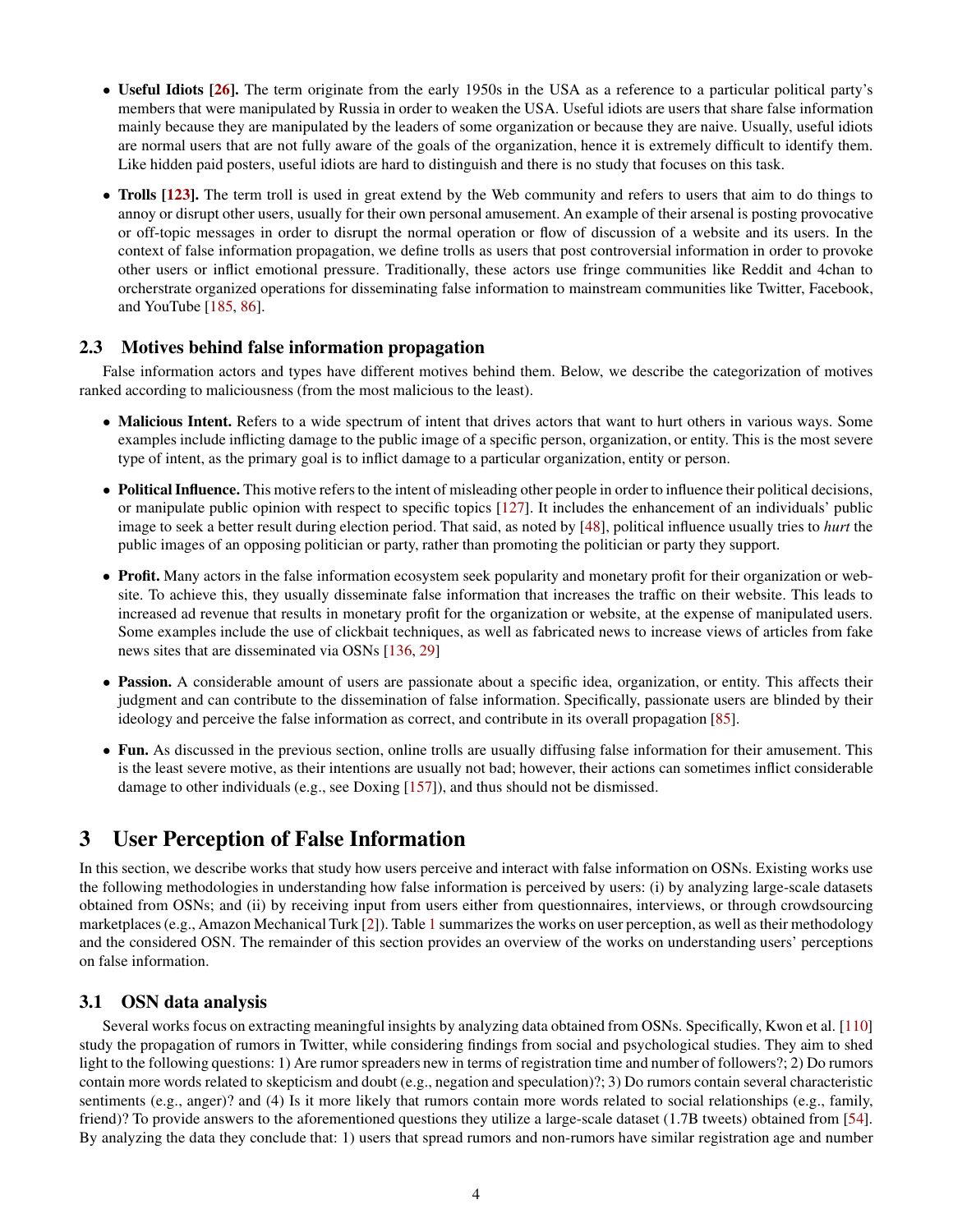<span id="page-4-0"></span>

| <b>Platform</b> | OSN data analysis                                                        | Questionnaries/Interviews Crowdsourcing platforms                                                           |                                                   |
|-----------------|--------------------------------------------------------------------------|-------------------------------------------------------------------------------------------------------------|---------------------------------------------------|
| Twitter         | Kwon et al. $[110]$ ,<br>Zubiaga et al. [195],<br>Thomson et al. $[165]$ | X                                                                                                           | Ozturk et al. $[131]$ ,<br>McCreadie et al. [121] |
| Facebook        | Zollo et al. $[193]$ ,<br>Zollo et al. $[192]$ ,<br>Bessi et al. $[40]$  | Marchi [120]                                                                                                | X                                                 |
| Other           | Dang et al. $[63]$                                                       | Chen et al. $[57]$ .<br>Kim and Bock $[102]$ ,<br>Feldman [69],<br>Brewer et al. [46],<br>Huang et al. [91] | X                                                 |

Table 1: Works that study the user perception and interaction with false information on OSNs. The table demonstrates the main methodology of each paper as well as the considered OSN (if any).

of followers; 2) rumors have a clearly different writing style; 3) sentiment in news depends on the topic and not on the credibility of the post and 4) words related to social relationships are more frequently used in rumors.

Zubiaga et al. [\[195\]](#page-25-0) study how users perceive rumors by analyzing a Twitter corpus that consists of 4k tweets pertaining to nine events, including rumors that either concluded to be true or false. To annotate and identify the rumors they use journalists that checked the rumors in real time. Their findings indicate that true rumors resolved faster than false rumors. Furthermore, they note that the general tendency for users is to support every unverified rumor. However, this is less prevalent to reputable user accounts (e.g., reputable news outlets) that usually share information with evidence.

Thomson et al. [\[165\]](#page-24-6) study Twitter's activity regarding the Fukushima Daiichi nuclear power plant disaster in Japan. The authors undertake a categorization of the messages according to their user, location, language, type, and credibility of the source. They observe that anonymous users, as well as users that are living far away from the disaster are sharing more information from less credible sources.

Zollo et al. [\[193\]](#page-25-1) study the emotional dynamics around conversations regarding science and conspiracy theories. They do so by collecting posts from 280k users on Facebook pages that post either science or conspiracy theories posts. Subsequently, they use Support Vector Machines (SVMs) to identify the sentiment values of the posts, finding that sentiment is more negative on pages with conspiracy theories. Furthermore, they report that as conversations grow larger, the overall negative sentiment in the comments increases.

In another work, Zollo et al. [\[192\]](#page-25-2) perform a quantitative analysis of 54M Facebook users in order to understand how users interact and perceive conspiracy theories. Specifically, they retrieve data from 478 pages that post either science news, conspiracies or news that debunk conspiracy theories. Their analysis indicates the existence of well-formed communities for the users that interact with science and conspiracy news. They note that users of each community interact within the community and rarely with the other community. Also, debunking posts are rather inefficient and user exposure to such content increases the overall interest in conspiracy theory posts.

Similarly, Bessi et al. [\[40\]](#page-20-11) study how conspiracy theories and news articles are consumed on Facebook. They collect data from 73 public pages that post conspiracy theories and legitimate news articles, and their respective user comments. Their dataset comprises 271K posts and data for 1.2M users. Their analysis includes the categorization of polarized users (95% of their like activity to one of the two types of news) and the study of their behavior. Their findings indicate that polarized users contribute more in the diffusion of conspiracy theories, whereas this does not apply for news and their respective polarized users.

Dang et al. [\[63\]](#page-21-4) focus on the users that interact with rumors on Reddit. Specifically, they note that users can be distinguished to three main categories: the ones that support false rumors, the ones that refute false rumors and the ones that joke about a rumor. For the creation of their dataset they utilize Reddit to retrieve user comments about a popular false rumor (i.e., Obama is a Muslim). Their dataset consists of approximately 26K comments and 11K users. The authors find that more than half of the users joked about this rumor, 25% refuted the joke and only 5% supported this rumor. To classify users into the three categories they propose the use of a Naive Bayes classifier that considers the content of the messages and can classify the users with an accuracy of 80%.

#### 3.2 Questionnaries/Interviews

Marchi [\[120\]](#page-22-6) focus on how teenagers interact with news on Facebook by conducting interviews with 61 racially diverse teenagers. The main findings of this study is that teenagers are not very interested in consuming news (despite the fact that their parents do) and that they demonstrate a preference to news that are opinionated when compared to objective news. These findings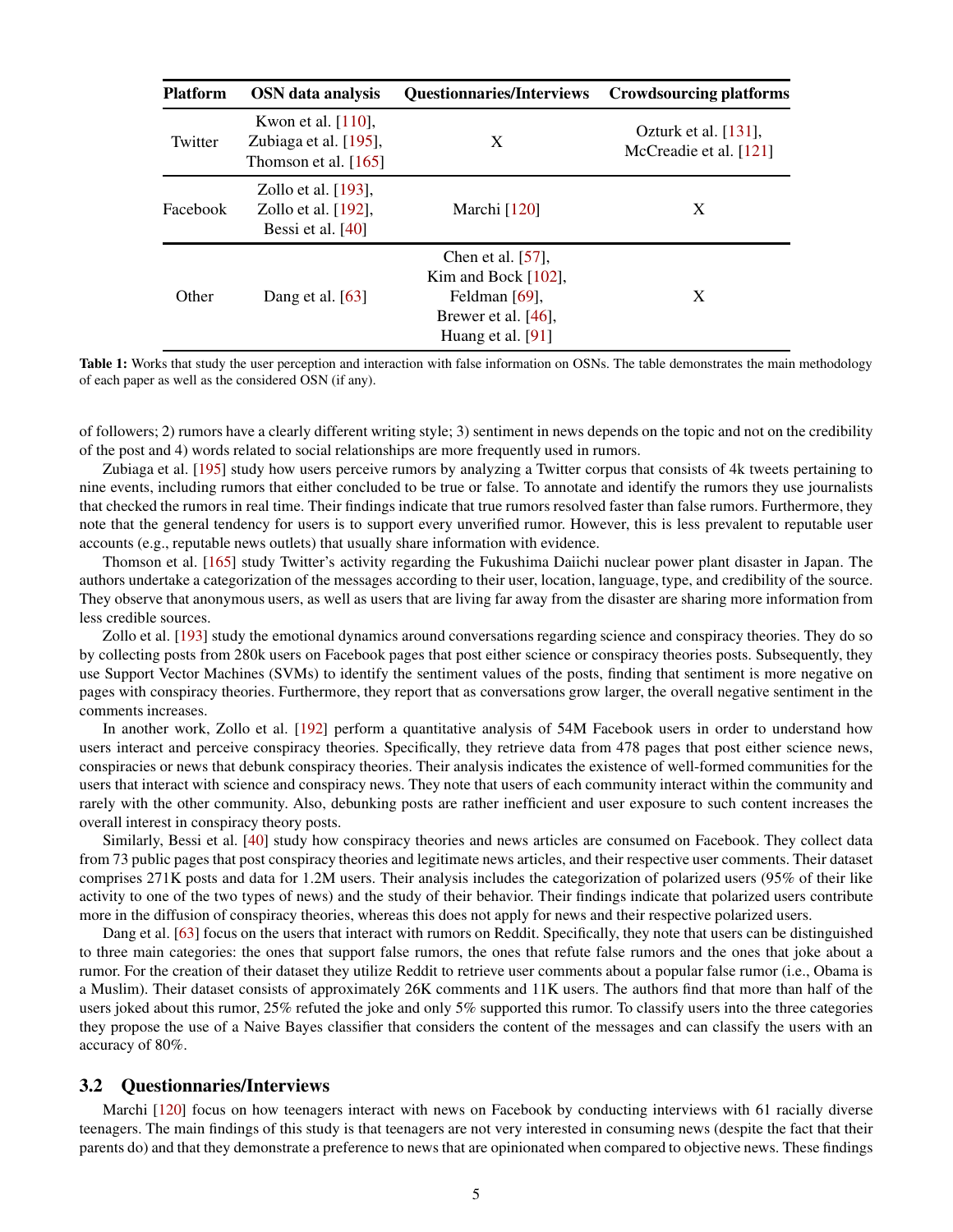highlight the importance of providing an automated false information detection system in order to prevent teenagers (and other sensitive users) to the exposure of false information that may acknowledge, believe and share.

Chen et al. [\[57\]](#page-20-12) use questionnaires on students from Singapore with the goal to unveil the reasons that users with no malicious intent share false information on OSNs. They highlight that female students are more prone in sharing false information, and that students are willing to share information of any credibility just to initiate conversations or because the content seems interesting.

Kim and Bock [\[102\]](#page-22-7) study the rumor spreading behavior in OSNs from a psychological point of view by undertaking questionnaires on Korean students. They find that users' beliefs results in either positive or negative emotion for the rumor, which affects the attitude and behavior of the users towards the rumor spreading.

Feldman [\[69\]](#page-21-5) studies how users perceive and interact with hyperpartisan news. To achieve this, they conduct 3 different studies with the participants randomly exposed to 2 biased and 1 non-biased news, relevant to political life in the USA. The participants were asked to provide information about the news that allowed the authors to understand the perceived bias. They find that participants are capable of distinguishing bias in news articles. However, they highlight that participants perceived lower bias in news that agree with their ideology/viewpoints.

Brewer et al. [\[46\]](#page-20-13) indicate that satirical news programs can affect users' opinion and political trust, while at the same time users tend to have stronger opinion on matters that they have previously seen in satirical programs.

Huang et al. [\[91\]](#page-21-6) conducted interviews with eleven individuals that used social media after the 2013 Boston Marathon Bombings to seek and share information. Their results suggest that physical and emotional proximity to a crisis increase the need to seek and share information. Also, this work highlights that false information during crisis is a natural byproduct in the process of people's sense-making.

#### 3.3 Crowdsourcing platforms

Ozturk et al. [\[131\]](#page-23-5) study how users perceive health-related rumors and if their willing to share them on Twitter. For acquiring the rumors, they crawl known health-related websites such as Discovery, Food Networks and National Institute of Health websites. To study the user perceptions regarding these rumors, they use AMT where they query 259 participants about ten handpicked health-related rumors. The participants were asked whether they will share a specific rumor or a message that refutes a rumor or a rumor that had a warning on it (i.e., "this message appeared in a rumor website"). The main idea is that rumor spread can be stopped by displaying information that refutes the rumor or warns the users about the truthfulness of the rumor. Their results indicate that users are less likely to share a rumor that is accompanied with a warning or a message that refutes a rumor. Through simulations, they demonstrate that this approach can help in mitigating the spread of rumors on Twitter.

McCreadie et al. [\[121\]](#page-22-5) use crowdsourcing on three Twitter datasets related to emergency situations during 2014, in order to record users' identification of rumors. Their results note that users were able to label most of the tweets correctly, while they note that tweets that contain controversial information are harder to distinguish.

### 3.4 User Perception - Future Directions

The works discussed in this section aim to shed light on how users *perceive* false information on the Web. After reviewing the literature, we identify a few gaps in our understanding of false information perception. First, there is a lack of rigorous temporal analysis of user perception around the dissemination of false information and/or conspiracy theories. For example, perceptions might differ during the course of evolution of any particular conspiracy theory. Next, none of the studied reviewed take into consideration the interplay between *multiple* OSNs. Users on one platform might perceive the same false information differently depending on a variety of factors. For example, certain communities might be focused around a particular topic, affecting their susceptibility to false information on that topic, or the way the platform calls home presents information (e.g., news feed) can potentially influence how it users perceive false information. This issue becomes further muddied when considering users that are active on multiple platforms. In particular, we note that there is a substantial gap with respect to *which* OSNs have been studied with respect to false information; e.g., YouTube, which has become a key player in information consumption.

## <span id="page-5-0"></span>4 Propagation of False Information

Understanding the dynamics of false information is of paramount importance as it gives useful insights regarding the problem. Table [2](#page-6-0) summarizes the works that study the false information propagation at OSNs and their methodology. The research community focuses on studying the propagation by either employing data analysis techniques or mathematical and statistical approaches. Furthermore, we note the efforts done on providing systems that visualize the propagation dynamics of false information. Below, we describe the works that are mentioned in Table [2](#page-6-0) by dedicating a subsection for each type of methodology.

#### 4.1 OSN Data Analysis

Mendoza et al. [\[122\]](#page-22-8) study the dissemination of false rumors and confirmed news on Twitter the days following the 2010 earthquake in Chile. They analyze the propagation of tweets for confirmed news and for rumors finding that the propagation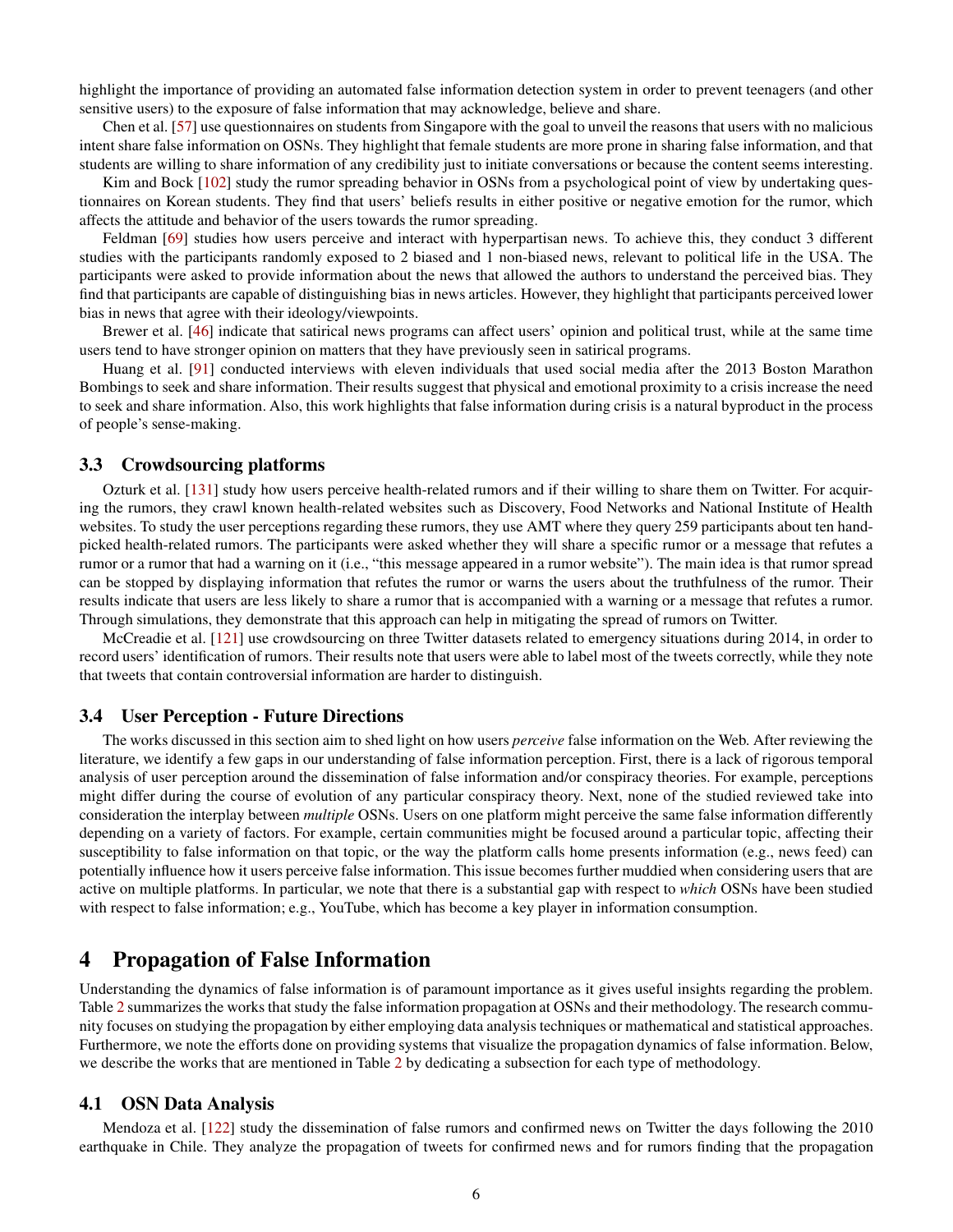<span id="page-6-0"></span>

| <b>Platform</b> | <b>OSN</b> data analysis                                                                                                                                                            | <b>Epidemic &amp; Statistical Modeling</b>                      | <b>Systems</b>                            |
|-----------------|-------------------------------------------------------------------------------------------------------------------------------------------------------------------------------------|-----------------------------------------------------------------|-------------------------------------------|
| Twitter         | Mendoza et al. [122],<br>Oh et al. [130].<br>Andrews et al. [37],<br>Gupta et al. [78],<br>Starbird et al. [160],<br>Arif et al. [38],<br>Situngkir [156],<br>Nadamoto et al. [126] | Jin et al. [94].<br>Doerr et al. $[65]$ ,<br>Jin et al. [95]    | Finn et al. $[72]$<br>Shao el at. $[154]$ |
| Facebook        | Friggeri et al. [73],<br>Del Vicario et al. [64].<br>Anagnostopoulos et al. [35]                                                                                                    | Bessi $\lceil 39 \rceil$                                        | X                                         |
| Other           | Ma and Li $[116]$ ,<br>Potts et al. $[140]$ ,<br>Zannettou et al. [185]                                                                                                             | Shah et al. $[152]$ ,<br>Seo et al. [151].<br>Wang et al. [175] | Dang et al. $[62]$                        |
| Sina Weibo      | X                                                                                                                                                                                   | Nguyen et al. $[128]$                                           | X                                         |

Table 2: Works that study the propagation of false information on OSNs. The table summarizes the main methodology of each paper as well as the considered OSNs.

of rumors differs from the confirmed news and that an aggregate analysis on the tweets can distinguish the rumors from the confirmed news. Similarly, Oh et al. [\[130\]](#page-23-6) study Twitter data about the 2010 Haiti Earthquake by considering the anxiety and informational certainty of the rumors. They show that credible sources contribute in rumor controlling, thus reducing the anxiety in the community.

Andrews et al. [\[37\]](#page-20-14) study two crisis-related incidents on Twitter to determine the effect of official accounts on rumor propagation and containment. The term official accounts refer to the accounts of the organizations that are primarily involved in the rumor (e.g., a particular airline's account for an airplane hijacking rumor). They acquire 5M tweets about the two crisis-related incidents and they find that official accounts can contribute in stopping the rumor propagation by actively engaging in conversations related to the incidents.

Gupta et al. [\[78\]](#page-21-7) study the propagation of false information on Twitter regarding the 2013 Boston Marathon Bombings. To do so, they collect 7.9M unique tweets by using keywords about the event. Using real annotators, they annotate 6% of the whole corpus that represents the 20 most popular tweets during this crisis situation (i.e., the 20 tweets that got retweeted most times). Their analysis indicate that 29% of the tweets were false and a large number of those tweets were disseminated by reputable accounts. Furthermore, they note that out of the 32K accounts that were created during the crisis period, 19% of them were deleted or suspended by Twitter, indicating that accounts were created for the whole purpose of disseminating false information.

Similarly, Starbird et al. [\[160\]](#page-24-7) study rumors of the 2013 Boston Bombings on Twitter. To obtain their data, they search using specific keywords that describe the crisis situation. Their dataset consists of 10.6M tweets from which they manually identify three rumors. Their analysis indicates that rumor tweets have different propagation dynamics than correction tweets (i.e., tweets that refute a rumor). Also, they note that false information is more persistent than corrections because rumors continue to propagate in low volume, whereas corrections fade away.

Arif et al. [\[38\]](#page-20-15) undertake a case study on Twitter during a 2014 hostage crisis in Sydney. For their data collection, they utilized the Twitter Streaming API for two weeks by querying for event-related phrases (i.e., "sydneysiege", etc.), acquiring 5.4M tweets. Their analysis include three main perspectives; (i) volume (i.e., number of rumor-related messages per time interval); (ii) exposure (i.e., number of individuals that were exposed to the rumor) and (iii) content production (i.e., if the content is written by the particular user or if it is a share). Their results highlight all three perspectives are important in understanding the dynamics of rumor propagation.

Situngkir [\[156\]](#page-23-7) observe an empirical case in Indonesia to understand the spread of hoaxes on Twitter. Specifically, they focus on a case where a Twitter user with around 100 followers posted a question of whether a well-known individual is dead. Interestingly, the hoax had a large population spread within 2 hours of the initial post and it could be much larger if a fnal medium did not publicly deny the hoax. Their findings indicate that a hoax can easily spread to the OSN if there is collaboration between the recipients of the hoax.

Nadamoto et al. [\[126\]](#page-23-8) present a case study where they analyze the behavior of the Twitter community during disasters (Great East Japan Earthquake in 2011) when compared to a normal time period. They highlight that the spreading of rumors during a disaster situation is different from a normal situation; in disaster situations, the hierarchy of tweets is shallow whereas in normal situations the tweets follow a deep hierarchy.

Friggeri et al. [\[73\]](#page-21-10) use known rumors that are obtained through Snopes [\[21\]](#page-19-13), a popular site that covers rumors, to study the propagation of rumors on Facebook. Their analysis indicates that rumors' popularity is bursty and that a lot of rumors change over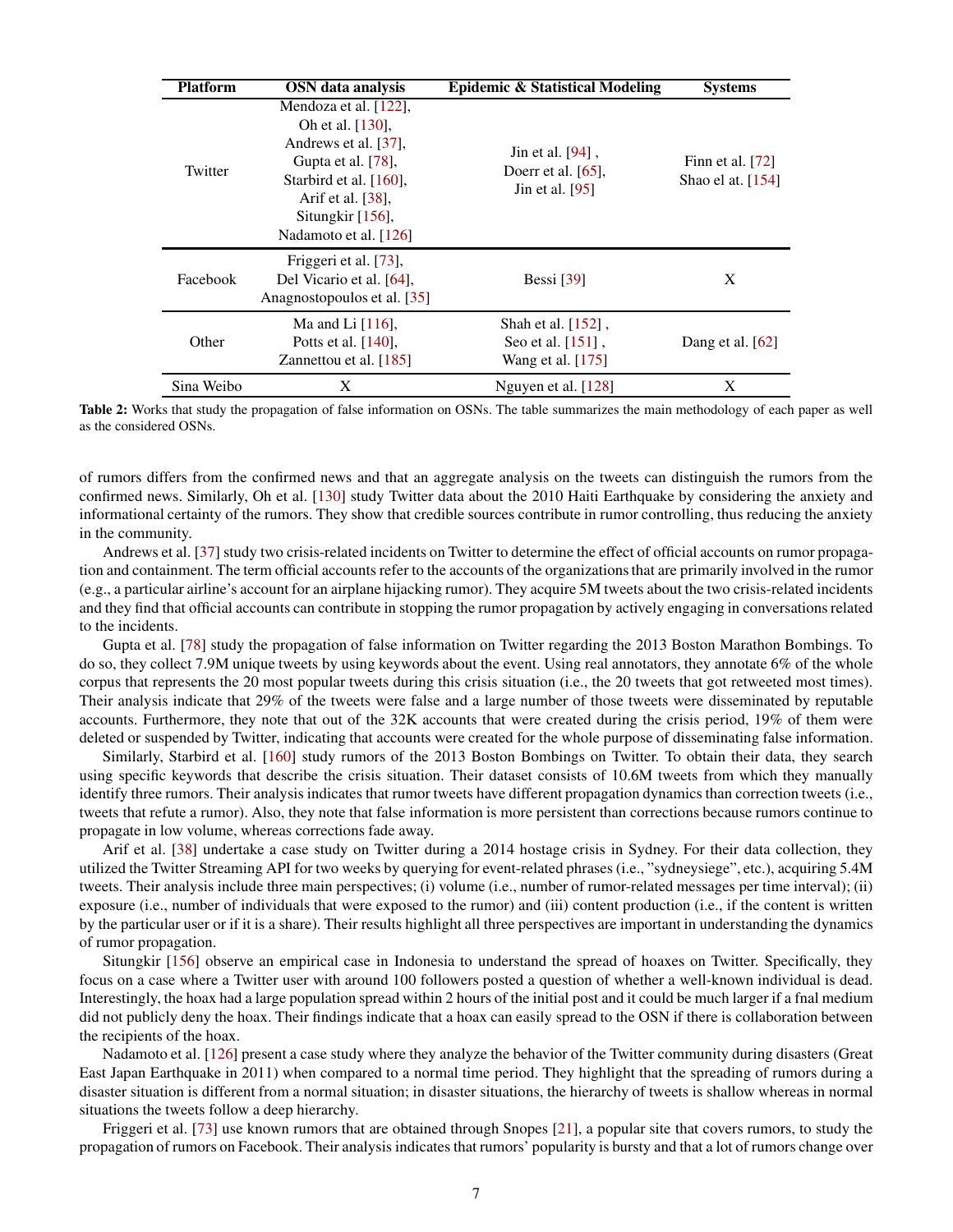time, thus creating rumor variants. These variants aim to reach a higher popularity burst. Also, they note that rumors re-shares which had a comment containing a link to Snopes had a higher probability to be deleted by their users.

Del Vicario et al. [\[64\]](#page-21-11) analyze the cascade dynamics of users on Facebook when they are exposed to conspiracy theories and scientific articles. They analyze the content of 67 public pages on Facebook that disseminate conspiracy theories and science news. Their analysis indicates the formulation of two polarized and homogeneous communities for each type of information. Also, they note that despite the fact that both communities have similar content consumption patterns, they have different cascade dynamics.

Anagnostopoulos et al. [\[35\]](#page-20-16) study the role of homophily and polarization on the spread of false information by analyzing 1.2M Facebook users that interacted with science and conspiracy theories. Their findings indicate that user's interactions with the articles correlate with the interactions of their friends (homophily) and that frequent exposure to conspiracy theories (polarization) determines how viral the false information is in the OSN.

Ma and Li [\[116\]](#page-22-11) study the rumor propagation process when considering a two-layer network; one layer is online (e.g., Twitter) and one layer is offline (e.g., face-to-face). Their simulations indicate that rumor spread is more prevalent in a two-layer network when compared with a single-layer offline network. The intuition is that in an offline network the spread is limited by the distance, whereas this constraint is eliminated in a two-layer network that has an online social network. Their evaluation indicates that in a two-layer network the spreading process on one layer does not affect the spreading process of the other layer; mainly because the interlayer transfer rate is less effective from an offline to an online network when compared with that from an OSN.

Potts et al. [\[140\]](#page-23-10) study Reddit and 4chan and how their interface is a part of their culture that affects their information sharing behavior. They analyze the information shared on these two platforms during the 2013 Boston Marathon bombings. Their findings highlight that users on both sites tried to find the perpetrator of the attack by creating conversations for the attack, usually containing false information.

Zannettou et al. [\[185\]](#page-24-4), motivated by the fact that the information ecosystem consists of multiple Web communities, study the propagation of news across multiple Web communities. To achieve this, they study URLs from 99 news sources on three popular Web communities: Reddit, Twitter, and 4chan. Furthermore, they set out to measure the influence that each Web community has to each other, using a statistical model called Hawkes Processes. Their findings indicate that small fringe communities within Reddit and 4chan have a substantial influence to mainstream OSNs like Twitter.

#### 4.2 Epidemic and Statistical Modeling

Jin et al. [\[94\]](#page-22-9) use epidemiological models to characterize cascades of news and rumors in Twitter. Specifically, they use the SEIZ model [\[41\]](#page-20-18) which divides the user population in four different classes based on their status; (i) Susceptible; (ii) Exposed; (iii) Infected and (iv) Skeptic. Their evaluation indicates that the SEIZ model is better than other models and it can be used to distinguish rumors from news in Twitter. In their subsequent work, Jin et al. [\[95\]](#page-22-10) perform a quantitative analysis on Twitter during the Ebola crisis in 2014. By leveraging the SEIZ model, they show that rumors and half-truths spread in Twitter the same way as legitimate news.

Doerr et al. [\[65\]](#page-21-8) use a mathematical approach to prove that rumors spread fast in OSNs. For their simulations they used real networks that represent the Twitter and Orkut Social Networks topologies obtained from [\[54\]](#page-20-10) and SNAP [\[20\]](#page-19-14), respectively. Intuitively, rumors spread fast because of the combinations of few large-degree nodes and a large number of small-degree nodes. That is, small-degree nodes learn a rumor once one of their adjacent nodes knows it, and then quickly forward the rumor to all adjacent nodes. Also, the propagation allows the diffusion of rumors between 2 large-degree nodes, thus the rapid spread of the rumor in the network.

Bessi [\[39\]](#page-20-17) perform a statistical analysis of a large corpus (354k posts) of conspiracy theories obtained from Facebook pages. Their analysis is based on the Extreme Value Theory branch of statistics [\[7\]](#page-19-15) and they find that extremely viral posts (greater than 250k shares) follow a Poisson distribution.

Shah et al. [\[152\]](#page-23-11) focus on detecting the source of the rumor in a network by defining a new rumor spreading model and by forming the problem as a maximum likelihood estimation problem. Furthermore, they introduce a new metric, called *rumor centrality*, which essentially specifies the likelihood that a particular node is the source of the rumor. This metric is evaluated for all nodes in the network by using a simple linear time message-passing algorithm, hence the source of the rumor can be found by selecting the node with the highest rumor centrality. In their evaluation, they used synthetic small-world and scale-free real networks to apply their rumor spreading model and they show that they can distinguish the source of a rumor with a maximum error of 7-hops for general networks, and with a maximum error of 4-hops for tree networks.

Seo et al. [\[151\]](#page-23-12) aim to identify the source of rumors in OSNs by injecting monitoring nodes on the social graph. They propose an algorithm that considers the information received by the monitoring nodes to identify the source. They indicate that with sufficient number of monitoring nodes they can recognize the source with high accuracy.

Wang et al. [\[175\]](#page-24-8) aim to tackle the problem of rumor source detection from a statistical point of view. They propose a new detection framework based on rumor centrality, which is able to support multiple snapshots of the network during the rumor spreading. The motivation is that by using multiple snapshots of the rumor spreading, they can effectively find the source of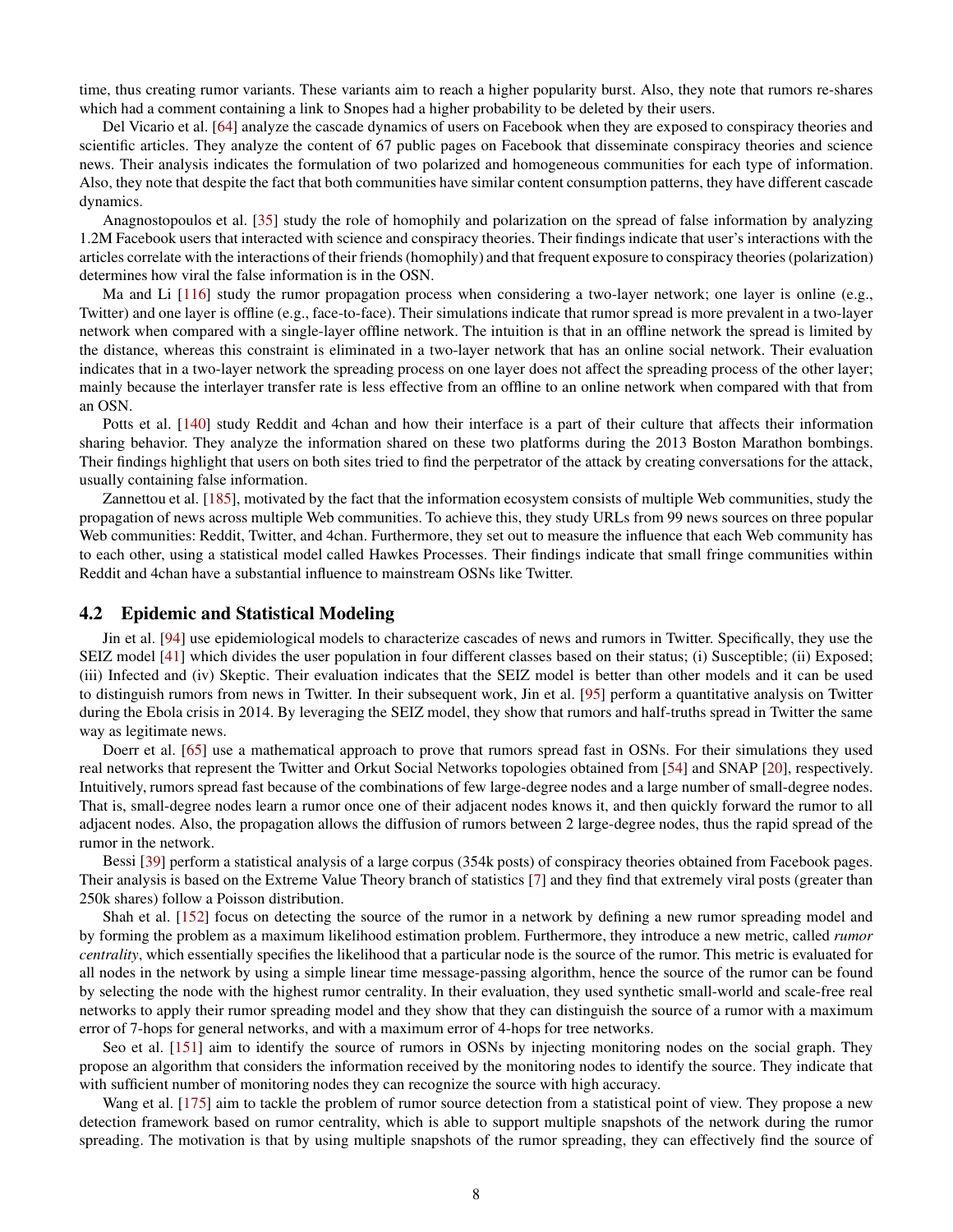the rumor. Their evaluation based on small-world and scale-free real networks note that by using two snapshots of the network, instead of one, can improve the source detection. Nguyen et al.  $[128]$  aim to find the k most suspected users where a rumor originates, by proposing the use of a reverse diffusion process in conjunction with a ranking process. They evaluate their approach against four social networks and their findings indicate that they can trace the sources of false information with an accuracy of 80%.

#### 4.3 Systems

Finn et al. [\[72\]](#page-21-9) propose a web-based tool, called TwitterTrails, which enables users to study the propagation of rumors in Twitter. TwitterTrails enables users to see indications for bursty activity, temporal characteristics of propagation, and visualizations of the re-tweet networks. Furthermore, it offers advanced metrics for rumors such as level of visibility and community's skepticism towards the rumor (based on the theory of h-index [\[12\]](#page-19-16)). Similarly, Shao et al. [\[154\]](#page-23-9) propose Hoaxy, a platform that provides information about the dynamics of false information propagation on Twitter as well as the respective fact checking efforts. Also, they find that the diffusion of fact checking content lags that of false information by 10-20 hours.

Dang et al. [\[62\]](#page-21-12) propose a system called RumourFlow, which visualizes rumors propagation by adopting modeling and visualization tools. It encompasses various analytical tools like semantic analysis and similarity to assist the user in getting a holistic view of the rumor spreading and its various aspects. To demonstrate their system, they collect rumors from Snopes and conversations from Reddit.

#### 4.4 Propagation of False Information - Future Directions

In this section, we provided an overview of the existing works that study the propagation of false information on the Web. However, most of the studies focus on specific communities or events. Therefore, as a future research direction we propose studying the problem from a holistic point-of-view. That is, study how information propagates across *multiple communities* and fusing information that exists in *multiple formats* (e.g., images, textual claims, URLs, video, etc.). Furthermore, systems or tools that visualize the propagation of information across OSNs do not exist. These type of tools will enable a better understanding of false information propagation, as well as finding the source of information. Finally, to the best of our knowledge, the propagation of information via *orchestrated campaigns* has not been rigorously studied by the research community. An example of such a campaign is the posting comments in YouTube video by users of 4chan [\[86\]](#page-21-1).

# <span id="page-8-0"></span>5 Detection and Containment of False Information

### 5.1 Detection of false information

Detecting false information is not a straightforward task, as it appears in various forms and severity metrics as discussed in Section [2.](#page-1-0) Due to this, a lot of works focus on detecting and containing false information on OSNs. Table [3](#page-9-0) summarizes the works that aim to solve the false information detection problem, as well as their considered OSNs and their methodology. Most works try to solve the problem using handcrafted features and conventional machine learning techniques. Recently, to avoid using handcrafted features, the research community used neural networks to solve the problem (i.e., Deep Learning techniques). Furthermore, we report some systems that aim to inform users about detected false information. Finally, we also note a variety of techniques that are proposed for the detection and containment of false information, such as epidemiological models, multivariate Hawkes processes, and clustering. Below, we provide more details about existing works grouped by their methodology according to Table [3.](#page-9-0)

#### 5.1.1 Machine Learning

Castillo et al. [\[53\]](#page-20-19) analyze 2.5k trending topics from Twitter during 2010 to determine the credibility of information. For labeling their data they utilize crowdsourcing tools, namely AMT. For identifying credibility, they propose the use of conventional machine learning techniques (SVM, Decision Trees, Decision Rules, and Bayes Networks) that take into account message-based, user-based, topic-based and propagation-based features. Their evaluation demonstrate the automatic classification of information credibility with precision and recall scores between 70% and 80%.

Gupta and Kumaraguru [\[76\]](#page-21-13) analyze tweets about fourteen high impact news events during 2011. They propose the use of supervised machine learning techniques with a relevance feedback approach that aims to rank the tweets according to their credibility score. Their approach utilizes prominent content and source based features.

Kwon et al. [\[111\]](#page-22-12) study the propagation characteristics of rumors in Twitter by utilizing a large-scale dataset (1.7B tweets). To identify rumor topics they utilized 3rd party sites such as Snopes, UrbanLegend [\[25\]](#page-20-20) and Times [\[24\]](#page-20-21). Specifically, they identified 130 topics which are used in order to narrow down the relevant tweets from the whole corpus. Subsequently, the topics were presented to four manual annotators that were responsible to determine whether a topic is a rumor or not. To investigate the aspects of rumor propagation and to provide an automated-solution for detecting rumors, they extract temporal, linguistics, and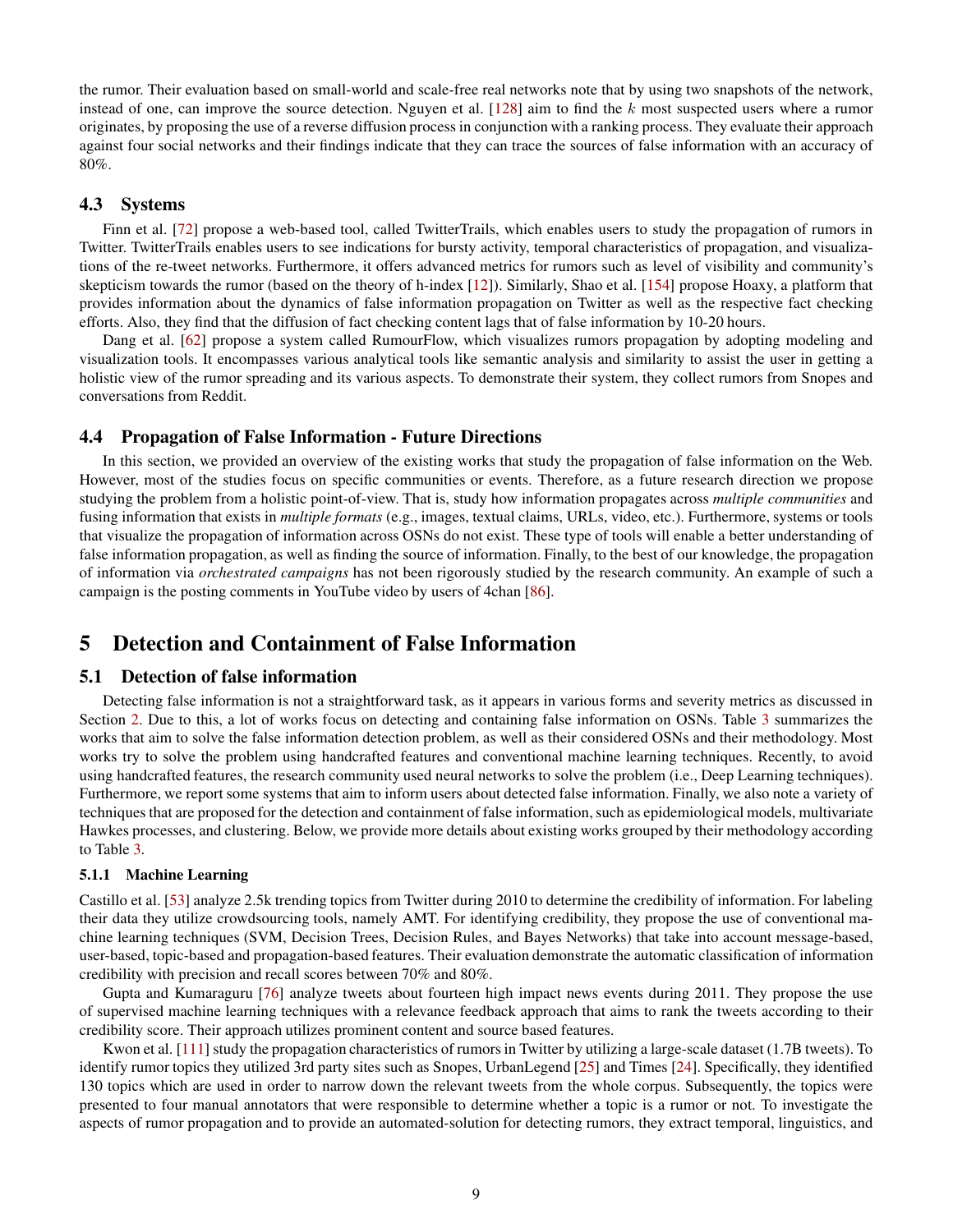<span id="page-9-0"></span>

| <b>Platform</b>                    | <b>Machine Learning</b>                                                                                                                                                                                                                                                | <b>Deep Learning</b>                            | <b>Systems</b>                                                      | Other models/algorithms                                                                                                                                                                                        |
|------------------------------------|------------------------------------------------------------------------------------------------------------------------------------------------------------------------------------------------------------------------------------------------------------------------|-------------------------------------------------|---------------------------------------------------------------------|----------------------------------------------------------------------------------------------------------------------------------------------------------------------------------------------------------------|
| Twitter                            | Castillo et al. [53],<br>Gupta and Kumaraguru [76],<br>Kwon et al. [111],<br>Yang et al. [183],<br>Liu et al. $[115]$ ,<br>Wu et al. [179],<br>Gupta et al. [77],<br>AlRubaian et al. [33],<br>Hamidian and Diab [80],<br>Giasemidis et al. [74],<br>Kwon et al. [109] | Volkova et al. [169]                            | Resnick et al. [145],<br>Vosoughi et al. [170],<br>Jaho et al. [93] | Qazvinian et al. [141]<br>(rumor retrieval model),<br>Zhao el al. [189]<br>(clustering),<br>Farajtabar et al. [68]<br>(hawkes process),<br>Kumar and Geethakumari [107]<br>(algorithm with psychological cues) |
| Sina Weibo                         | Yang et al. [180],<br>Wu et al. [178],<br>Liang et al. [114],<br>Zhang et al. [188],                                                                                                                                                                                   | X                                               | Zhou et al. $[191]$                                                 | X                                                                                                                                                                                                              |
| Twitter and<br>Sina Weibo          | Ma et al. [118]                                                                                                                                                                                                                                                        | Ma et al. [117]                                 | X                                                                   | Jin et al. [99]<br>(graph optimization)                                                                                                                                                                        |
| Facebook                           | Tacchini et al. [162],<br>Conti et al. [61]                                                                                                                                                                                                                            | $\mathbf X$                                     | X                                                                   | X                                                                                                                                                                                                              |
| Wikipedia and/or<br>other articles | Qin et al. [142],<br>Popat et al. [137],<br>Rubin et al. [149],<br>Kumar et al. [108],<br>Chen et al. $[58]$ ,<br>Chakraborty et al. [55],<br>Potthast et al. [139],<br>Biyani et al. [42]                                                                             | Wang [174],<br>Anand et al. [36]                | X                                                                   | Potthast et al. [138]<br>(unmasking)                                                                                                                                                                           |
| Other                              | Afroz et al. $[30]$ ,<br>Maigrot et al. [119]                                                                                                                                                                                                                          | Vukovic et al. [171],<br>Zannettou et al. [187] | Vukovic et al. [171]                                                | Jin et al. [97]<br>(hierarchical propagation model),<br>(clustering),<br>Chen et al. [59]<br>(Levenshtein Distance)                                                                                            |

Table 3: Works that study the detection of false information on OSNs. The table demonstrates the main methodology of each paper, as well as the considered OSNs.

structural features. To this end, they propose the use of conventional machine learning techniques (Decision Trees, Random Forest, and SVM) that can achieve precision and recall scores between 87% and 92%.

Yang et al. [\[183\]](#page-24-9) try to tackle the problem of rumor detection in OSNs by proposing the use of a hot topic detection mechanism that work in synergy with conventional machine learning techniques (Naive Bayes, Logistic Regression and Random Forest). Their evaluation, on Twitter data comprising 410k tweets, demonstrate that the proposed approach can accurately identify rumors.

Liu et al. [\[115\]](#page-22-13) demonstrate the feasibility of a real-time rumoring detection system on Twitter. For their data collection they used Snopes and Emergent [\[5\]](#page-19-17),to find rumor stories, and the Twitter API to retrieve relevant tweets. To achieve the real time debunking of rumors, they propose the use of an SVM classifier that uses beliefs from the users in conjunction with traditional rumor features from [\[53,](#page-20-19) [180\]](#page-24-13). Their evaluation demonstrates that for new rumors (5-400 tweets), the proposed classifier can outperform the models from [\[53,](#page-20-19) [180\]](#page-24-13). Furthermore, they compare their approach with human-based rumor debunking services (Snopes and Emergent), showing that they can debunk 75% of the rumors earlier than the corresponding services.

Gupta et al. [\[77\]](#page-21-14) propose a semi-supervised model that ranks tweets according to their credibility in real-time. For training their model, they collected 10M tweets from six incidents during 2013. For preparing a groundtruth dataset, they label 500 tweets through CrowdFlower [\[3\]](#page-19-18). Their system also includes a browser extension that was used by approx. 1.1k users in a 3 month timespan, hence computing the credibility score of 5.4M tweets. Their evaluation indicates that 99% of the users were able to receive credibility scores under 6 seconds. However, feedback from users for approx. 1.2k tweets indicate that 60% of the users disagreed with the predicted score.

AlRubaian et al. [\[33\]](#page-20-22) propose the use of a multi-stage credibility assessment platform for Twitter. It consists mainly of a relative importance component, a classification component, and an opinion mining component. The relative importance component requires human experts and its main objective is to rank the features according to their importance. The classification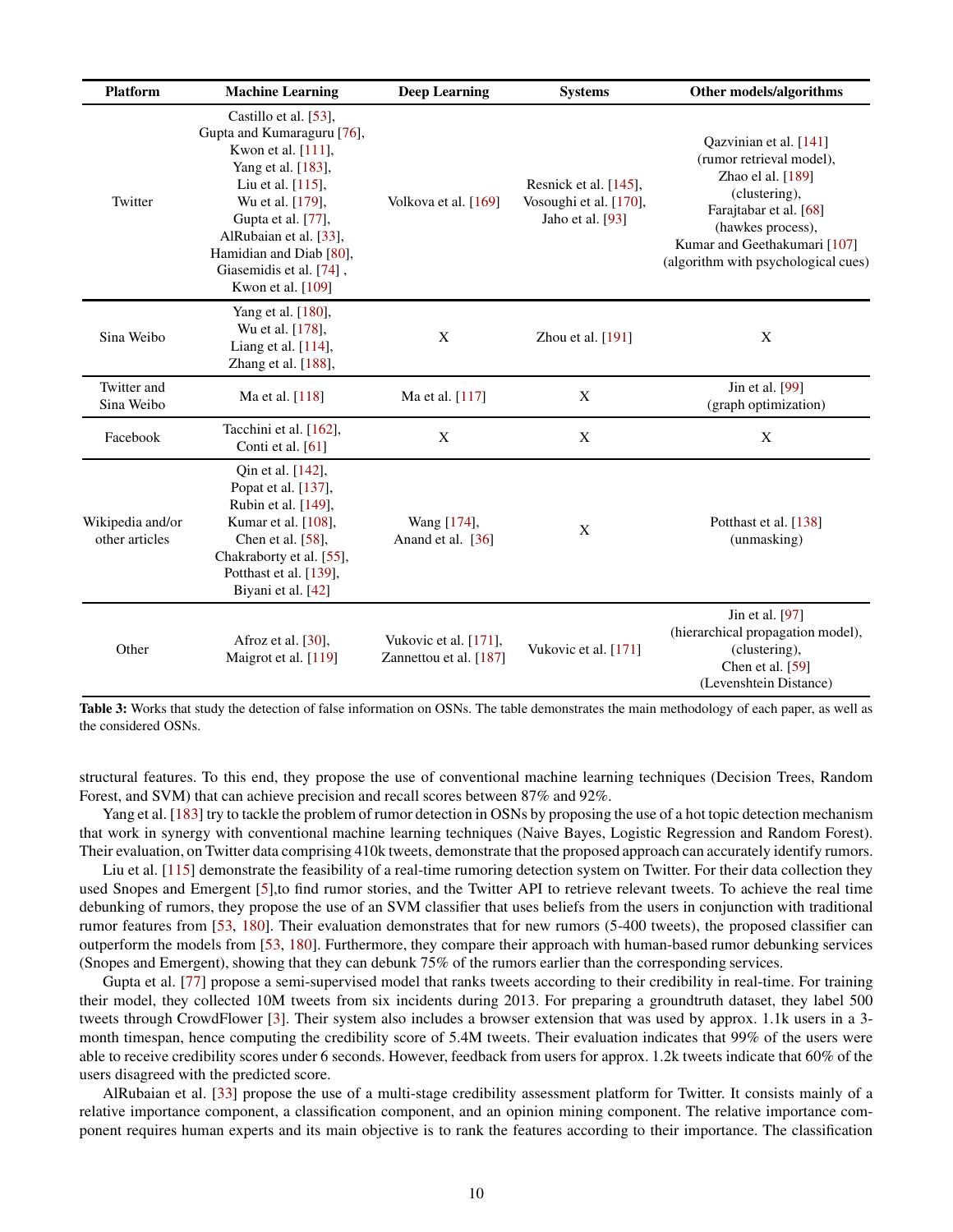component is based on a Naive Bayes classifier, which is responsible for classifying tweets by taking the output of the relative importance component (ranked features). The opinion mining component captures the sentiment of the users that interact with the tweets. The output of the three components is then combined to calculate an overall assessment. For evaluating their system, they captured tweets relevant to ISIS for a 3-month period. Their findings showcase satisfactory performance with 86%, 98%, 90% and 92% for precision, recall, accuracy, and F-score, respectively.

Hamidian and Diab [\[80\]](#page-21-15) propose a supevised model that is based on the Tweet Latent Vector (TLV), which is an 100 dimensional vector, proposed by the authors, that encapsulates the semantics behind a particular tweet. For the classification task, they use an SVM Tree Kernel model that achieves 97% on two Twitter datasets.

Giasemidis et al. [\[74\]](#page-21-16) study 72 rumors in Twitter by identifying 80 features for classifying false and true rumors. These features include diffusion and temporal dynamics, linguistics, as well as user-related features. For classifying tweets, they use several machine learning techniques and conclude that Decision Trees achieve the best performance with an accuracy of 96%.

Kwon et al. [\[109\]](#page-22-14) study the rumor classification task over varying time windows on Twitter. By considering user, structural, linguistic, and temporal features, they highlight that depending on the time window, different characteristics are more important than others. For example, at early stages of the rumor propagation, temporal and structural are not available. To this end, they propose a rumor classification algorithm that achieves satisfactory accuracy both on short and long time windows.

Yang et al. [\[180\]](#page-24-13) study the rumor detection problem in the Sina Weibo OSN. For preparing the data, they leverage Sina Weibo's official rumor-busting service that offers high quality confirmed rumors. The resulting dataset consists of 5.1k posts that contain both true and false information. For the automatic classification task of the posts they use SVMs that take as input various features ranging from content-based to user- and location-based features. Their evaluation shows that the classifier achieves an accuracy of approximately 78%.

Similarly to the aforementioned work, Wu et al. [\[178\]](#page-24-14) try to tackle the rumor detection problem in the Sina Weibo OSN by leveraging SVMs. Specifically, they propose an SVM classifier which is able to combine a normal radial basis function, which captures high level semantic features, and a random walk graph kernel, which captures the similarities between propagation trees. These trees encompass various details such as temporal behavior, sentiment of re-posts, and user details. To evaluate the proposed approach, they create a dataset that consists of approximately 5.1k posts with an approximately equal number of true and false posts (labeling is based on Sina Weibo's official rumor-capturing service). Their evaluation shows an accuracy of 91%, which outperforms the current state-of-the-art solutions.

Liang et al. [\[114\]](#page-22-17) study the problem of rumor detection using machine learning solutions that take into account users' behavior in the Sina Weibo OSN. Specifically, they introduce 3 new features that are shown to provide up to 20% improvement when compared with baselines. These features are: 1) average number of followees per day; 2) average number of posts per day; and 3) number of possible microblog sources.

Zhang et al. [\[188\]](#page-25-4) propose various implicit features that can assist in the detection of rumors. Specifically, they evaluate an SVM classifier against the Sina Weibo dataset proposed in [\[180\]](#page-24-13) with the following features: 1) content-based implicit features (sentiment polarity, opinion on comments and content popularity); 2) user-based implicit features (influence of user to network, opinion re-tweet influence, and match degree of messages) and 3) shallow message features that are proposed by the literature. Their evaluation shows that the proposed sets of features can improve the precision and recall of the system by 7.1% and 6.3%, respectively.

Ma et al. [\[118\]](#page-22-18) observe that typically the features of messages in microblogs vary over time and propose the use of an SVM classifier that is able to consider the messages features in conjunction with how they vary over time. Their experimental evaluation, based on Twitter data provided by [\[53\]](#page-20-19) and on a Sina Weibo dataset, indicate that the inclusion of the time-varying features increase the performance between 3% and 10%.

Tacchini et al. [\[162\]](#page-24-15) study hoaxes in Facebook and argue that they can accurately discern hoax from non-hoax posts by simply looking at the users that liked the posts. Specifically, they propose the use of Logistic Regression that classifies posts with features based on users' interactions. Their evaluation demonstrate that they can identify hoaxes with an accuracy of 99%.

Conti et al. [\[61\]](#page-21-18) focus on identifying conspiracy theories in OSNs by considering only the structural features of the information cascade. The rationale is that such features are difficult to be tampered by malicious users, which aim to avoid detection from classification systems. For their dataset they use data from [\[40\]](#page-20-11), which consist of scientific articles and conspiracy theories. For classifying their Facebook data they propose conventional machine learning techniques and they find that it is hard to distinguish a conspiracy theory from a scientific article by only looking at their structural dynamics (F1 -score not exceeding 65%).

Qin et al. [\[142\]](#page-23-16) propose the use of a new set of features for detecting rumors that aim to increase the detection accuracy; namely novelty-based and pseudo-feedback features. The novelty-based features consider reliable news to find how similar is a particular rumor with reliable stories. The pseudo-feedback features take into account information from historical confirmed rumors to find similarities. To evaluate their approach, they obtain messages from the Sina Weibo OSN and news articles from Xinhua News Agency [\[28\]](#page-20-27). They compare an SVM classifier, which encompasses the aforementioned set of features and a set of other features (proposed by the literature), with the approaches proposed by [\[180,](#page-24-13) [115\]](#page-22-13). Their findings indicate that their approach provides an improvement between 17% and 20% in terms of accuracy.

Similarly to [\[142\]](#page-23-16), Wu et al. [\[179\]](#page-24-10) propose a system that uses historical data about rumors for the detection task. Their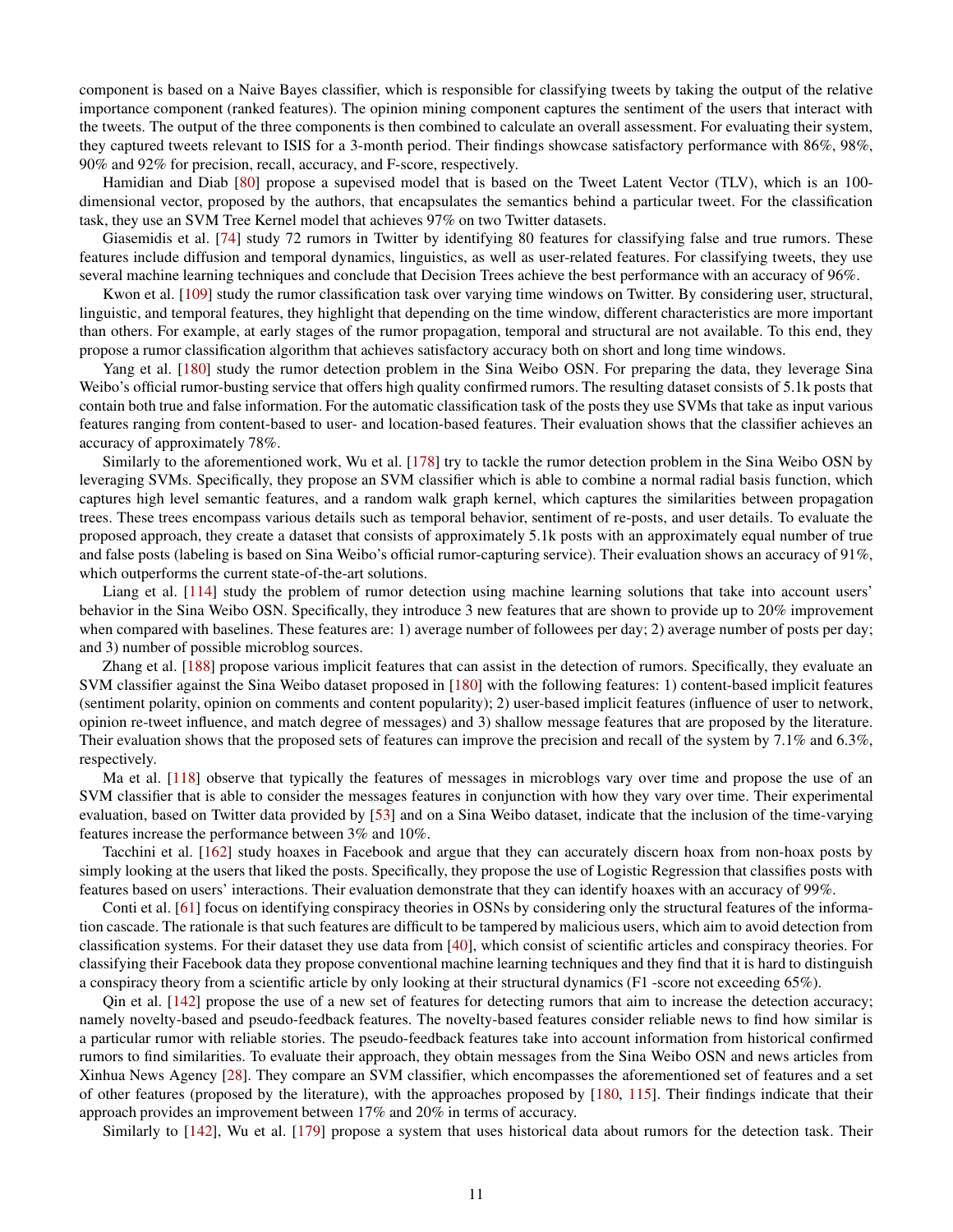system consists of a feature selection module, which categorizes and selects features, and a classifier. For constructing their dataset they use Snopes and the Twitter API to retrieve relevant tweets, acquiring in total 10k tweets, which are manually verified by annotators. In their evaluation, they compare their system with various baselines finding that the proposed system offers enhanced performance in rumor detection with an increase of 12%-24% for precision, recall, and F1-score metrics.

Popat et al. [\[137\]](#page-23-17) propose an approach for assessing credibility of news articles in an open domain setup without any assumptions. Their credibility assessment considers language stylistic features, source reliability metrics, as well as credibility assessments from news articles. These features are fed to a Logistic Regression model that detects false textual claims. For evaluating their approach, they obtain claims from Snopes and Wikipedia. Their evaluation indicates that the proposed model can find false claims with an accuracy close to 72%.

Rubin et al. [\[149\]](#page-23-18) propose the use of satirical cues for the detection of false information on news articles. Specifically, they propose the use of five new set of features, namely absurdity, humor, grammar, negative affect, and punctuation. Their evaluation shows that by using an SVM algorithm with the aforementioned set of features and others proposed by the literature, they can detect satirical news with 90% precision and 84% recall.

Kumar et al. [\[108\]](#page-22-1) study the presence of hoaxes in Wikipedia articles by studying 20k hoax articles that are explicitly flagged by Wikipedia editors. They find that most hoaxes are detected quickly and have little impact. However, a small portion of these hoaxes have a significant life-span and are referenced a lot across the Web. By comparing the "successful" hoaxes with failed hoaxes and legitimate articles, the authors highlight that the successful hoaxes have notable differences in terms of structure and content. To this end, they propose the use of a Random Forest classifier to distinguish if articles are hoaxes. Their evaluation reports that their approach achieves an accuracy of 92% and that is able to outperform human judgments by a significant margin  $(20\%).$ 

Several studies focus on the detection of clickbait on the Web using machine learning techniques. Specifically, Chen et al. [\[58\]](#page-21-2) propose tackling the problem using SVMs and Naive Bayes. Also, Chakraborty et al. [\[55\]](#page-20-23) propose the use of SVM and a browser add-on to offer a system to users for news articles. Potthast et al. [\[139\]](#page-23-19) proposes the use of Random Forest for detecting clickbait tweets. Moreover, Biyani et al. [\[42\]](#page-20-24) propose the use of Gradient Boosted Decision Trees for clickbait detection in news articles and show that the degree of informality in the content of the landing page can help in finding clickbait articles.

Vukovic et al. [\[171\]](#page-24-17) focus on hoaxes and propose the use of a detection system for email. The proposed system consists of a feed-forward neural network and a self-organizing map (SOM) and it is trained on a corpus of 298 hoax and 1370 regular emails. The system achieves an accuracy of 73% with a ratio of false positives equal to 4.9%.

Afroz et al. [\[30\]](#page-20-26) focus on detecting hoaxes by observing changes in writing style. The intuition is that people use different linguistic features when they try to obfuscate or change information from users. To detect hoaxes they propose the use of an SVM classifier that takes into account the following set of features: 1) lexical features; 2) syntactic features; 3) content features and 4) lying detection features obtained from [\[51,](#page-20-28) [81\]](#page-21-20). Their evaluation on various datasets indicates that the proposed system can find hoaxes with an accuracy of 96%.

Maigrot et al. [\[119\]](#page-22-21) propose the use of a multi-modal hoax detection system that fuses the diverse modalities pertaining to a hoax. Specifically, they take into consideration the text, the source, and the image of tweets. They observe higher performance when using only the source or text modality instead of the combination of all modalities.

#### 5.1.2 Deep Learning

Volkova et al. [\[169\]](#page-24-11) propose the use of neural networks to distinguish news into satire, hoaxes, clickbait, and propaganda news. They collect 130k news posts from Twitter and propose the use of neural networks that use linguistic and network features. Their findings indicate that Recurrent and Convolutional neural networks exhibit strong performance in distinguishing news in the aforementioned categories.

Ma et al. [\[117\]](#page-22-19) leverage Recurrent neural networks to solve the problem of rumor detection in OSNs. Such techniques are able to learn hidden representations of the input without the need for hand-crafted features. For evaluating their model, they construct two datasets; one from Twitter and one from Sina Weibo. For the labeling of their messages they use Snopes for Twitter and the official rumor-busting service of Sina Weibo's OSN. Their evaluation shows an accuracy of 91% on the Sina Weibo dataset and 88% on the Twitter dataset.

Wang [\[174\]](#page-24-16) presents a dataset that consists of 12.8k manually annotated short statements obtained from PolitiFact. They propose the use of Convolutional neural networks for fusing linguistic features with metadata (e.g., who is the author of the statement). Their evaluation demonstrates that the proposed model outperforms SVM and Logistic Regression algorithms.

Anand et al. [\[36\]](#page-20-25) is the first work that suggests the use of deep learning techniques for mitigating the clickbait problem. Specifically, they propose the use of Recurrent Neural Networks in conjunction with word2vec embeddings [\[124\]](#page-22-23) for identifying clickbait news articles. Similarly, Zannettou et al. [\[187\]](#page-24-18) use deep learning techniques to detect clickbaits on YouTube. Specifically, they propose a semi-supervised model based on variational autoencoders (deep learning). Their evaluation indicates that they can detect clickbaits with satisfactory performance and that YouTube's recommendation engine does not consider clickbait videos in its recommendations.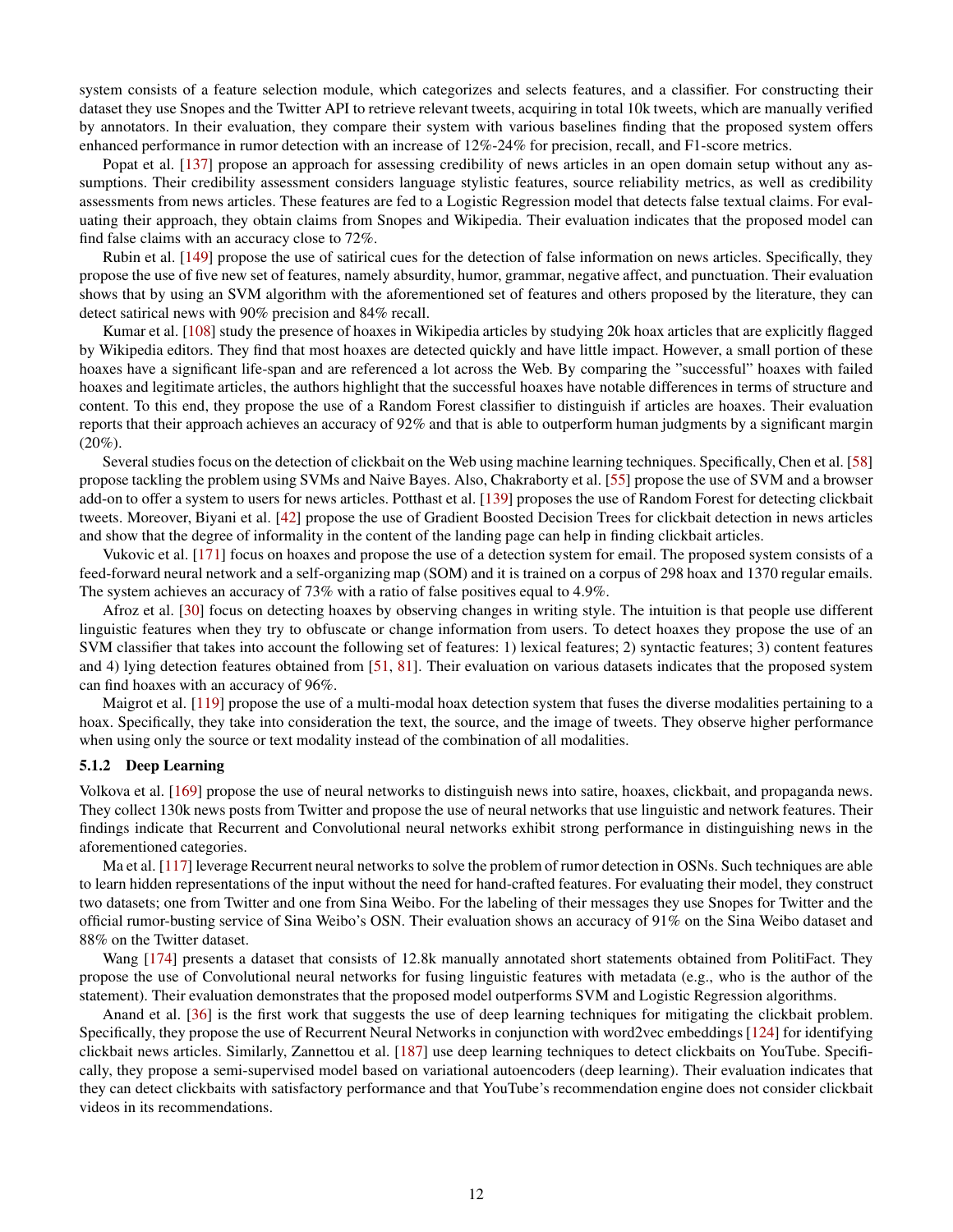#### 5.1.3 Systems

Resnick et al. [\[145\]](#page-23-14) propose a system called RumorLens, which aims to discover rumors in a timely manner, provide insights regarding the rumor's validity, and visualize a rumor's propagation. To achieve the aforementioned, RumorLens leverages data mining techniques alongside with a visual analysis tool. However, their system raises scalability issues as it highly depends on users' labor, which provide labeling of tweets that are subsequently used for classifying tweets related to a particular rumor.

Vosoughi et al. [\[170\]](#page-24-12) propose a human-machine collaborative system that aims to identify rumors by disposing irrelevant data and ranking the relevant data. Their system consists of two components; the assertion detector and the hierarchical clustering module. The assertion detector is a classifier that uses semantic and syntactic features to find tweets that contain assertions. These tweets are then presented to the clustering module, which clusters the tweets according to the similarity of the assertions. During their evaluation, the authors state that for a particular incident (Boston Marathon Bombings) from a dataset of 20M tweets, their system managed to discard 50% of them using the assertion detector. Furthermore, the 10M relevant tweets are clustered somewhere between 100 and 1000 clusters, something that enables users to quickly search and find useful information easier.

Jaho et al. [\[93\]](#page-22-15) undertake a statistical analysis by crawling Twitter for 3 months and retrieve a dataset that includes 10M users. They propose a system that is based on contributor-related features (e.g., reputation, influence of source, etc.), content features (e.g., popularity, authenticity, etc.) and context features (e.g., coherence, cross-checking, etc.). Their system combines all the features and outputs a single metric that corresponds to the truthfulness of the message.

Zhou et al. [\[191\]](#page-25-5) note that calculating credibility in the granularity of message is not scalable, therefore they propose the calculation of credibility score per event. To this end, they propose a system that is able to collect related data from Sina Weibo using keywords and detect the credibility of a particular event. The credibility score is calculated by the combination of 3 submodels; the user model, the propagation model, and the content model. Each one of the sub-models considers one aspect of the news and the overall score is calculated using weighted combination. The system is trained on a dataset that contains 73 real news and 73 fake news from approximately 50k posts. Their evaluation shows that the proposed system provides an accuracy close to 80% and that credibility scores are calculated within 35 seconds.

#### 5.1.4 Other models/algorithms

Qazvinian et al. [\[141\]](#page-23-15) study the rumor detection problem on Twitter by retrieving tweets regarding rumors and leveraging manual inspectors to annotate it. Specifically, the annotators were asked whether tweets contained rumors or not and whether a user endorsed, debunked or was neutral about the rumors. The resulted dataset consists of approximately 10k annotated tweets and was analyzed to demonstrate the effectiveness of the following feature sets in identifying rumors: 1) content-based features; 2) network-based features and 3) Twitter-specific memes (hashtags and URLs). Furthermore, the paper proposes a rumor retrieval model that achieves 95% precision.

Zhao et al. [\[189\]](#page-25-3) are motivated by the fact that identifying false factual claims in each individual message is intractable. To overcome this, they adapt the problem in finding whole clusters of messages that their topic is a disputed factual claim. To do so, they search within posts to find specific phrases that are used from users who want to seek more information or to express their skepticism. For example, some enquiry phrases are "Is this true?", "Really?" and "What?". Their approach uses statistical features of the clusters in order to rank them according to the likelihood of including a disputed claim. Their evaluations on real Twitter data indicate that among the top 50 ranked clusters, 30% of them are confirmed rumors.

Farajtabar et al. [\[68\]](#page-21-17) propose a framework for tackling false information that combines a multivariate Hawkes process and reinforcement learning. Their evaluation highlights that their model shows promising performance in identifying false information in real-time on Twitter.

Kumar and Geethakumari [\[107\]](#page-22-16) measure the diffusion of false information by exploiting cues obtained from cognitive psychology. Specifically, they consider the consistency of the message, the coherency of the message, the credibility of the source, and the general acceptability of the content of the message. These cues are fused to an algorithm that aims to detect the spread of false information as soon as possible. Their analysis on Twitter reports that the proposed algorithm has a 90% True positive rate and a False positive rate less than 10%.

Jin et al. [\[99\]](#page-22-20) aim to provide verification of news by considering conflicting viewpoints on Twitter and Sina Weibo. To achieve this, they propose the use of a topic model method that identifies conflicting viewpoints. Subsequently they construct a credibility network with all the viewpoints and they formulate the problem as a graph optimization problem, which can be solved with an iterative approach. They compare their approach with baselines proposed in [\[53,](#page-20-19) [111\]](#page-22-12), showing that their solution performs better.

Potthast et al. [\[138\]](#page-23-1) study the writing style of hyperpartisan news (left-wing and right-wing) and mainstream news and how this style can be applied in hyperpartisan news detection. Their dataset consists of 1.6k news articles from three right-wing, three left-wings, and three mainstream news sites. For annotating the dataset they used journalists from Buzzfeed, who rated each article according to its truthfulness. By leveraging the Unmasking approach [\[105\]](#page-22-24), the paper demonstrates that right-wing and left-wing hyperpartisan news exhibit similar writing style that differentiates from the mainstream news. To this end, they propose the use of Random Forest classifier that aims to distinguish hyperpartisanship. Their evaluation indicates that their style-based classifier can distinguish hyperpartisan news with an accuracy of 75%. However, when the same classifier is used to discern fake or real news, then the accuracy is 55%.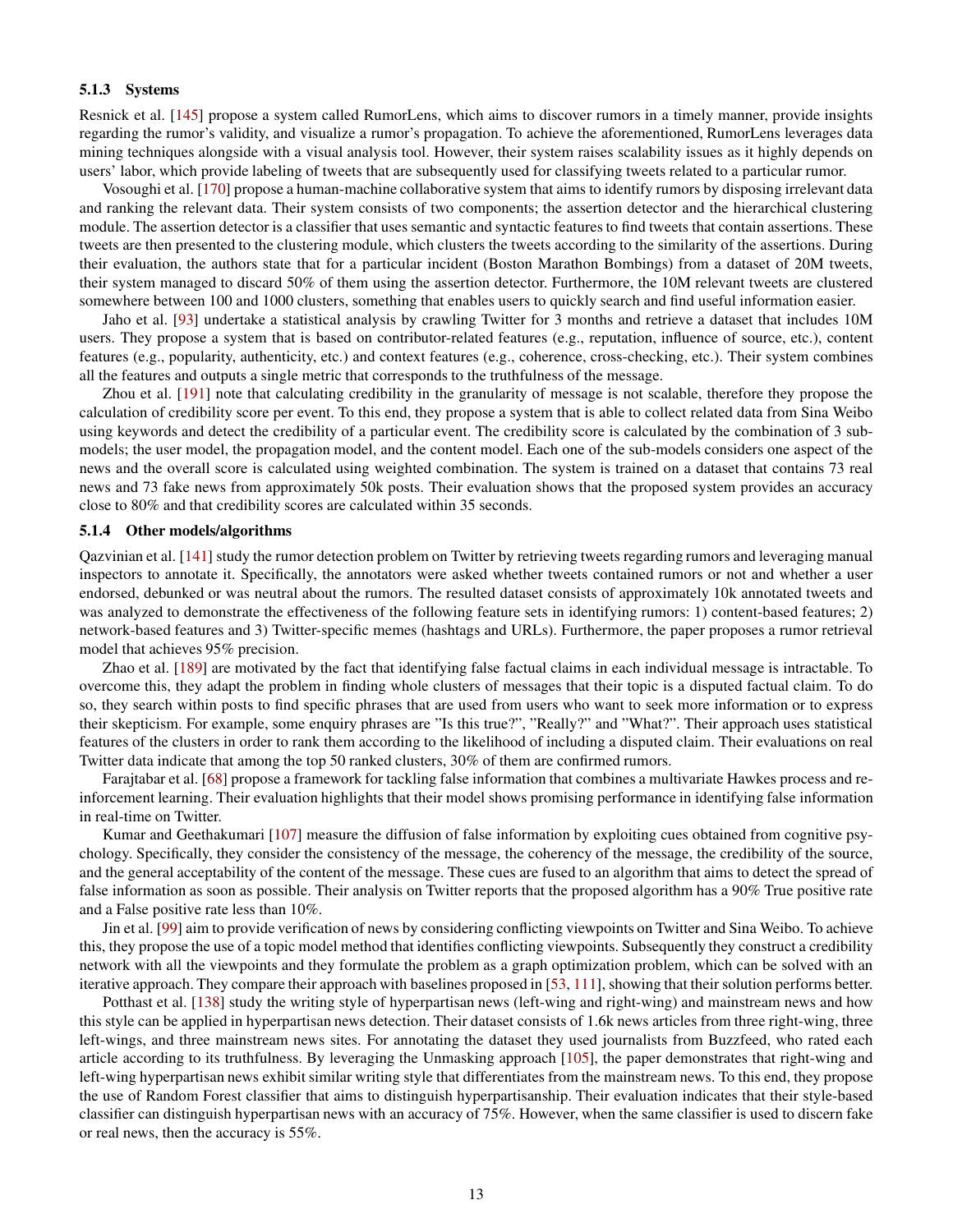Jin et al. [\[97\]](#page-22-22) propose a hierarchical propagation model to evaluate information credibility in microblogs by detecting events, sub-events, and messages. This three-layer network assists in revealing vital information regarding information credibility. By forming the problem as a graph optimization problem, they propose an iterative algorithm, that boosts the accuracy by 6% when compared to an SVM classifier that takes into account only features obtained from the event-level network only.

Chen et al. [\[59\]](#page-21-19) propose an email hoax detection system by incorporating a text matching method using the Levenshtein distance measure. Specifically, their system maintains a database of hoaxes that is used to calculate the distance between a potential hoax email and the stored hoaxes.

#### 5.2 Containment of false information

Several studies focus on containing the diffusion of false information. Specifically, Tripathy et al. [\[167\]](#page-24-19) propose a process, called "anti-rumor", which aims to mitigate the spreading of a rumor in a network. This process involves the dissemination of messages, which contradict with a rumor, from agents. The authors make the assumption that once a user receives an anti-rumor message, then he will never believe again the rumor, thus the spreading of a rumor is mitigated. Their evaluation, based on simulations, indicates the efficacy of the proposed approach.

Budak et al. [\[47\]](#page-20-29) formulate the problem of false information spreading as an optimization problem. Their aim is to identify a subset of the users that need to be convinced to spread legitimate messages in contrast with the bad ones that spread rumors. The paper shows that this problem is NP-hard and they propose a greedy solution as well as some heuristics to cope with scalability issues. To validate their approach they use four networks obtained from Facebook.

Fan et al. [\[67\]](#page-21-21) try to tackle the problem of false information propagation under the assumption that rumors originate from a particular community in the network. Similarly to other works, the paper tries to find a minimum set of individuals, which are neighbors with the rumor community to stop the rumor diffusion in the rest of the network. To achieve this, they propose the use of two greedy-based algorithms, which are evaluated in two real-world networks (Arxiv Hep and Enron). Their experimental results show that the proposed algorithms outperform simple heuristics in terms of the number of infected nodes in the network. However, as noted, the greedy algorithms are time consuming and are not applicable in large-scale networks.

Kotnis et al. [\[106\]](#page-22-25) propose a solution for stopping the spread of false information by training a set of individuals in a network that aim to distinguish and stop the propagation of rumors. This set of individuals is selected based on their degree in the network with the goal to minimize the overarching training costs. For evaluating their solution they create a synthetic network, which takes into account a calculated network degree distribution, based on [\[125\]](#page-23-20).

Ping et al. [\[135\]](#page-23-21) leverage Twitter data to demonstrate that sybils presence in OSNs can decrease the effectiveness of communitybased rumor blocking approaches by 30%. To this end, they propose a Sybil-aware rumor blocking approach, which finds a subset of nodes to block by considering the network structure in conjunction with the probabilities of nodes being sybils. Their evaluation, via simulations on Twitter data, show that the proposed approach significantly decreases the number of affected nodes, when compared to existing approaches.

He et al. [\[83\]](#page-21-22) argue that existing false information containment approaches have different costs and efficiencies in different OSNs. To this end, they propose an optimization method that combines the spreading of anti-rumors and the block of rumors from influential users. The goal of their approach is to minimize the overarching cost of the method while containing the rumor within an expected deadline. To achieve this, they use the Pontryagin's maximum principle [\[104\]](#page-22-26) on the Digg2009 dataset [\[87\]](#page-21-23). They find that spreading the truth plays a significant role at the start of the rumor propagation, whereas close to the deadline of containment the blocking of rumors approach should be used extensively.

Huang et al. [\[91\]](#page-21-6) aim to contain the false information spread by finding and decontaminating with good information, the smallest set of influential users in a network. To do so, they propose a greedy algorithm and a community-based heuristic, which takes into consideration the community structure of the underlying network. For evaluating their approach, they used traces from three networks; NetHEPT, NetHEPT WC and Facebook.

Previous works on false information containment [\[47,](#page-20-29) [129\]](#page-23-22) assumed that when true and false information arrive the same time at a particular node, then the true information dominates. Wang et al. [\[173\]](#page-24-20) state that the dominance of the information should be based on the influence of the neighbors in the network. With this problem formulation in mind, the paper proposes two approaches to find the smallest number of nodes that are required to stop the false information spread. Their evaluation is based on three networks obtained from Twitter, Friendster, and a random synthetic network. Evaluation comparisons with simple heuristics (random and high degree) demonstrate the performance benefits of the proposed approaches.

Tong et al. [\[166\]](#page-24-21) are motivated by the fact that greedy solutions, which include Monte Carlo simulations, are inefficient as they are computationally intensive. To overcome this, the paper proposes a random-based approach, which utilizes sampling with the aim to be both effective and efficient. The performance evaluations on real-world (obtained from Wikipedia and Epinions [\[6\]](#page-19-19)) and synthetic networks demonstrate that the proposed solution can provide a 10x speed-up without compromising performance when compared to state-of-the-art approaches.

Wang et al. [\[172\]](#page-24-22) propose a model, called DRIMUX, which aims to minimize the influence of rumors by blocking a subset of nodes while considering users' experience. User experience is defined as a time threshold that a particular node is willing to wait while being blocked. Their model utilizes survival theory and takes into account global rumor popularity features, individual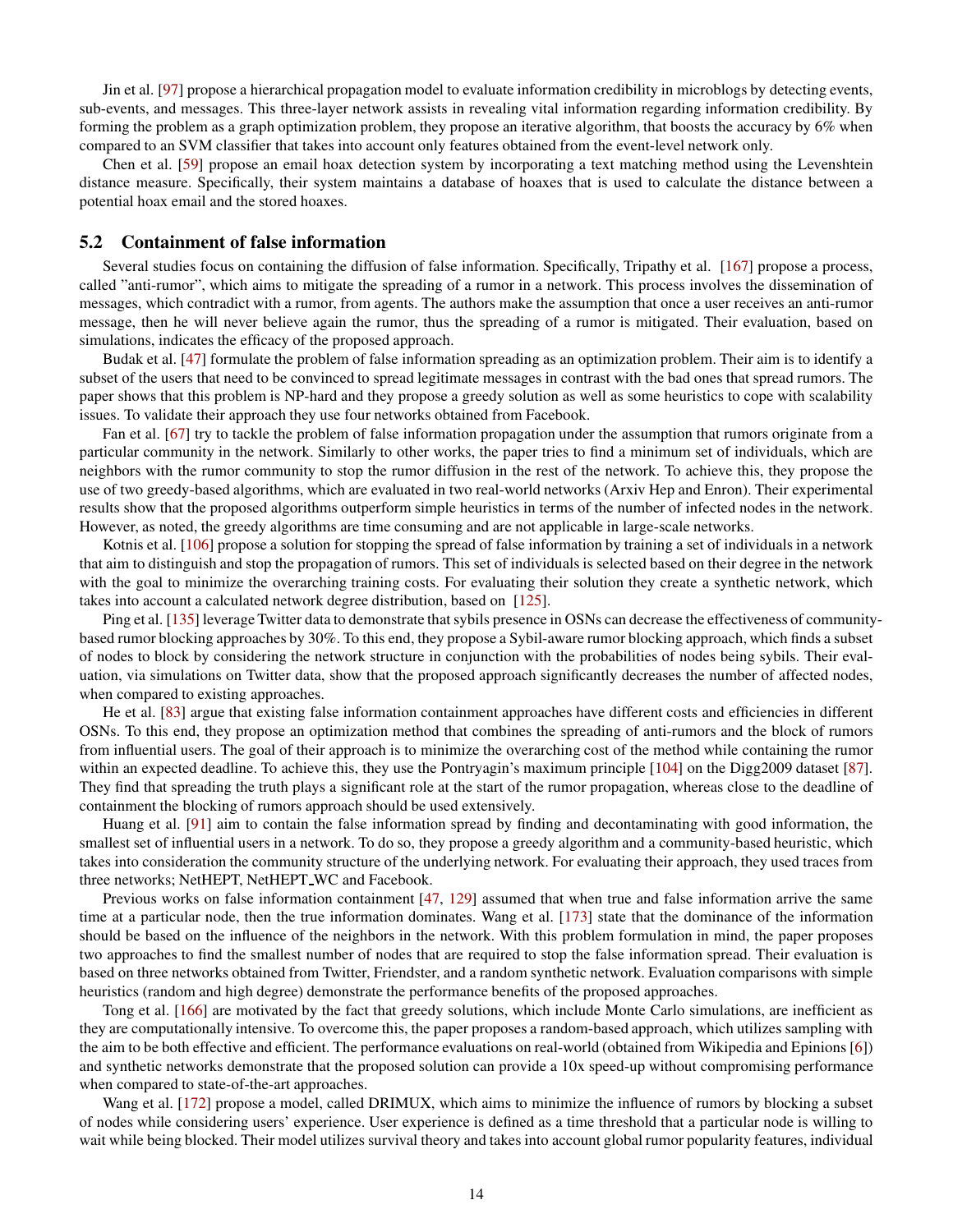tendencies (how likely is a rumor to propagate between a pair of nodes) as well as the users' experience. Their evaluations on a Sina Weibo network, which consists of 23k nodes and 183k edges, indicate that the proposed model can reduce the overarching influence of false information.

Tambuscio et al. [\[163\]](#page-24-23) simulate the spread and debunking of hoaxes on networks. Specifically, they model the problem as a competition between believers (acknowledge the hoax) and fact checkers which reveal the hoax with a specific probability. To study their model they performed simulations on scale-free and random networks finding that a specific threshold for the probability of fact checkers exists and this indicates that the spread can be stopped with a specific number of fact checkers. However, the paper oversimplifies the problem by assuming all the nodes to have the same probability.

### 5.3 Detection and Containment of False Information - Future Directions

Despite the fact that several studies exist attempting to detect and contain false information on the Web, the problem is still emerging and prevalent. This is mainly because the problem requires higher cognitive and context awareness that current systems do not have. To assist in achieving a better detection of false information on the Web, we foresee the following tangible research directions.

First, information on the Web exists in multiple formats, and thus false information is disseminated via textual claims, screenshots, videos, etc. Most studies, however, take into consideration only one format. To achieve a multi-format false information detection system requires correlating information in multiple formats, which in turn requires understanding the similarities and differences in the content each format delivers. To the best of our knowledge, a system that can meaningfully assist in detecting false information across multiple formats does not exist.

Next, to the best of our knowledge, no prior work has rigorously assessed credibility based on user profiling. For example, a post from an expert on a particular subject should not be treated with the same weight as a post by a typical user. We foresee studying false information detection from a users' perspective is a way forward in effectively detecting and containing the spread of false information on the Web.

Finally, most previous studies focus on detection and containment of false information on a single OSN, but the Web is much larger than any single platform or community. Therefore, future work should address the problem with a holistic view of the information ecosystem. This requires an understanding of how information jumps from one Web community to another, how Web communities influence each other, and how to correlate accounts that exist in multiple Web communities (e.g., how to find that a particular Facebook and Twitter account belong to the same user). Such an understanding will be particularly useful for containing the spread of false information from one Web community to another.

### <span id="page-14-0"></span>6 False Information in the political stage

Recently, after the 2016 US elections, the problem of false information dissemination got extensive interest from the community. Specifically, Facebook got openly accused for disseminating false information and that affected the outcome of the elections [\[8\]](#page-19-1). It is evident that dissemination of false information on the Web is used a lot for political influence. Therefore in this section we review the most relevant works that study the political stage. Table [4](#page-15-0) reports the reviewed works as well as their main methodology and OSN of study.

### 6.1 Machine Learning

Ratkiewicz et al. [\[144\]](#page-23-23) study political campaigns on Twitter that use multiple controlled accounts to disseminate support for an individual or opinion. They propose the use of a machine learning-based framework in order to detect the early stages of the spreading of political false information on Twitter. Specifically, they propose a framework that takes into consideration topological, content-based and crowdsourced features of the information diffusion in Twitter. Their experimental evaluation demonstrates that the proposed framework achieves more than 96% accuracy in the detection of political campaigns for data pertaining to the 2010 US midterm elections.

Conover et al. [\[60\]](#page-21-24) study Twitter on a six-week period leading to the 2010 US midterm elections and the interactions between right and left leaning communities. They leverage clustering algorithms and manually annotated data to create the re-tweets and mentions networks. Their findings indicate that the re-tweet network has limited connectivity between the right and left leaning communities, whereas this is not the case in the mentions networks. This is because, users try to inject different opinions on users with different ideologies, by using mentions on tweets, so that they change their stance towards a political individual or situation.

Ferrara et al. [\[71\]](#page-21-25) propose the use of a k-nearest neighbor algorithm with a dynamic warping classifier in order to capture promoted campaigns in Twitter. By extracting a variety of features (user-related, timing-related, content-related and sentimentrelated features) from a large corpus of tweets they demonstrate that they can distinguish promoted campaigns with an AUC score close to 95% in a timely manner.

Zhou et al. [\[190\]](#page-25-6) study Digg, a news aggregator site, and aim to classify users and articles to either liberal or conservative. To achieve this, they propose three semi-supervised propagation algorithms that classify users and articles based on users' votes. The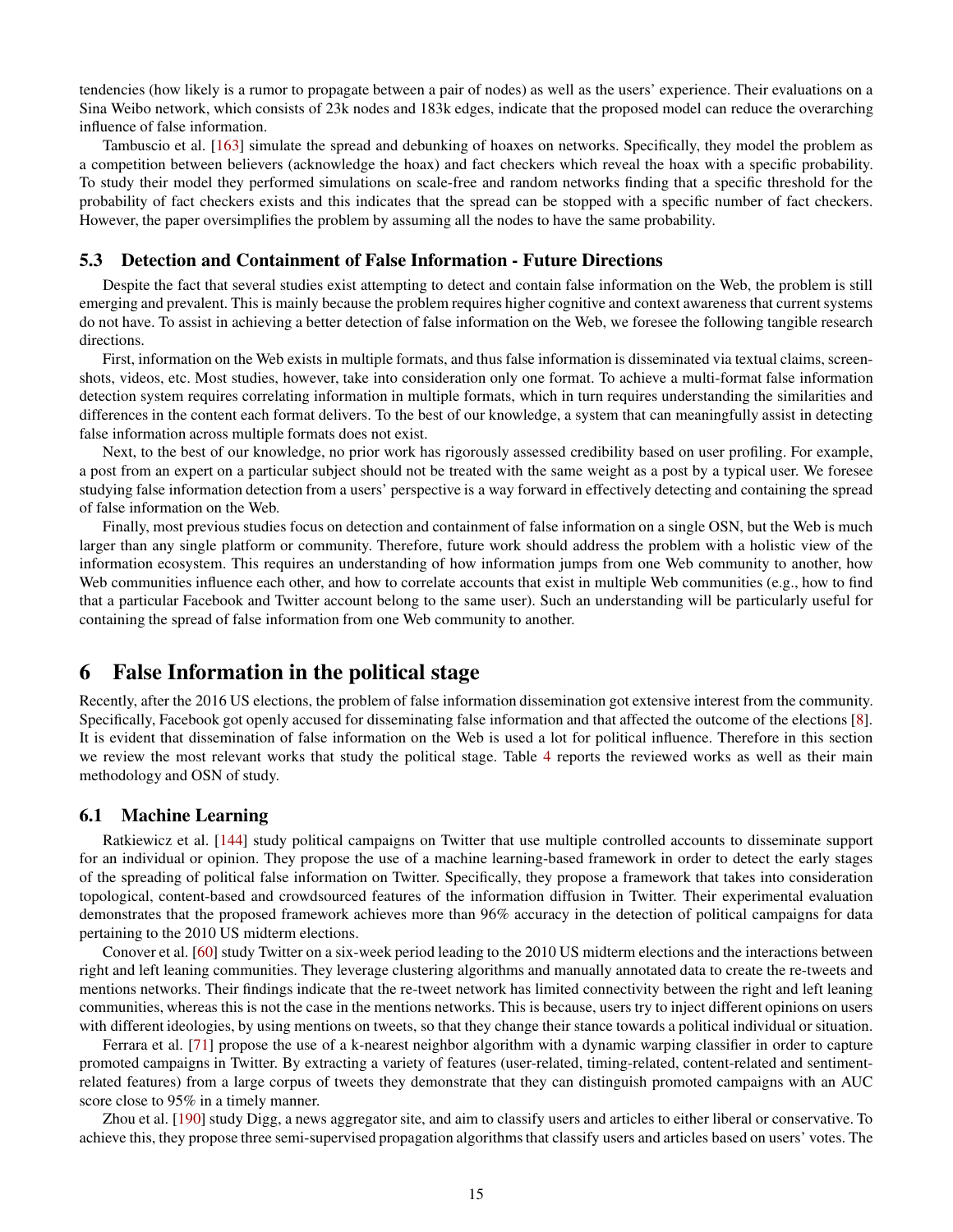<span id="page-15-0"></span>

| <b>Platform</b> | <b>Machine Learning</b>                                                               | <b>OSN Data Analysis</b>                                                                                                                                                                             | Other models/algorithms                                                                                                                                                                                                                    |
|-----------------|---------------------------------------------------------------------------------------|------------------------------------------------------------------------------------------------------------------------------------------------------------------------------------------------------|--------------------------------------------------------------------------------------------------------------------------------------------------------------------------------------------------------------------------------------------|
| Twitter         | Ratkiewicz et al. [144],<br>Conover et al. $[60]$ ,<br>Ferrara et al. <sup>[71]</sup> | Wong et al. $[176]$ ,<br>Golbeck and Hansen[75],<br>Jackson and Welles[92],<br>Hegelich and Janetzko[84],<br>Zannettou et al. [186].<br>Howard and Kollanyi <sup>[90]</sup> ,<br>Shin et al. $[155]$ | An et al. $[34]$<br>(distance model),<br>Al-khateeb and Agarwal <sup>[31]</sup><br>(social studies)<br>Ranganath et al.[143]<br>(exhaustive search),<br>Jin et al. [96]<br>(text similarity),<br>Yang et al.[182]<br>(agenda-setting tool) |
| Digg            | Zhou et al. $[190]$                                                                   | X                                                                                                                                                                                                    | X                                                                                                                                                                                                                                          |
| Sina Weibo      | X                                                                                     | King et al. $[103]$ ,<br>Yang et al. <sup>[181]</sup>                                                                                                                                                | X                                                                                                                                                                                                                                          |
| News articles   | Budak et al. <sup>[48]</sup>                                                          | Woolley[177]                                                                                                                                                                                         | X                                                                                                                                                                                                                                          |
| Facebook        | X                                                                                     | Allcot and Gentzkow[32]                                                                                                                                                                              | X                                                                                                                                                                                                                                          |

Table 4: Works that study the false information ecosystem on the political stage. The table demonstrates the main methodology of each paper as well as the considered OSNs.

algorithms make use of a few labeled users and articles to predict a large corpus of unlabeled users and articles. The algorithms are based on the assumption that a liberal user is more likely to vote for a liberal article rather than a conservative article. Their evaluations demonstrate that the best algorithm achieves 99% and 96% accuracy on the dataset of users and articles, respectively.

Budak et al. [\[48\]](#page-20-8) use Logistic Regression to identify articles regarding politics from a large corpus of 803K articles obtained from 15 major US news outlets. Their algorithm filtered out 86% of the articles as non-political related, while a small subset of the remainder (approx. 11%) were presented to workers on AMT. The workers were asked to answer questions regarding the topic of the article, whether the article was descriptive or opinionated, the level of partisanship, and the level of bias towards democrats or republicans. Their empirical findings are that on these articles there are no clear indications of partisanship, some articles within the same outlet are left-leaning and some have right-leaning, hence reducing the overall outlet bias. Also, they note that usually bias in news articles is expressed by criticizing the opposed party rather than promoting the supporting party.

#### 6.2 OSN Data Analysis

Wong et al. [\[176\]](#page-24-24) collect and analyze 119M tweets pertaining to the 2012 US presidential election to quantify political leaning of users and news outlets. By formulating the problem as an ill-posed linear inverse problem, they propose an inference engine that considers tweeting behavior of articles. Having demonstrated their inference engine, the authors report results for the political leaning scores of news sources and users on Twitter.

Golbeck and Hansen [\[75\]](#page-21-26) provide a technique to estimate audience preferences in a given domain on Twitter, with a particular focus on political preferences. Different from methods that assess audience preference based on citation networks of news sources as a proxy, they directly measure the audience itself via their social network. Their technique is composed of three steps: 1) apply ground truth scores (they used Americans for Democratic Action reports as well as DW-Nominate scores) to a set of seed nodes in the network, 2) map these scores to the seed group's followers to create "P-scores", and 3) map the P-scores to the target of interest (e.g., government agencies or think tanks). One important take away from this work is that *Republicans are overrepresented on Twitter with respect to their representation in Congress*, at least during the 2012 election cycle. To deal with this, they built a balanced dataset by randomly sampling from bins formed by the number of followers a seed group account had.

Jackson and Welles [\[92\]](#page-22-27) demonstrate how Twitter can be exploited to organize and promote counter narratives. To do so, they investigate the misuse of a Twitter hashtag (#myNYPD) during the 2014 New York City Police Department public relations campaign. In this campaign, this hashtag was greatly disseminated to promote counter narratives about racism and police misconduct. The authors leverage network and qualitative discourse analysis to study the structure and strategies used for promoting counterpublic narratives.

Hegelich and Janetzko [\[84\]](#page-21-27) investigate whether bots on Twitter are used as political actors. By exposing and analyzing 1.7K bots on Twitter, during the Russian/Ukrainian conflict, they find that the botnet has a political agenda and that bots exhibit various behaviors. Specifically, they find that bots try to hide their identity, to be interesting by promoting topics through the use of hashtags and retweets.

Zannettou et al. [\[186\]](#page-24-1) study Russian state-sponsored troll accounts and measure the influence they had on Twitter and other Web communities. They find that Russian trolls were involved in the discussion of political events, and that they exhibit different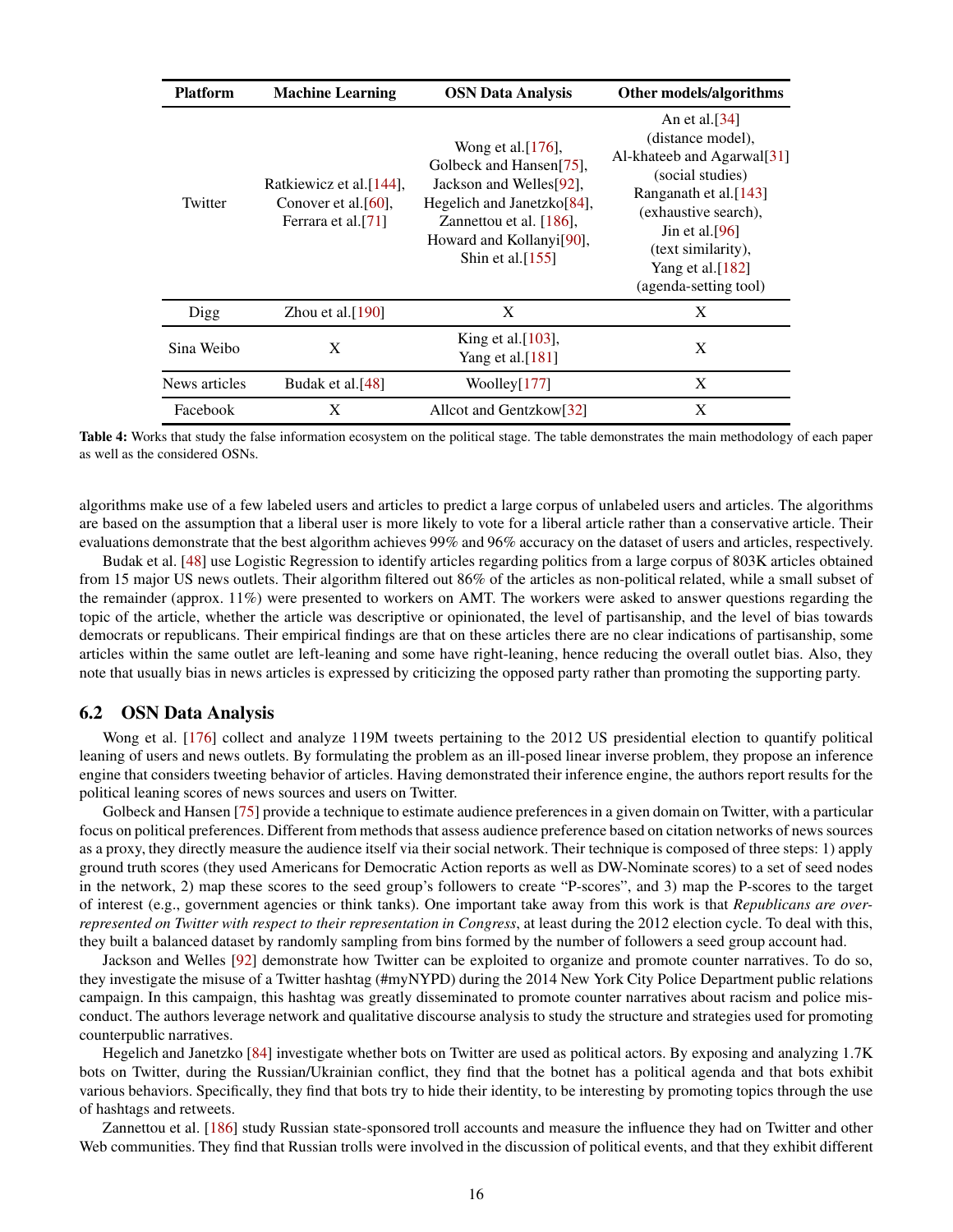behavior when compared to random users. Finally, they show that their influence was not substantial, with the exception of the dissemination of articles from state-sponsored Russian news outlets like Russia Today (RT).

Howard and Kollanyi [\[90\]](#page-21-28) focus on the 2016 UK referendum and the role of bots in the conversations on Twitter. They analyze 1.5M tweets from 313K Twitter accounts collected by searching specific hashtags related to the referendum. Their analysis indicates that most of the tweets are in favor of exiting the EU, there are bots with different levels of automation and that 1% of the accounts generate 33% of the overall messages. They also note that among the top sharers, there are a lot of bot accounts that are mostly retweeting and not generating new content. In a similar work, Howard et al. [\[89\]](#page-21-29) study Twitter behavior during the second 2016 US Presidential Debate. They find that Twitter activity is more pro-Trump and that a lot of activity is driven by bots. However, they note that a substantial amount of tweets is original content posted from regular Twitter users.

Shin et al. [\[155\]](#page-23-24) undertake a content-based analysis on 330K tweets pertaining to the 2012 US election. Their findings agree with existing literature, noting that users that spread rumors are mostly sharing messages against a political person. Furthermore, they highlight the resilience of rumors despite the fact that rumor debunking evidence was disseminated in Twitter; however, this does not apply for rumors that originate from satire websites.

In the chinese political stage, during December 2014, an anonymous blogger released an archive of emails pertaining to the employment of Wumao, a group of people that gets paid to disseminate propaganda on social media, from the Chinese government. King et al. [\[103\]](#page-22-29) analyzed these leaks and found out 43K posts that were posted by Wumao. Their main findings are: 1) by analyzing the time-series of these posts, they find bursty activity, hence signs of coordination of the posters; 2) most of the posters are individuals working for the government; and 3) by analyzing the content of the message, they note that posters usually post messages for distraction rather than discussions of controversial matters (i.e., supporting China's regime instead of discussing an event).

Similarly to the previous work, Yang et al. [\[181\]](#page-24-26) study the Wumao by analyzing 26M posts from 2.7M users on the Sina Weibo OSN, aiming to provide insights regarding the behavior and the size of Wumao. Due to the lack of ground truth data, they use clustering and topic modeling techniques, in order to cluster users that post politics-related messages with similar topics. By manually checking the users on the produced clusters, they conclude that users that post pro-government messages are distributed across multiple clusters, hence there is no signs of coordination of the Wumao on Sina Weibo for the period of their dataset (August 2012 and August 2013).

Woolley [\[177\]](#page-24-27) analyzes several articles regarding the use of bots in OSNs for political purposes. Specifically, he undertakes a qualitative content analysis on 41 articles regarding political bots from various countries obtained from the Web. One of his main findings is that the use of bots varies from country to country and that some countries (e.g., Argentina, China, Russia, USA, etc.) use political bots on more than one type of event. For example, they report the use of Chinese political bots for elections, for protests and for security reasons.

Allcot and Gentzkow [\[32\]](#page-20-31) make a large scale analysis on Facebook during the period of the 2016 US election. Their results provide the following interesting statistics about the US election: 1) 115 pro-Trump fake stories are shared 30M times, whereas 41 pro-Clinton fake stories are shared 7.6M times. This indicates that fake news stories that favor Trump are more profound in Facebook. 2) The aforementioned 37.6M shares translates to 760M instances of a user clicking to the news articles. This indicates the high reachability of the fake news stories to end-users. 3) By undertaking a 1200-person survey, they highlight that a user's education, age and overall media consumption are the most important factors that determine whether a user can distinguish false headlines.

#### 6.3 Other models/algorithms

An et al. [\[34\]](#page-20-30) study the interactions of 7M followers of 24 US news outlets on Twitter, in order to identify political leaning. To achieve this, they create a distance model, based on co-subscription relationships, that maps news sources to a dimensional dichotomous political spectrum. Also, they propose a real-time application, which utilizes the underlying model, and visualizes the ideology of the various news sources.

Al-khateeb and Agarwal [\[31\]](#page-20-0) study the dissemination of propaganda on Twitter from terrorist organizations ( namely ISIS). They propose a framework based on social studies that aim to identify social and behavioral patterns of propaganda messages disseminated by a botnet. Their main findings are that bots exhibit similar behaviors (i.e., similar sharing patterns, similar usernames, lot of tweets in a short period of time) and that they share information that contains URLs to other sites and blogs.

Ranganath et al. [\[143\]](#page-23-25) focus on the detection of political advocates (individuals that use social media to strategically push a political agenda) on Twitter. The authors note that identifying advocates is not a straightforward task due to the nuanced and diverse message construction and propagation strategies. To overcome this, they propose a framework that aims to model all the different propagation and message construction strategies of advocates. Their evaluation on two datasets on Twitter regarding gun rights and elections demonstrate that the proposed framework achieves good performance with a 93% AUC score.

Jin et al. [\[96\]](#page-22-28) study the 2016 US Election through the Twitter activity of the followers of the two presidential candidates. For identifying rumors, they collect rumor articles from Snopes and then they use text similarity algorithms based on: 1) Term frequency-inverse document frequency (TF-IDF); 2) BM25 proposed in [\[147\]](#page-23-26) 3) Word2Vec embeddings [\[124\]](#page-22-23); 4) Doc2Vec embeddings [\[112\]](#page-22-30); 5) Lexicon used in [\[189\]](#page-25-3). Their evaluation indicates that the best performance is achieved using the BM25-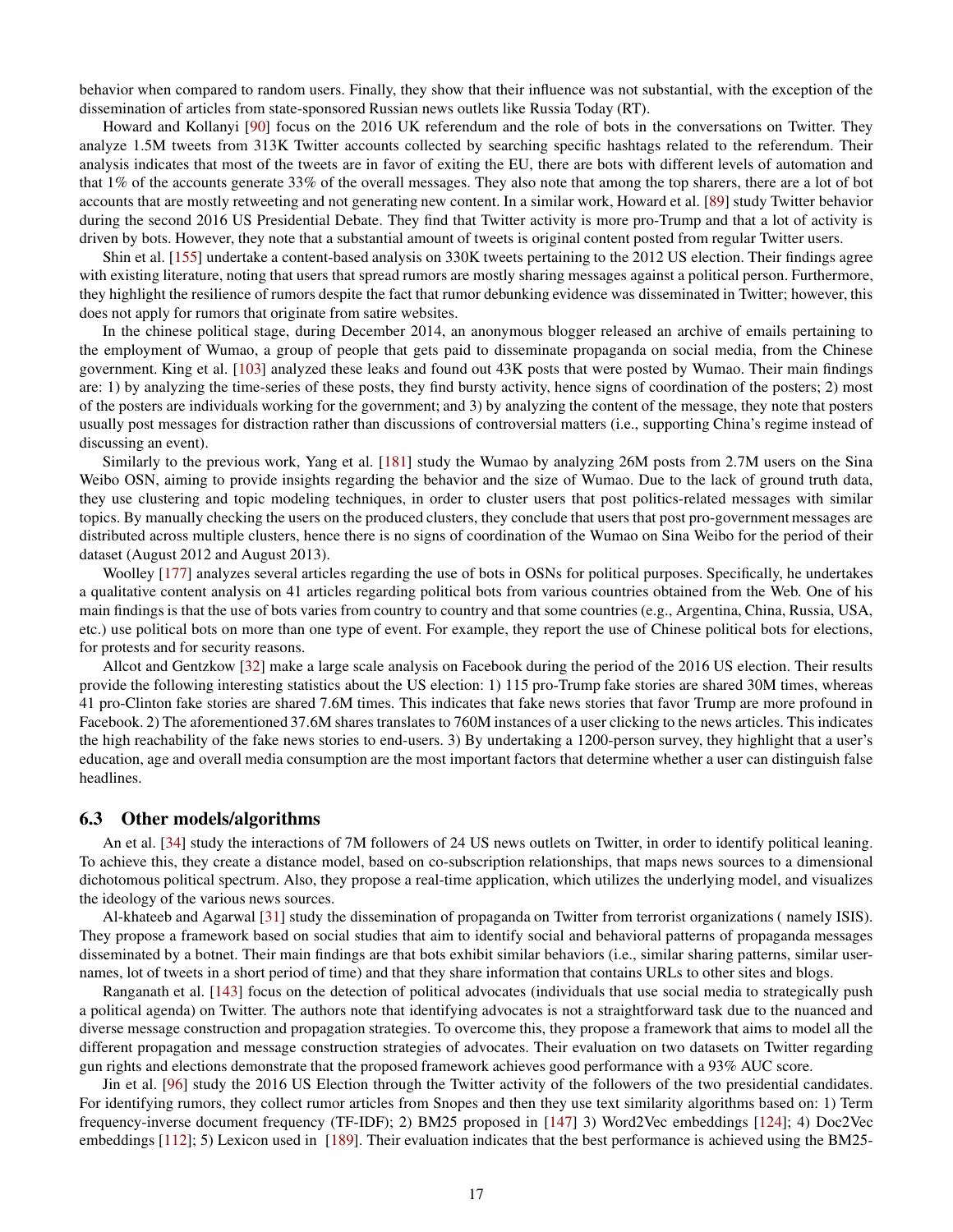based approach. This algorithm is subsequently used to classify the tweets of the candidates' followers. Based on the predictions of the algorithm, their main findings are: 1) rumors are more prevalent during election period; 2) most of the rumors are posted by a small group of users; 3) rumors are mainly posted to debunk rumors that are against their presidential candidate, or to inflict damage on the other candidate; and 4) rumor sharing behavior increases in key points of the presidential campaign and in emergency events.

Yang et al. [\[182\]](#page-24-25) investigate the topics of discussions on Twitter for 51 US political persons, including President Obama. The main finding of this work is that Republicans and Democrats are similarly active on Twitter with the difference that Democrats tend to use hashtags more frequently. Furthermore, by utilizing a graph that demonstrates the similarity of the agenda of each political person, they highlight that Republicans are more clustered. This indicates that Republicans tend to share more tweets regarding their party's issues and agenda.

#### 6.4 False information in political stage - Future Directions

As future directions for understanding and mitigating the effects of false information on the Web, we propose the following. First, there is extensive anecdotal evidence highlighting that Web communities are used by state-sponsored troll factories, e.g., the recent news regarding Russian troll factories deployed to influence the outcomes of the 2016 Brexit [\[146\]](#page-23-27) referendum and the 2016 US presidential election [\[153\]](#page-23-28). We thus propose investigating this phenomenon both from the perspective of user analytics as well as societal impact. Additionally, there is a lack of studies providing insight on how politics-related false information is disseminated across the Web; most studies focus on a single Web community or to specific events or do not examine politics. Understanding how political information propagates across the Web will help society identify the source of false information and lead to successful containment efforts.

# <span id="page-17-0"></span>7 Other

In this section we shall present works that are relevant to the false information ecosystem that do not fit in the aforementioned lines of work. Specifically, we group these works in the following categories: 1) General Studies; 2) Systems; and 3) Use of images on the false information ecosystem.

#### 7.1 General Studies

Spiro et al. [\[158\]](#page-24-28) undertake a quantitative analysis on tweets pertaining to the 2010 Deepwater Horizon oil spill. They note that media coverage increased the number of tweets related to the disaster. Furthermore, they observe that retweets are more commonly transmitted serially when they have event-related keywords.

Buntain and Golbeck [\[49\]](#page-20-32) compare the accuracy of models that use features based on journalists assessments and crowdsourced assessments. They indicate that there is small overlap between the two features sets despite the fact that they provide statistically correlated results. This indicates that crowdsourcing workers discern different aspects of the stories when compared to journalists. Finally, they demonstrate that models that utilize features from crowdsourcing outperform the models that utilize features from journalists.

Starbird [\[159\]](#page-24-29) performs a qualitative analysis on Twitter regarding shooting events and conspiracy theories. Using graph analysis on the domains linked from the tweets, she provides insight on how various websites work to promote conspiracy theories and push political agendas.

Horne and Adah [\[88\]](#page-21-30) focus on the headline of fake and real news. Their analysis on three datasets of news articles highlight that fake news have substantial differences in their structure when compared with real news. Specifically, they report that generally the structure of the content and the headline is different. That is, fake news are smaller in size, use simple words, and use longer and "clickbaity" headlines.

Chen et al. [\[56\]](#page-20-6) study the behavior of hidden paid posters on OSNs. To better understand how these actors work, an author of this work posed as a hidden paid poster for a site[\[18\]](#page-19-20) that gives users the option to be hidden paid posters. This task revealed valuable information regarding the organization of such sites and the behavior of the hidden paid posters, who are assigned with missions that need to be accomplished within a deadline. For example, a mission can be about posting articles of a particular content on different sites. A manager of the site can verify the completion of the task and then the hidden paid poster gets paid. To further study the problem, they collect data ,pertaining to a dispute between two big Chinese IT companies, from users of 2 popular Chinese news sites (namely Sohu [\[22\]](#page-19-21) and Sina [\[19\]](#page-19-22)). During this conflict there were strong suspicions that both companies employed hidden paid posters to disseminate false information that aimed to inflict damage to the other company. By undertaking statistical and semantic analysis on the hidden paid posters' content they uncover a lot of useful features that can be used in identifying hidden paid posters. To this end, they propose the use of SVMs in order to detect such users by taking into consideration statistical and semantic features; their evaluation show that they can detect users with 88% accuracy.

Starbird et al. [\[161\]](#page-24-30) study and identify various types of expressed uncertainty within posts in OSN during a rumor's lifetime. To analyze the uncertainty degree in messages, the paper acquires 15M tweets related to two crisis incidents (Boston Bombings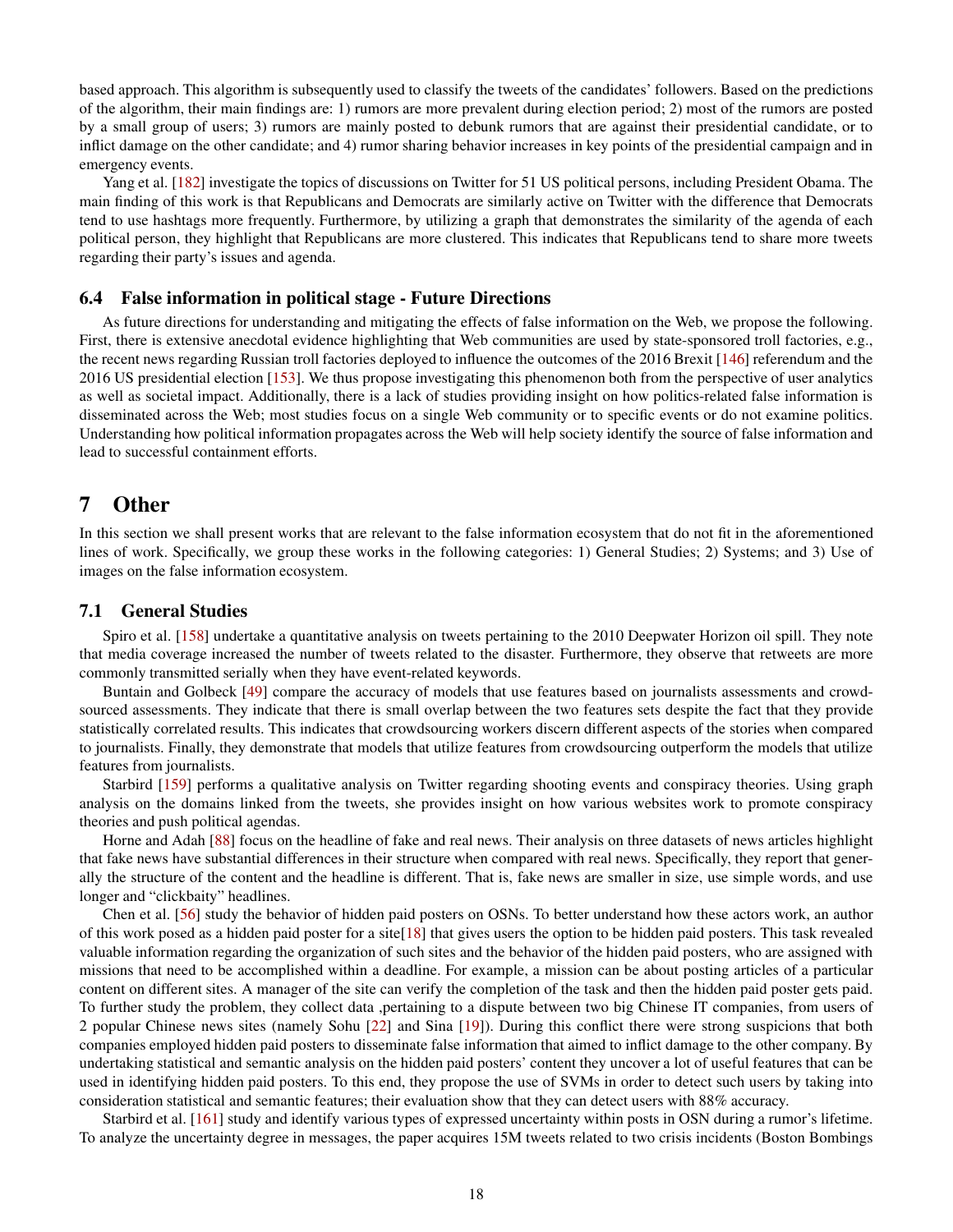and Sydney Siege). They find that specific linguistic patterns are used in rumor-related tweets. Their findings can be used in future detection systems in order to detect rumors effectively in a timely manner.

Zubiaga et al. [\[194\]](#page-25-7) propose a different approach in collecting and preparing datasets for false information detection. Instead of finding rumors from busting websites and then retrieving data from OSNs, they propose the retrieval of OSN data that will subsequently annotated by humans. In their evaluation, they retrieve tweets pertaining to the Ferguson unrest incident during 2014. They utilize journalists that act as annotators with the aim to label the tweets and their conversations. Specifically, the journalists annotated 1.1k tweets, which can be categorized into 42 different stories. Their findings show that 24.6% of the tweets are rumorous.

#### 7.2 Systems

Park et al. [\[132\]](#page-23-29) note that biased information is profoundly disseminated in OSNs. To alleviate this problem, they propose NewsCube: a service that aims to provide end-users with all the different aspects of a particular story. In this way, end-users can read and understand the stories from multiple perspectives hence assisting in the formulation of their own unbiased view for the story. To achieve this, they perform structure-based extraction of the different aspects that exist in news stories. These aspects are then clustered in order to be presented to the end-users. To evaluate the effectiveness of their system, they undertake several user studies that aim to demonstrate the effectiveness in terms of the ability of the users to construct balanced views when using the platform. Their results indicate that 16 out of 33 participants stated that the platform helped them formulate a balanced view of the story, 2 out of 33 were negative, whereas the rest were neutral.

Hassan et al. [\[82\]](#page-21-31) propose FactWatcher, a system that reports facts that can be used as leads in stories. Their system is heavily based on a database and offers useful features to it's users such as ranking of the facts, keyword-based search and fact-to-statement translation.

Ennals et al. [\[66\]](#page-21-32) describe the design and implementation of Dispute Finder, which is a browser extension that allows users to be warned about claims that are disputed by sources that they might trust. Dispute Finder maintains a database with well-known disputed claims which are used to inform end-users in real-time while they are reading stories. Users are also able to contribute to the whole process by explicitly flagging content as disputed, or as evidence to dispute other claims. In the case of providing evidence, the system requires a reference to a trusted source that supports the user's actions, thus ensuring the quality of user's manual annotations.

#### 7.3 Use of images on the false information ecosystem

Information can be disseminated via images on the Web. The use of images increases the credibility of the included information, as users tend to believe more information that is substantiated with an image. However, nowadays, images can be easily manipulated, hence used for the dissemination of false information. In this section, we provide an overview of the papers that studied the problem of false information on the Web, while considering images. Specifically, Boididou et al. [\[44,](#page-20-33) [43\]](#page-20-34) focus on the use of multimedia in false information spread in OSNs. In [\[43\]](#page-20-34) they prepare and propose a dataset of 12K tweets, which are manually labeled as fake, true, or unknown. A tweet is regarded as true if the image is referring to a particular event and fake if the image is not referring to a particular event. The authors argue that this dataset can help researchers in the task of automated identification of fake multimedia within tweets. In [\[44\]](#page-20-33) they study the challenges that exist in providing an automated verification system for news that contain multimedia. To this end, they propose the use of conventional classifiers with the aim to discern fake multimedia pertaining to real events. Their findings demonstrate that generalizing is extremely hard as their classifiers perform poorly (58% accuracy) when they are trained with a particular event and they are tested with another.

Diego Saez-Trumper [\[150\]](#page-23-30) proposes a Web application, called Fake Tweet Buster, that aims to warn users about tweets that contain false information through images or users that habitually diffuse false information. The proposed approach is based on the reverse image search technique (using Google Images) in order to determine the origin of the image, its age and its context. Furthermore, the application considers user attributes and crowdsourcing data in order to find users that consistently share tweets that contain false information on images.

Pasquini et al. [\[133\]](#page-23-31) aim to provide image verification by proposing an empirical system that seeks visually and semantically related images on the web. Specifically, their system utilizes news articles metadata in order to search, using Google's search engine, for relevant news articles. These images are then compared with the original's article images in order to identify whether the images were tampered. To evaluate their approach, they created dummy articles with tampered images in order to simulate the whole procedure.

Jin et al. [\[100\]](#page-22-31) emphasize the importance of images in news articles for distinguishing its truthfulness. They propose the use of two sets of features extracted from images in conjunction with features that are proposed by [\[53,](#page-20-19) [111\]](#page-22-12). For the image features, they define a set of visual characteristics as well as overall image statistics. Their data is based on a corpus obtained from the Sina Weibo that comprises 50K posts and 26K images. For evaluating the image feature set, they use conventional machine learning techniques: namely SVM, Logistic Regression, KStar, and Random Forest. They find that the proposed image features increase the accuracy by 7% with an overall accuracy of 83%.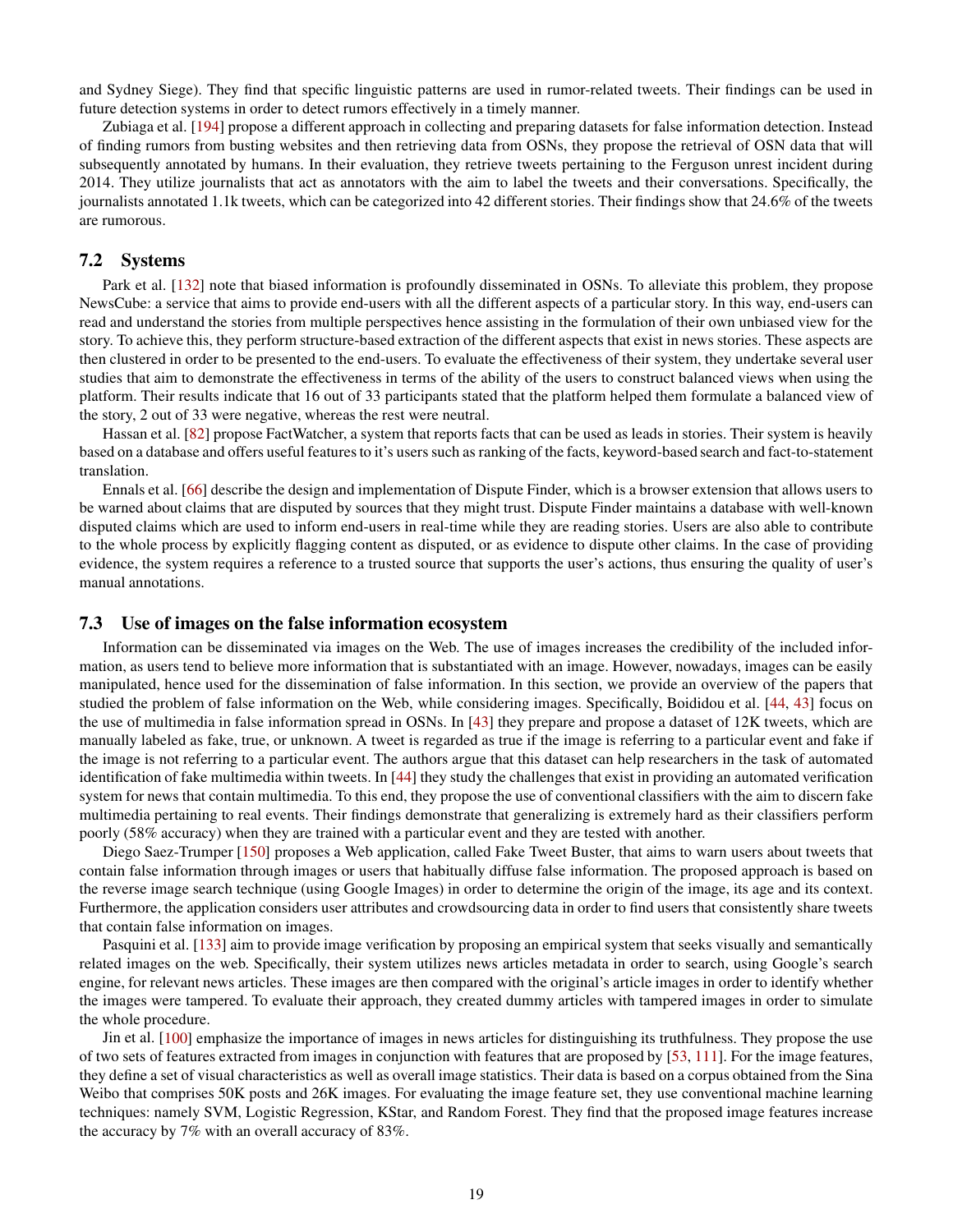Jin et al. [\[98\]](#page-22-32) leverage deep neural networks with the goal of distinguishing the credibility of images. They note that this task is extremely difficult as images can be misleading in many ways. Specifically, images might be outdated (i.e., old images that are falsely used to describe a new event), inaccurate, or even manipulated. To assess the image credibility, they train a Convolutional Neural Network (CNN) using a large-scale auxiliary dataset that comprises 600K labeled fake and real images. Their intuition is that the CNN can extract useful hyperparameters that can be used to detect eye-catching and visually striking images, which are usually used to describe false information. Their evaluation indicates that the proposed model can outperform several baselines in terms of the precision, recall, F1, and accuracy scores.

Gupta et al. [\[79\]](#page-21-33) focus on the diffusion of fake images in Twitter during Hurricane Sandy in 2012. They demonstrate that the use of automated techniques (i.e., Decision Trees) can assist in distinguishing fake images from real ones. Interestingly, they note that the 90% of the fake images came from the top 0.3% of the users.

# <span id="page-19-6"></span>8 Conclusions

In this work, we have presented an overview of the false information ecosystem. Specifically, we have presented the various types of false information that can be found online, the different actors of the false information ecosystem as well as their motives for diffusing controversial information. Through the identification of several line of works, we have presented the existing works on the false information ecosystem. Namely, we have presented works on user perception, propagation dynamics, detection and containment of false information as well as the dynamics of false information on the political stage. To conclude, we present some gaps of the existing literature that can be exploited by researchers in order to further study the increasing problem of false information on the Web.

# 9 Acknowledgments

This work is supported by the European Union's Horizon 2020 research and innovation programme under the Marie Sklodowska-Curie "ENCASE" project (Grant Agreement No. 691025).

# <span id="page-19-11"></span>**References**

- <span id="page-19-12"></span>[1] 2016 lie of the year: Fake news. http://www.politifact.com/truth-o-meter/article/2016/dec/13/2016-lie-year-fake-news/.
- <span id="page-19-18"></span>[2] Amazon Mechanical Turk. https://www.mturk.com/.
- <span id="page-19-8"></span>[3] CrowdFlower. https://www.crowdflower.com/.
- <span id="page-19-17"></span>[4] Definition of half-truth. https://www.merriam-webster.com/dictionary/half-truth.
- <span id="page-19-19"></span>[5] Emergent. http://www.emergent.info/.
- <span id="page-19-15"></span>[6] Epinions. http://www.epinions.com/.
- <span id="page-19-1"></span>[7] Extreme Value Theory. https://en.wikipedia.org/wiki/Extreme value theory.
- [8] Facebook's failure: did fake news and polarized politics get trump elected? https://www.theguardian.com/technology/2016/nov/10/facebookfake-news-election-conspiracy-theories.
- <span id="page-19-7"></span><span id="page-19-4"></span>[9] Fake news. its complicated. https://firstdraftnews.com/fake-news-complicated/.
- [10] False smartphone alert of huge earthquake triggers panic in japan. https://www.theguardian.com/world/2016/aug/01/false-alert-of-hugeearthquake-triggers-panic-in-japan.
- <span id="page-19-5"></span>[11] French fear putin and trump followers are using 4chan to disrupt presidential election. https://venturebeat.com/2017/05/05/french-fearputin-and-trump-followers-are-using-4chan-to-disrupt-presidential-election/.
- <span id="page-19-16"></span><span id="page-19-2"></span>[12] H-index. https://en.wikipedia.org/wiki/H-index.
- [13] How russian trolls support of third parties could have cost hillary clinton the election. https://qz.com/1210369/russia-donald-trump-2016-how-russian-trolls-support-of-us-third-parties-may-have-cost-hillary-clinton-the-election/.
- <span id="page-19-3"></span>[14] How trump consultants exploited the facebook data of millions. https://www.nytimes.com/2018/03/17/us/politics/cambridge-analyticatrump-campaign.html.
- <span id="page-19-9"></span><span id="page-19-0"></span>[15] The origins of writerly words. http://time.com/82601/the-origins-of-writerly-words/.
- [16] People shared nearly as much fake news as real news on twitter during the election. https://qz.com/1090903/people-shared-nearly-asmuch-fake-news-as-real-news-on-twitter-during-the-election/.
- <span id="page-19-20"></span><span id="page-19-10"></span>[17] SatireWire. http://www.satirewire.com/.
- <span id="page-19-22"></span>[18] Shuijunwang. http://www.shuijunwang.com.
- <span id="page-19-14"></span>[19] Sina. http://www.sina.com/.
- <span id="page-19-13"></span>[20] SNAP Datasets. http://snap.stanford.edu/data/.
- <span id="page-19-21"></span>[21] Snopes. http://www.snopes.com/.
- [22] Sohu. http://www.sohu.com/.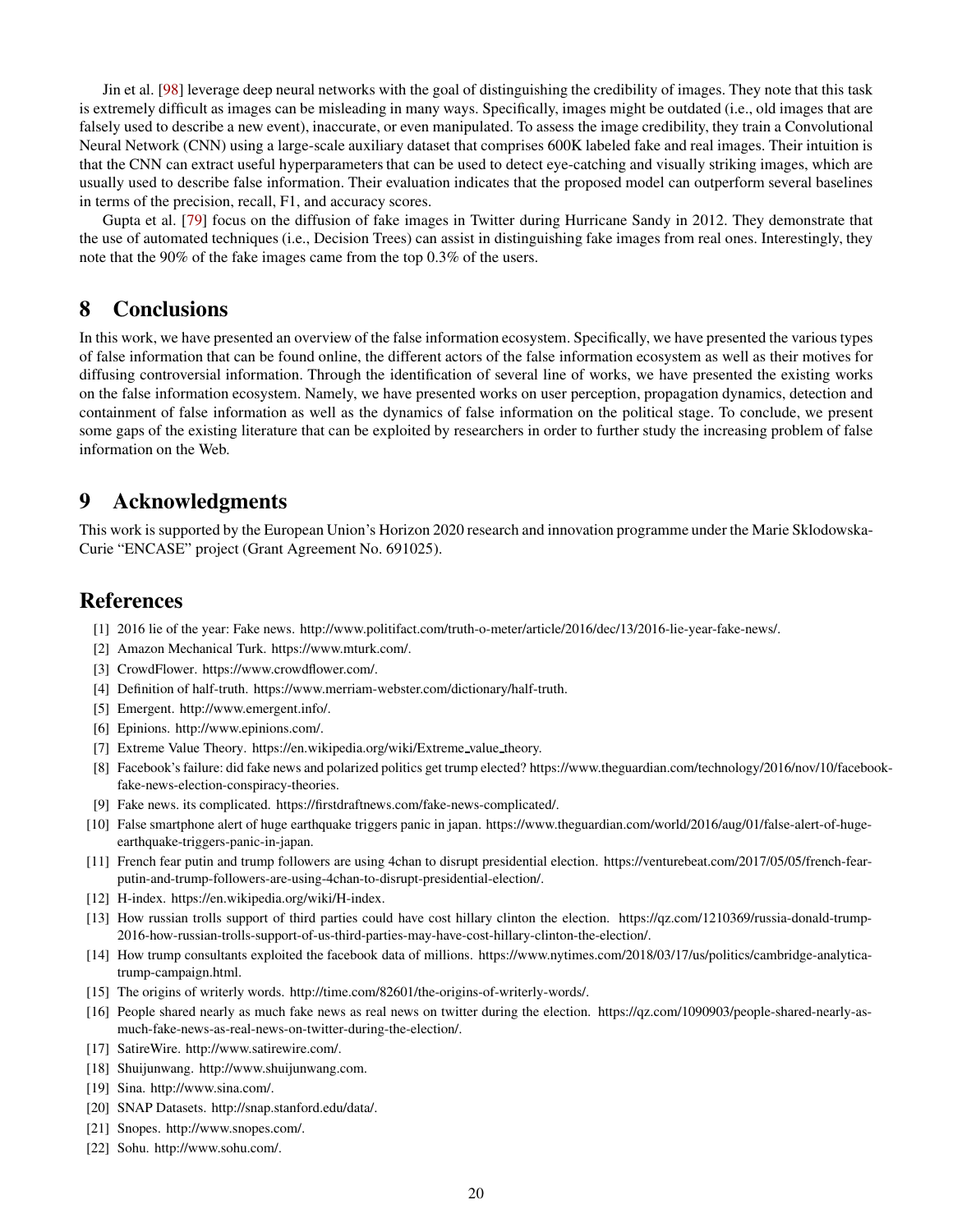- <span id="page-20-21"></span><span id="page-20-4"></span>[23] The Onion. http://www.theonion.com/.
- <span id="page-20-20"></span>[24] Times. http://www.times.com.
- <span id="page-20-7"></span>[25] Urban Legend. http://www.urbanlegend.about.com.
- <span id="page-20-1"></span>[26] Useful idiot wiki. http://rationalwiki.org/wiki/Useful idiot.
- [27] "we actually elected a meme as president": How 4chan celebrated trump's victory". " https://www.washingtonpost.com/news/theintersect/wp/2016/11/09/we-actually-elected-a-meme-as-president-how-4chan-celebrated-trumps-victory/".
- <span id="page-20-27"></span><span id="page-20-9"></span>[28] Xinhuanet. http://www.xinhuanet.com/.
- <span id="page-20-26"></span>[29] Adperfect. How fake news is creating profits. [http://www.adperfect.com/how-fake-news-is-creating-profits/,](http://www.adperfect.com/how-fake-news-is-creating-profits/) 2017.
- <span id="page-20-0"></span>[30] Sadia Afroz, Michael Brennan, and Rachel Greenstadt. Detecting hoaxes, frauds, and deception in writing style online. In *SP*, 2012.
- <span id="page-20-31"></span>[31] Samer Al-khateeb and Nitin Agarwal. Examining botnet behaviors for propaganda dissemination: A case study of isil's beheading videos-based propaganda. In *ICDMW*, 2015.
- <span id="page-20-22"></span>[32] Hunt Allcott and Matthew Gentzkow. Social media and fake news in the 2016 election. Technical report, National Bureau of Economic Research, 2017.
- [33] Majed AlRubaian, Muhammad Al-Qurishi, Mabrook Al-Rakhami, Sk Md Mizanur Rahman, and Atif Alamri. A multistage credibility analysis model for microblogs. In *ASONAM*, 2015.
- <span id="page-20-30"></span><span id="page-20-16"></span>[34] Jisun An, Meeyoung Cha, Krishna P Gummadi, Jon Crowcroft, and Daniele Quercia. Visualizing media bias through Twitter. In *ICWSM*, 2012.
- <span id="page-20-25"></span>[35] Aris Anagnostopoulos, Alessandro Bessi, Guido Caldarelli, Michela Del Vicario, Fabio Petroni, Antonio Scala, Fabiana Zollo, and Walter Quattrociocchi. Viral misinformation: The role of homophily and polarization. In *WWW Companion*, 2015.
- [36] Ankesh Anand, Tanmoy Chakraborty, and Noseong Park. We used Neural Networks to Detect Clickbaits: You won't believe what happened Next! In *ECIR*, 2017.
- <span id="page-20-14"></span>[37] Cynthia Andrews, Elodie Fichet, Yuwei Ding, Emma S Spiro, and Kate Starbird. Keeping Up with the Tweet-Dashians: The Impact of Official Accounts on Online Rumoring. In *CSCW*, 2016.
- <span id="page-20-15"></span>[38] Ahmer Arif, Kelley Shanahan, Fang-Ju Chou, Yoanna Dosouto, Kate Starbird, and Emma S Spiro. How information snowballs: Exploring the role of exposure in online rumor propagation. In *CSCW*, 2016.
- <span id="page-20-17"></span><span id="page-20-11"></span>[39] Alessandro Bessi. On the statistical properties of viral misinformation in online social media. In *Physica A*, 2016.
- [40] Alessandro Bessi, Mauro Coletto, George Alexandru Davidescu, Antonio Scala, Guido Caldarelli, and Walter Quattrociocchi. Science vs conspiracy: Collective narratives in the age of misinformation. In *PloS one*, 2015.
- <span id="page-20-18"></span>[41] Lus M.A. Bettencourt, Ariel Cintrón-Arias, David I. Kaiser, and Carlos Castillo-Chavez. The power of a good idea: Quantitative modeling of the spread of ideas from epidemiological models. 2006.
- <span id="page-20-24"></span>[42] Prakhar Biyani, Kostas Tsioutsiouliklis, and John Blackmer. "8 amazing secrets for getting more clicks": Detecting clickbaits in news streams using article informality. 2016.
- <span id="page-20-34"></span>[43] Christina Boididou, Katerina Andreadou, Symeon Papadopoulos, Duc-Tien Dang-Nguyen, Giulia Boato, Michael Riegler, and Yiannis Kompatsiaris. Verifying multimedia use at mediaeval 2015. In *MediaEval*, 2015.
- <span id="page-20-33"></span>[44] Christina Boididou, Symeon Papadopoulos, Yiannis Kompatsiaris, Steve Schifferes, and Nic Newman. Challenges of computational verification in social multimedia. In *WWW*, 2014.
- <span id="page-20-5"></span>[45] Yazan Boshmaf, Ildar Muslukhov, Konstantin Beznosov, and Matei Ripeanu. The socialbot network: when bots socialize for fame and money. In *ACSAC*, 2011.
- <span id="page-20-13"></span>[46] Paul R Brewer, Dannagal Goldthwaite Young, and Michelle Morreale. The impact of real news about "fake news": Intertextual processes and political satire. In *IJPOR*, 2013.
- <span id="page-20-29"></span><span id="page-20-8"></span>[47] Ceren Budak, Divyakant Agrawal, and Amr El Abbadi. Limiting the spread of misinformation in social networks. In *WWW*, 2011.
- [48] Ceren Budak, Sharad Goel, and Justin M Rao. Fair and balanced? quantifying media bias through crowdsourced content analysis. In *Public Opinion Quarterly*, 2016.
- <span id="page-20-32"></span>[49] Cody Buntain and Jennifer Golbeck. I Want to Believe: Journalists and Crowdsourced Accuracy Assessments in Twitter. In *arXiv preprint arXiv:1705.01613*, 2017.
- <span id="page-20-28"></span><span id="page-20-3"></span>[50] Clint Burfoot and Timothy Baldwin. Automatic satire detection: Are you having a laugh? In *ACL-IJCNLP*, 2009.
- <span id="page-20-2"></span>[51] Judee K Burgoon, JP Blair, Tiantian Qin, and Jay F Nunamaker Jr. Detecting deception through linguistic analysis. In *ISI*, 2003.
- <span id="page-20-19"></span>[52] W Joseph Campbell. *Yellow journalism: Puncturing the myths, defining the legacies*. 2001.
- <span id="page-20-10"></span>[53] Carlos Castillo, Marcelo Mendoza, and Barbara Poblete. Information credibility on twitter. In *WWW*, 2011.
- [54] Meeyoung Cha, Hamed Haddadi, Fabricio Benevenuto, and P Krishna Gummadi. Measuring user influence in twitter: The million follower fallacy. In *ICWSM*, 2010.
- <span id="page-20-23"></span>[55] Abhijnan Chakraborty, Bhargavi Paranjape, Sourya Kakarla, and Niloy Ganguly. Stop clickbait: Detecting and preventing clickbaits in online news media. In *ASONAM*, 2016.
- <span id="page-20-6"></span>[56] Cheng Chen, Kui Wu, Venkatesh Srinivasan, and Xudong Zhang. Battling the internet water army: Detection of hidden paid posters. In *ASONAM*, 2013.
- <span id="page-20-12"></span>[57] Xinran Chen, Sei-Ching Joanna Sin, Yin-Leng Theng, and Chei Sian Lee. Why Do Social Media Users Share Misinformation? In *JCDL*, 2015.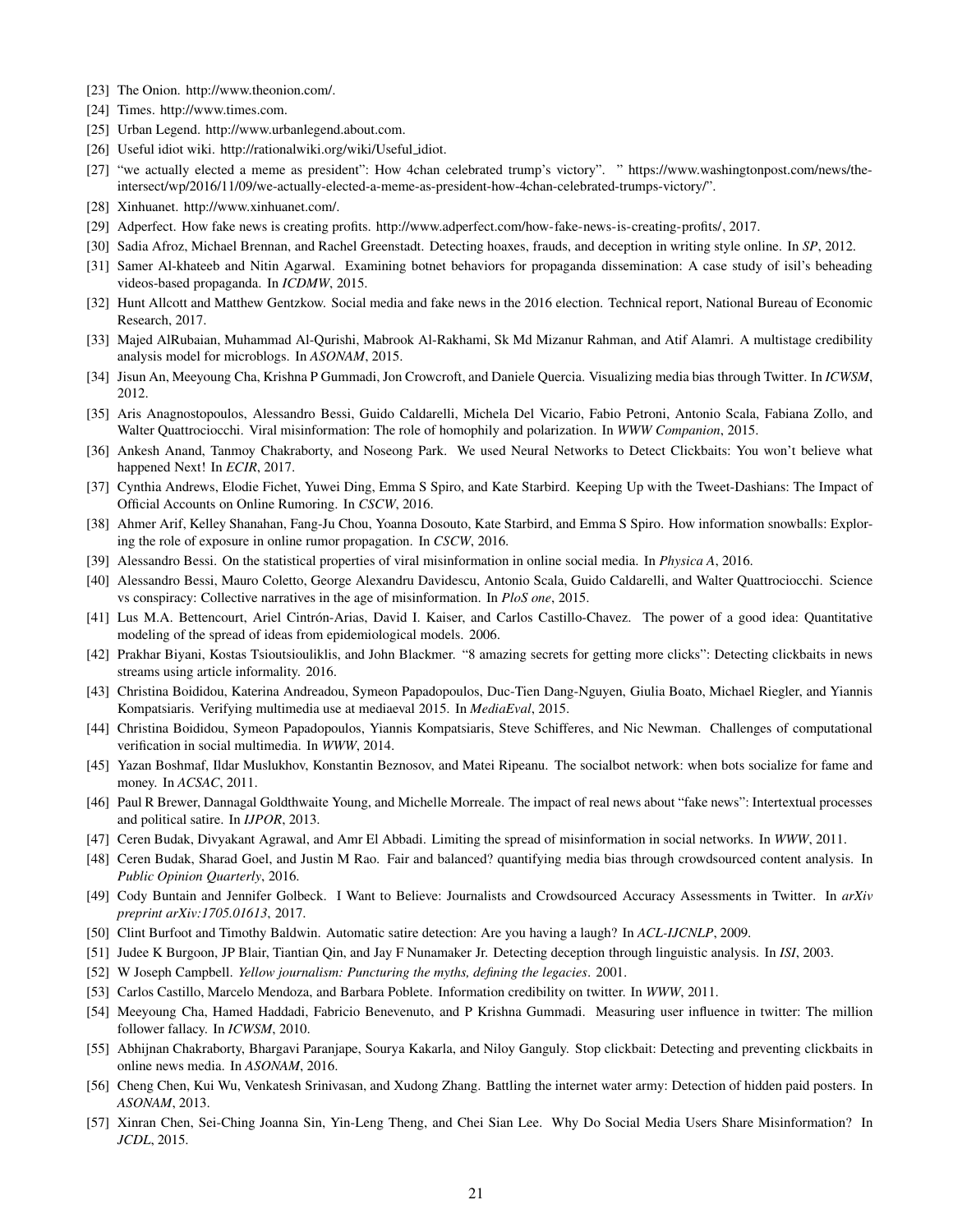- <span id="page-21-19"></span><span id="page-21-2"></span>[58] Yimin Chen, Niall J Conroy, and Victoria L Rubin. Misleading online content: Recognizing clickbait as false news. In *MDD*, 2015.
- <span id="page-21-24"></span>[59] Yoke Yie Chen, Suet-Peng Yong, and Adzlan Ishak. Email hoax detection system using levenshtein distance method. In *JCP*, 2014.
- <span id="page-21-18"></span>[60] Michael Conover, Jacob Ratkiewicz, Matthew R Francisco, Bruno Gonçalves, Filippo Menczer, and Alessandro Flammini. Political Polarization on Twitter. In *ICWSM*, 2011.
- <span id="page-21-12"></span>[61] Mauro Conti, Daniele Lain, Riccardo Lazzeretti, Giulio Lovisotto, and Walter Quattrociocchi. It's Always April Fools' Day! On the Difficulty of Social Network Misinformation Classification via Propagation Features. In *IEEE WIFS*, 2017.
- <span id="page-21-4"></span>[62] Anh Dang, Abidalrahman Moh'd, Evangelos Milios, and Rosane Minghim. What is in a rumour: Combined visual analysis of rumour flow and user activity. In *CGI*, 2016.
- <span id="page-21-11"></span>[63] Anh Dang, Michael Smit, Abidalrahman Moh'd, Rosane Minghim, and Evangelos Milios. Toward understanding how users respond to rumours in social media. In *ASONAM*, 2016.
- [64] Michela Del Vicario, Alessandro Bessi, Fabiana Zollo, Fabio Petroni, Antonio Scala, Guido Caldarelli, H Eugene Stanley, and Walter Quattrociocchi. The spreading of misinformation online. In *National Academy of Sciences*, 2016.
- <span id="page-21-32"></span><span id="page-21-8"></span>[65] Benjamin Doerr, Mahmoud Fouz, and Tobias Friedrich. Why Rumors Spread So Quickly in Social Networks. In *Commun. ACM*, 2012.
- <span id="page-21-21"></span>[66] Rob Ennals, Beth Trushkowsky, and John Mark Agosta. Highlighting disputed claims on the web. In *WWW*, 2010.
- <span id="page-21-17"></span>[67] Lidan Fan, Zaixin Lu, Weili Wu, Bhavani Thuraisingham, Huan Ma, and Yuanjun Bi. Least cost rumor blocking in social networks. In *ICDCS*, 2013.
- [68] Mehrdad Farajtabar, Jiachen Yang, Xiaojing Ye, Huan Xu, Rakshit Trivedi, Elias Khalil, Shuang Li, Le Song, and Hongyuan Zha. Fake News Mitigation via Point Process Based Intervention. In *JMLR*, 2017.
- <span id="page-21-5"></span><span id="page-21-0"></span>[69] Lauren Feldman. Partisan differences in opinionated news perceptions: A test of the hostile media effect. In *Political Behavior*, 2011.
- <span id="page-21-25"></span>[70] Mark Fenster. *Conspiracy theories: Secrecy and power in American culture*. U of Minnesota Press, 1999.
- <span id="page-21-9"></span>[71] Emilio Ferrara, Onur Varol, Filippo Menczer, and Alessandro Flammini. Detection of promoted social media campaigns. In *ICWSM*, 2016.
- <span id="page-21-10"></span>[72] Samantha Finn, Panagiotis Takis Metaxas, and Eni Mustafaraj. Investigating rumor propagation with twittertrails. In *Computation and Journalism*, 2014.
- <span id="page-21-16"></span>[73] Adrien Friggeri, Lada A Adamic, Dean Eckles, and Justin Cheng. Rumor cascades. In *ICWSM*, 2014.
- [74] Georgios Giasemidis, Colin Singleton, Ioannis Agrafiotis, Jason RC Nurse, Alan Pilgrim, Chris Willis, and Danica Vukadinovic Greetham. Determining the veracity of rumours on twitter. In *SocInfo*, 2016.
- <span id="page-21-26"></span><span id="page-21-13"></span>[75] Jennifer Golbeck and Derek L. Hansen. A method for computing political preference among twitter followers. In *Social Networks*, 2014.
- <span id="page-21-14"></span>[76] Aditi Gupta and Ponnurangam Kumaraguru. Credibility ranking of tweets during high impact events. In *PSOSM*, 2012.
- [77] Aditi Gupta, Ponnurangam Kumaraguru, Carlos Castillo, and Patrick Meier. Tweetcred: Real-time credibility assessment of content on twitter. In *SocInfo*, 2014.
- <span id="page-21-33"></span><span id="page-21-7"></span>[78] Aditi Gupta, Hemank Lamba, and Ponnurangam Kumaraguru. \$1.00 per rt# bostonmarathon# prayforboston: Analyzing fake content on twitter.
- [79] Aditi Gupta, Hemank Lamba, Ponnurangam Kumaraguru, and Anupam Joshi. Faking sandy: characterizing and identifying fake images on twitter during hurricane sandy. In *WWW*, 2013.
- <span id="page-21-20"></span><span id="page-21-15"></span>[80] Sardar Hamidian and Mona T Diab. Rumor identification and belief investigation on twitter. In *NAACL-HLT*, 2016.
- [81] Jeffrey T Hancock, Lauren E Curry, Saurabh Goorha, and Michael Woodworth. On lying and being lied to: A linguistic analysis of deception in computer-mediated communication. In *Discourse Processes*, 2007.
- <span id="page-21-31"></span>[82] Naeemul Hassan, Afroza Sultana, You Wu, Gensheng Zhang, Chengkai Li, Jun Yang, and Cong Yu. Data in, fact out: automated monitoring of facts by factwatcher. In *VLDB Endowment*, 2014.
- <span id="page-21-22"></span>[83] Zaobo He, Zhipeng Cai, and Xiaoming Wang. Modeling propagation dynamics and developing optimized countermeasures for rumor spreading in online social networks. In *ICDCS*, 2015.
- <span id="page-21-27"></span>[84] Simon Hegelich and Dietmar Janetzko. Are social bots on twitter political actors? empirical evidence from a ukrainian social botnet. In *ICWSM*, 2016.
- <span id="page-21-3"></span>[85] Eliot Higgins. Fake news is spiraling out of control - and it is up to all of us to stop it. [https://www.ibtimes.co.uk/fake-news-spiralling-out-control-it-all-us-stop-it-1596911,](https://www.ibtimes.co.uk/fake-news-spiralling-out-control-it-all-us-stop-it-1596911) 2016.
- <span id="page-21-1"></span>[86] Gabriel Emile Hine, Jeremiah Onaolapo, Emiliano De Cristofaro, Nicolas Kourtellis, Ilias Leontiadis, Riginos Samaras, Gianluca Stringhini, and Jeremy Blackburn. Kek, cucks, and god emperor trump: A measurement study of 4chan's politically incorrect forum and its effects on the web. In *ICWSM*, 2017.
- <span id="page-21-30"></span><span id="page-21-23"></span>[87] Tad Hogg and Kristina Lerman. Social dynamics of digg. In *EPJ Data Science*, 2012.
- [88] Benjamin D Horne and Sibel Adali. This Just In: Fake News Packs a Lot in Title, Uses Simpler, Repetitive Content in Text Body, More Similar to Satire than Real News. In *ICWSM Workshop*, 2017.
- <span id="page-21-29"></span><span id="page-21-28"></span>[89] P Howard, B Kollanyi, and SC Woolley. Bots and automation over twitter during the second us presidential debate. 2016.
- [90] Philip N Howard and Bence Kollanyi. Bots,# strongerin, and# brexit: computational propaganda during the uk-eu referendum. In *arXiv preprint arXiv:1606.06356*, 2016.
- <span id="page-21-6"></span>[91] Y Linlin Huang, Kate Starbird, Mania Orand, Stephanie A Stanek, and Heather T Pedersen. Connected through crisis: Emotional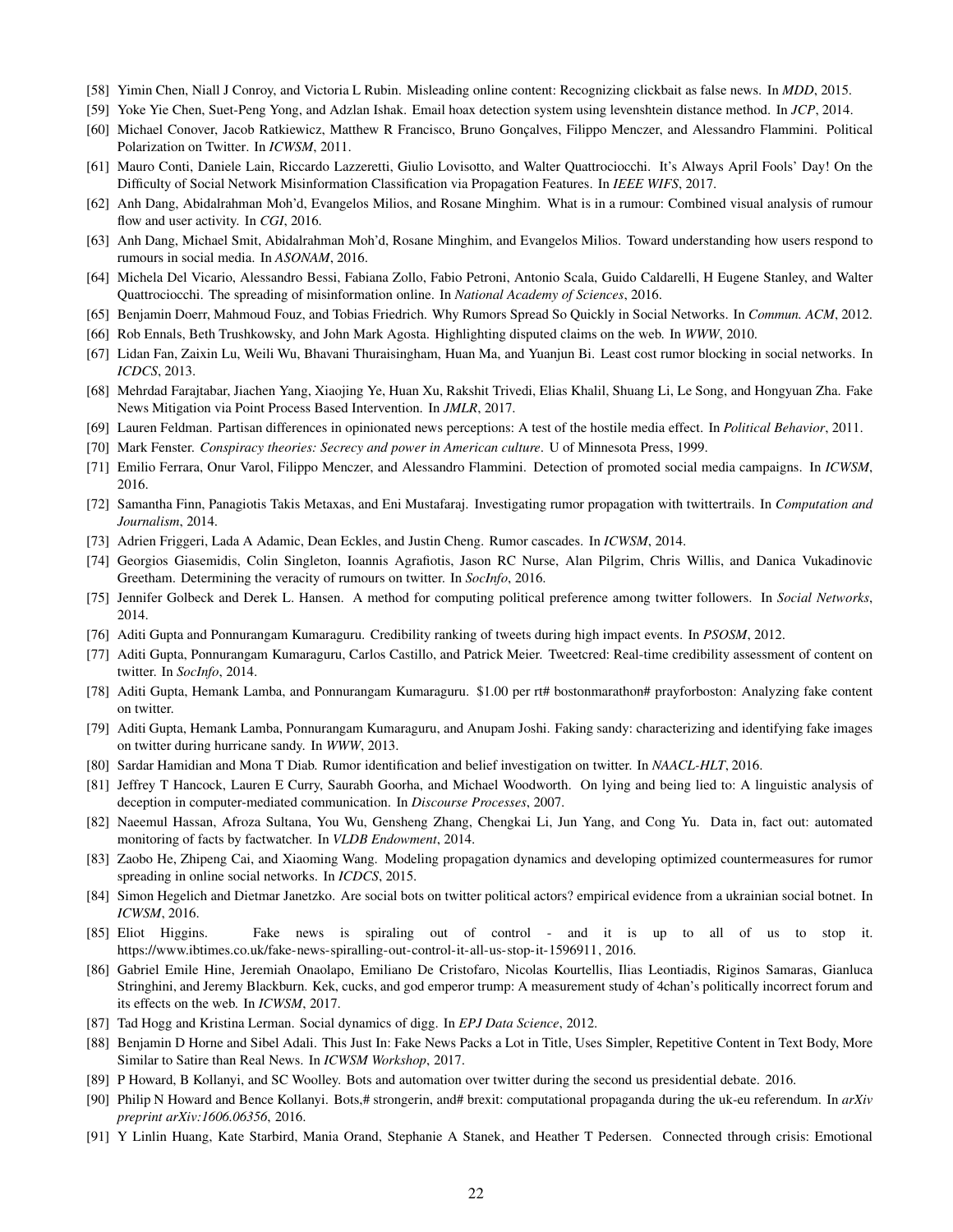proximity and the spread of misinformation online. In *CSCW*, 2015.

- <span id="page-22-27"></span><span id="page-22-15"></span>[92] Sarah J Jackson and Brooke Foucault Welles. Hijacking# mynypd: Social media dissent and networked counterpublics. In *Journal of Communication*, 2015.
- <span id="page-22-9"></span>[93] Eva Jaho, Efstratios Tzoannos, Aris Papadopoulos, and Nikos Sarris. Alethiometer: a framework for assessing trustworthiness and content validity in social media. In *WWW*, 2014.
- <span id="page-22-10"></span>[94] Fang Jin, Edward Dougherty, Parang Saraf, Yang Cao, and Naren Ramakrishnan. Epidemiological modeling of news and rumors on twitter. In *SNA-KDD*, 2013.
- <span id="page-22-28"></span>[95] Fang Jin, Wei Wang, Liang Zhao, Edward Dougherty, Yang Cao, Chang-Tien Lu, and Naren Ramakrishnan. Misinformation propagation in the age of twitter. In *Computer*, 2014.
- [96] Zhiwei Jin, Juan Cao, Han Guo, Yongdong Zhang, Yu Wang, and Jiebo Luo. Rumor detection on twitter pertaining to the 2016 us presidential election. In *arXiv preprint arXiv:1701.06250*, 2017.
- <span id="page-22-32"></span><span id="page-22-22"></span>[97] Zhiwei Jin, Juan Cao, Yu-Gang Jiang, and Yongdong Zhang. News credibility evaluation on microblog with a hierarchical propagation model. In *ICDM*, 2014.
- <span id="page-22-20"></span>[98] Zhiwei Jin, Juan Cao, Jiebo Luo, and Yongdong Zhang. Image Credibility Analysis with Effective Domain Transferred Deep Networks. In *arXiv preprint arXiv:1611.05328*, 2016.
- <span id="page-22-31"></span>[99] Zhiwei Jin, Juan Cao, Yongdong Zhang, and Jiebo Luo. News verification by exploiting conflicting social viewpoints in microblogs. In *AAAI*, 2016.
- <span id="page-22-0"></span>[100] Zhiwei Jin, Juan Cao, Yongdong Zhang, Jianshe Zhou, and Qi Tian. Novel visual and statistical image features for microblogs news verification. In *ToM*, 2016.
- <span id="page-22-7"></span>[101] Garth S Jowett and Victoria O'donnell. *Propaganda & persuasion*. Sage, 2014.
- [102] Jong-Hyun Kim and Gee-Woo Bock. A study on the factors affecting the behavior of spreading online rumors: Focusing on the rumor recipient's emotions. In *PACIS*, 2011.
- <span id="page-22-29"></span>[103] Gary King, Jennifer Pan, and Margaret E Roberts. How the chinese government fabricates social media posts for strategic distraction, not engaged argument. In *Harvard University*, 2016.
- <span id="page-22-26"></span><span id="page-22-24"></span>[104] Richard E Kopp. Pontryagin maximum principle. In *Mathematics in Science and Engineering*, 1962.
- [105] Moshe Koppel, Jonathan Schler, and Elisheva Bonchek-Dokow. Measuring differentiability: Unmasking pseudonymous authors. In *Machine Learning Research*, 2007.
- <span id="page-22-25"></span><span id="page-22-16"></span>[106] Bhushan Kotnis and Joy Kuri. Cost effective rumor containment in social networks. In *arXiv preprint arXiv:1403.6315*, 2014.
- <span id="page-22-1"></span>[107] KP Krishna Kumar and G Geethakumari. Detecting misinformation in online social networks using cognitive psychology. In *HCIS*, 2014.
- [108] Srijan Kumar, Robert West, and Jure Leskovec. Disinformation on the web: Impact, characteristics, and detection of wikipedia hoaxes. In *WWW*, 2016.
- <span id="page-22-14"></span><span id="page-22-4"></span>[109] Sejeong Kwon, Meeyoung Cha, and Kyomin Jung. Rumor detection over varying time windows. In *PLOS ONE*, 2017.
- [110] Sejeong Kwon, Meeyoung Cha, Kyomin Jung, Wei Chen, and Yajun Wang. Aspects of rumor spreading on a microblog network. In *SocInfo*, 2013.
- <span id="page-22-12"></span>[111] Sejeong Kwon, Meeyoung Cha, Kyomin Jung, Wei Chen, and Yajun Wang. Prominent features of rumor propagation in online social media. In *ICDM*, 2013.
- <span id="page-22-30"></span><span id="page-22-2"></span>[112] Quoc Le and Tomas Mikolov. Distributed representations of sentences and documents. In *ICML*, 2014.
- <span id="page-22-17"></span>[113] Seow Ting Lee. Lying to tell the truth: Journalists and the social context of deception. In *Mass Communication & Society*, 2004.
- [114] Gang Liang, Wenbo He, Chun Xu, Liangyin Chen, and Jinquan Zeng. Rumor Identification in Microblogging Systems Based on Users' Behavior. In *IEEE Transactions on Computational Social Systems*, 2015.
- <span id="page-22-13"></span><span id="page-22-11"></span>[115] Xiaomo Liu, Armineh Nourbakhsh, Quanzhi Li, Rui Fang, and Sameena Shah. Real-time Rumor Debunking on Twitter. In *CIKM*, 2015.
- <span id="page-22-19"></span>[116] Jiang Ma and Dandan Li. Rumor Spreading in Online-Offline Social Networks. 2016.
- [117] Jing Ma, Wei Gao, Prasenjit Mitra, Sejeong Kwon, Bernard J Jansen, Kam-Fai Wong, and Meeyoung Cha. Detecting rumors from microblogs with recurrent neural networks. In *IJCAI*, 2016.
- <span id="page-22-18"></span>[118] Jing Ma, Wei Gao, Zhongyu Wei, Yueming Lu, and Kam-Fai Wong. Detect rumors using time series of social context information on microblogging websites. In *CIKM*, 2015.
- <span id="page-22-21"></span>[119] Cédric Maigrot, Vincent Claveau, Ewa Kijak, and Ronan Sicre. Mediaeval 2016: A multimodal system for the verifying multimedia use task. In *MediaEval*, 2016.
- <span id="page-22-6"></span><span id="page-22-5"></span>[120] Regina Marchi. With facebook, blogs, and fake news, teens reject journalistic "objectivity". 2012.
- <span id="page-22-8"></span>[121] Richard McCreadie, Craig Macdonald, and Iadh Ounis. Crowdsourced rumour identification during emergencies. In *WWW*, 2015.
- <span id="page-22-3"></span>[122] Marcelo Mendoza, Barbara Poblete, and Carlos Castillo. Twitter under crisis: Can we trust what we rt? In *SOMA-KDD*, 2010.
- [123] Todor Mihaylov, Georgi Georgiev, and Preslav Nakov. Finding Opinion Manipulation Trolls in News Community Forums. In *CoNLL*, 2015.
- <span id="page-22-23"></span>[124] Tomas Mikolov, Ilya Sutskever, Kai Chen, Greg S Corrado, and Jeff Dean. Distributed representations of words and phrases and their compositionality. In *Advances in neural information processing systems*, 2013.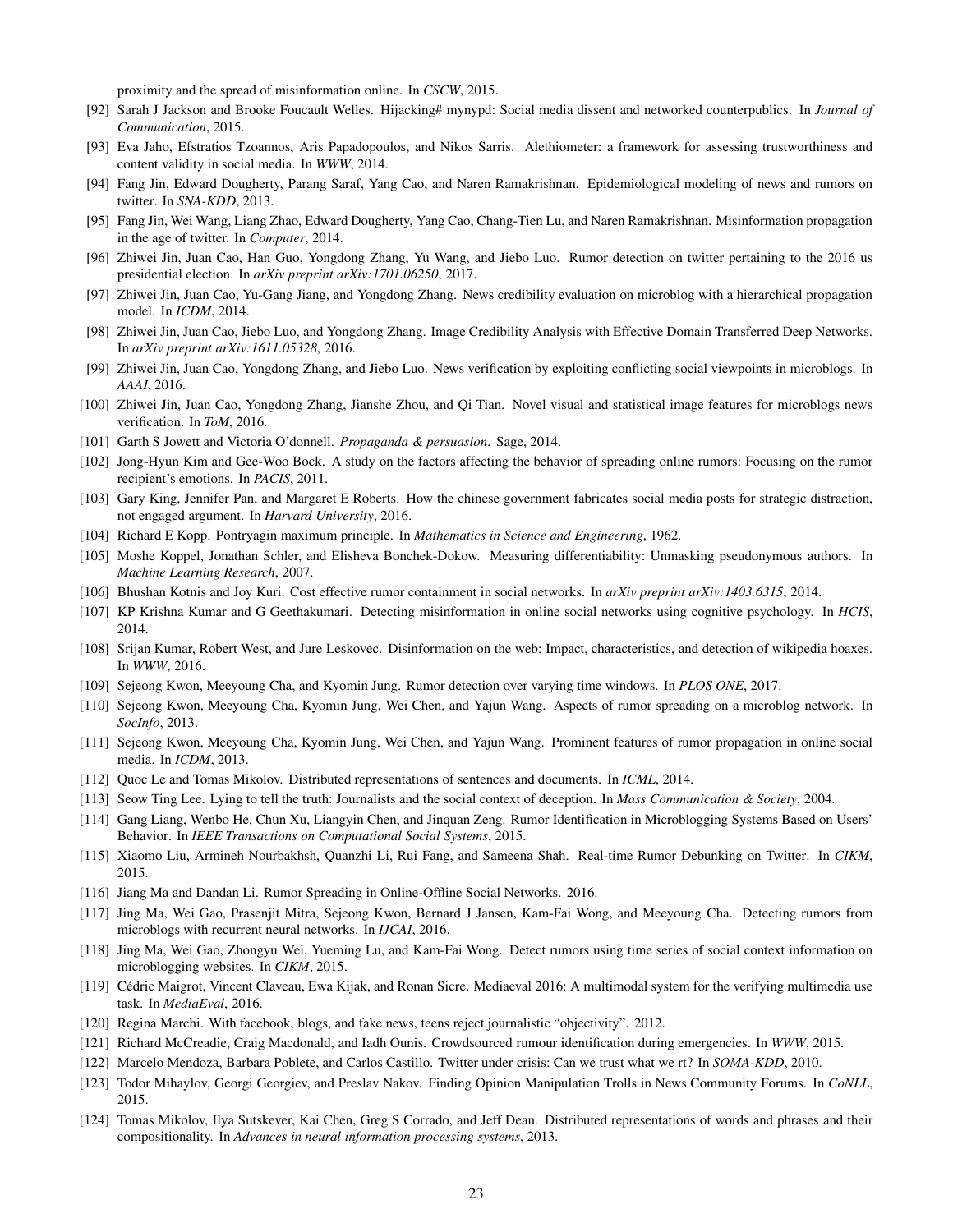- <span id="page-23-20"></span><span id="page-23-8"></span>[125] Michael Molloy and Bruce Reed. A critical point for random graphs with a given degree sequence. In *Random structures & algorithms*, 1995.
- <span id="page-23-4"></span>[126] Akiyo Nadamoto, Mai Miyabe, and Eiji Aramaki. Analysis of microblog rumors and correction texts for disaster situations. In *iiWAS*, 2013.
- <span id="page-23-13"></span>[127] Kingsley Napley. The Impact of Fake News: Politics. [https://www.lexology.com/library/detail.aspx?g=6c63091c-e81f-4512-8c47-521eadce65ff,](https://www.lexology.com/library/detail.aspx?g=6c63091c-e81f-4512-8c47-521eadce65ff) 2017.
- <span id="page-23-22"></span>[128] Dung T Nguyen, Nam P Nguyen, and My T Thai. Sources of misinformation in online social networks: Who to suspect? In *MILCOM*, 2012.
- <span id="page-23-6"></span>[129] Nam P Nguyen, Guanhua Yan, My T Thai, and Stephan Eidenbenz. Containment of misinformation spread in online social networks. In *WebSci*, 2012.
- [130] Onook Oh, Kyounghee Hazel Kwon, and H Raghav Rao. An exploration of social media in extreme events: Rumor theory and twitter during the haiti earthquake. In *ICIS*, 2010.
- <span id="page-23-29"></span><span id="page-23-5"></span>[131] Pinar Ozturk, Huaye Li, and Yasuaki Sakamoto. Combating rumor spread on social media: The effectiveness of refutation and warning. In *HICSS*, 2015.
- <span id="page-23-31"></span>[132] Souneil Park, Seungwoo Kang, Sangyoung Chung, and Junehwa Song. Newscube: delivering multiple aspects of news to mitigate media bias. In *CHI*, 2009.
- <span id="page-23-2"></span>[133] Cecilia Pasquini, Carlo Brunetta, Andrea F Vinci, Valentina Conotter, and Giulia Boato. Towards the verification of image integrity in online news. In *ICMEW*, 2015.
- <span id="page-23-21"></span>[134] Warren A Peterson and Noel P Gist. Rumor and public opinion. In *American Journal of Sociology*, 1951.
- <span id="page-23-3"></span>[135] Yabin Ping, Zhenfu Cao, and Haojin Zhu. Sybil-aware least cost rumor blocking in social networks. In *GLOBECOM*, 2014.
- [136] Politifact. The more outrageous, the better: How clickbait ads make money for fake news sites. [http://www.politifact.com/punditfact/article/2017/oct/04/more-outrageous-better-how-clickbait-ads-make-mone/,](http://www.politifact.com/punditfact/article/2017/oct/04/more-outrageous-better-how-clickbait-ads-make-mone/) 2017.
- <span id="page-23-17"></span><span id="page-23-1"></span>[137] Kashyap Popat, Subhabrata Mukherjee, Jannik Strötgen, and Gerhard Weikum. Credibility assessment of textual claims on the web. In *CIKM*, 2016.
- [138] Martin Potthast, Johannes Kiesel, Kevin Reinartz, Janek Bevendorff, and Benno Stein. A Stylometric Inquiry into Hyperpartisan and Fake News. In *arXiv preprint arXiv:1702.05638*, 2017.
- <span id="page-23-19"></span><span id="page-23-10"></span>[139] Martin Potthast, Sebastian Köpsel, Benno Stein, and Matthias Hagen. Clickbait detection. In *ECIR*, 2016.
- <span id="page-23-15"></span>[140] Liza Potts and Angela Harrison. Interfaces as rhetorical constructions: reddit and 4chan during the boston marathon bombings. In *SIGDOC*, 2013.
- [141] Vahed Qazvinian, Emily Rosengren, Dragomir R Radev, and Qiaozhu Mei. Rumor has it: Identifying misinformation in microblogs. In *EMNLP*, 2011.
- <span id="page-23-16"></span>[142] Yumeng Qin, Dominik Wurzer, Victor Lavrenko, and Cunchen Tang. Spotting Rumors via Novelty Detection. In *arXiv preprint arXiv:1611.06322*, 2016.
- <span id="page-23-25"></span><span id="page-23-23"></span>[143] Suhas Ranganath, Xia Hu, Jiliang Tang, and Huan Liu. Understanding and identifying advocates for political campaigns on social media. In *WSDM*, 2016.
- [144] Jacob Ratkiewicz, Michael Conover, Mark R Meiss, Bruno Gonçalves, Alessandro Flammini, and Filippo Menczer. Detecting and tracking political abuse in social media. In *ICWSM*, 2011.
- <span id="page-23-14"></span>[145] Paul Resnick, Samuel Carton, Souneil Park, Yuncheng Shen, and Nicole Zeffer. Rumorlens: A system for analyzing the impact of rumors and corrections in social media. In *Proc. Computational Journalism Conference*, 2014.
- <span id="page-23-27"></span>[146] Alex Hern Robert Booth, Matthew Weaver and Shaun Walker. Russia used hundreds of fake accounts to tweet about brexit, data shows. [https://www.theguardian.com/world/2017/nov/14/how-400-russia-run-fake-accounts-posted-bogus-brexit-tweets,](https://www.theguardian.com/world/2017/nov/14/how-400-russia-run-fake-accounts-posted-bogus-brexit-tweets) 2017.
- <span id="page-23-26"></span>[147] Stephen Robertson, Hugo Zaragoza, et al. The probabilistic relevance framework: Bm25 and beyond. In *Foundations and Trends* <sup>R</sup> *in Information Retrieval*, 2009.
- <span id="page-23-18"></span><span id="page-23-0"></span>[148] Victoria L Rubin, Niall J Conroy, and Yimin Chen. Towards news verification: Deception detection methods for news discourse. 2015.
- [149] Victoria L Rubin, Niall J Conroy, Yimin Chen, and Sarah Cornwell. Fake news or truth? using satirical cues to detect potentially misleading news. In *NAACL-HLT*, 2016.
- <span id="page-23-30"></span><span id="page-23-12"></span>[150] Diego Saez-Trumper. Fake tweet buster: a webtool to identify users promoting fake news ontwitter. In *HT*, 2014.
- [151] Eunsoo Seo, Prasant Mohapatra, and Tarek Abdelzaher. Identifying rumors and their sources in social networks. In *SPIE defense, security, and sensing*, 2012.
- <span id="page-23-28"></span><span id="page-23-11"></span>[152] Devavrat Shah and Tauhid Zaman. Rumors in a network: Who's the culprit? In *IEEE Transactions on information theory*, 2011.
- <span id="page-23-9"></span>[153] Scott Shane. The fake americans russia created to influence the election. https://www.nytimes.com/2017/09/07/us/politics/russia-facebook-twitter-elect 2017.
- [154] Chengcheng Shao, Giovanni Luca Ciampaglia, Alessandro Flammini, and Filippo Menczer. Hoaxy: A platform for tracking online misinformation. In *WWW*, 2016.
- <span id="page-23-24"></span>[155] Jieun Shin, Lian Jian, Kevin Driscoll, and François Bar. Political rumoring on twitter during the 2012 us presidential election: Rumor diffusion and correction. In *new media & society*, 2016.
- <span id="page-23-7"></span>[156] Hokky Situngkir. Spread of hoax in social media. In *MPRA Paper 30674*, 2011.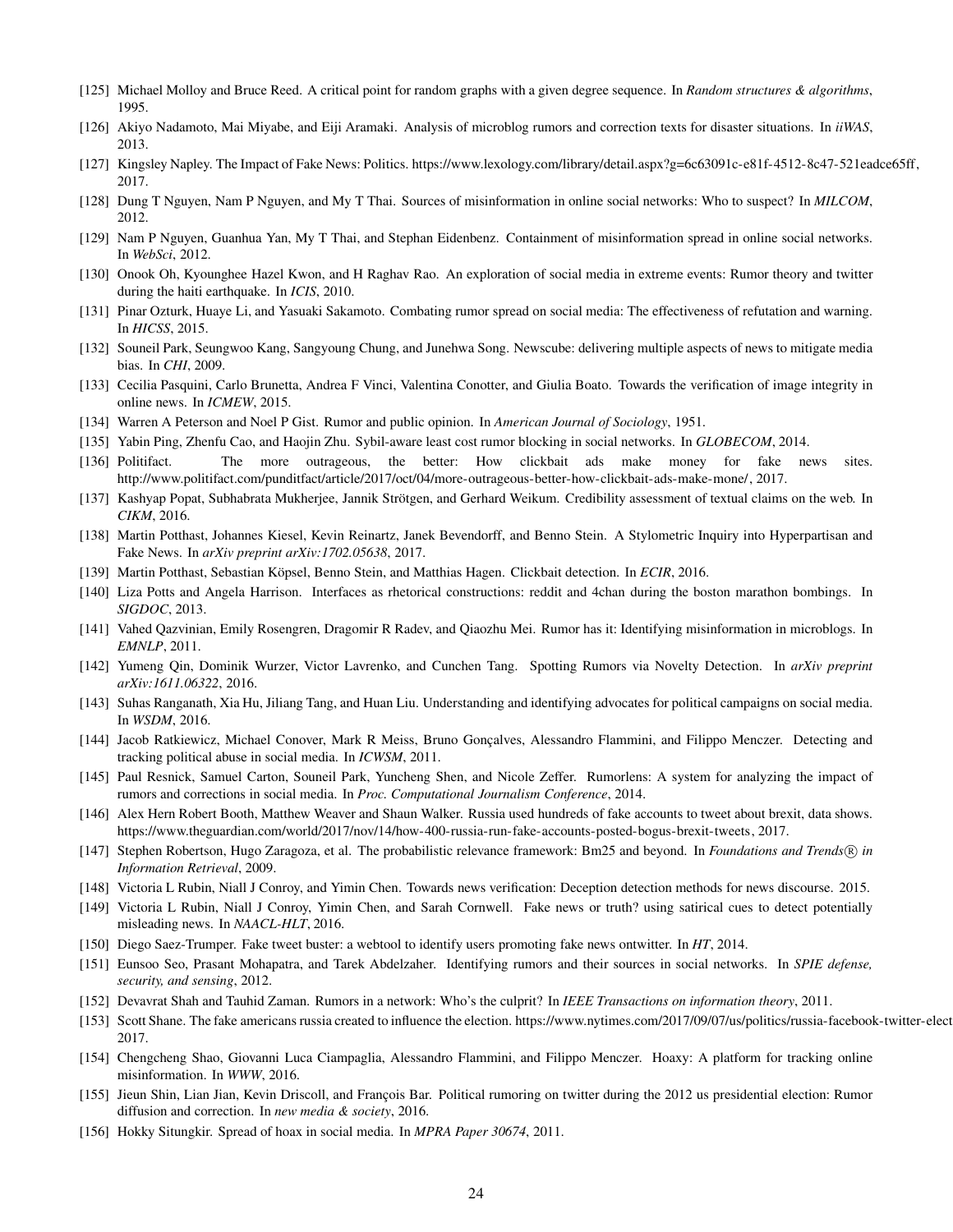- <span id="page-24-5"></span>[157] Peter Snyder, Periwinkle Doerfler, Chris Kanich, and Damon McCoy. Fifteen minutes of unwanted fame: Detecting and characterizing doxing. In *IMC*, 2017.
- <span id="page-24-28"></span>[158] Emma S Spiro, Sean Fitzhugh, Jeannette Sutton, Nicole Pierski, Matt Greczek, and Carter T Butts. Rumoring during extreme events: A case study of deepwater horizon 2010. In *WebSci*, 2012.
- <span id="page-24-29"></span><span id="page-24-7"></span>[159] Kate Starbird. Examining the Alternative Media Ecosystem through the Production of Alternative Narratives of Mass Shooting Events on Twitter. In *ICWSM*, 2017.
- <span id="page-24-30"></span>[160] Kate Starbird, Jim Maddock, Mania Orand, Peg Achterman, and Robert M Mason. Rumors, false flags, and digital vigilantes: Misinformation on twitter after the 2013 boston marathon bombing. In *iConference*, 2014.
- [161] Kate Starbird, Emma Spiro, Isabelle Edwards, Kaitlyn Zhou, Jim Maddock, and Sindhuja Narasimhan. Could this be true?: I think so! expressed uncertainty in online rumoring. In *CHI*, 2016.
- <span id="page-24-15"></span>[162] Eugenio Tacchini, Gabriele Ballarin, Marco L Della Vedova, Stefano Moret, and Luca de Alfaro. Some Like it Hoax: Automated Fake News Detection in Social Networks. In *SoGood Workshop*, 2017.
- <span id="page-24-23"></span>[163] Marcella Tambuscio, Giancarlo Ruffo, Alessandro Flammini, and Filippo Menczer. Fact-checking effect on viral hoaxes: A model of misinformation spread in social networks. In *WWW*, 2015.
- <span id="page-24-6"></span><span id="page-24-0"></span>[164] The Independent. St Petersburg 'troll farm' had 90 dedicated staff working to influence US election campaign. [https://ind.pn/2yuCQdy,](https://ind.pn/2yuCQdy) 2017.
- <span id="page-24-21"></span>[165] Robert Thomson, Naoya Ito, Hinako Suda, Fangyu Lin, Yafei Liu, Ryo Hayasaka, Ryuzo Isochi, and Zian Wang. Trusting tweets: The fukushima disaster and information source credibility on twitter. In *ISCRAM*, 2012.
- [166] Guangmo Tong, Weili Wu, Ling Guo, Deying Li, Cong Liu, Bin Liu, and Ding-Zhu Du. An Efficient Randomized Algorithm for Rumor Blocking in Online Social Networks. In *INFOCOM*, 2017.
- <span id="page-24-19"></span><span id="page-24-3"></span>[167] Rudra M Tripathy, Amitabha Bagchi, and Sameep Mehta. A study of rumor control strategies on social networks. In *CIKM*, 2010.
- [168] Frans H Van Eemeren, Bart Garssen, and Bert Meuffels. *Fallacies and judgments of reasonableness: Empirical research concerning the pragma-dialectical discussion rules*. Springer Science & Business Media, 2009.
- <span id="page-24-12"></span><span id="page-24-11"></span>[169] Svitlana Volkova, Kyle Shaffer, Jin Yea Jang, and Nathan Hodas. Separating facts from fiction: Linguistic models to classify suspicious and trusted news posts on twitter.
- <span id="page-24-17"></span>[170] Soroush Vosoughi and Deb Roy. A human-machine collaborative system for identifying rumors on twitter. In *ICDMW*, 2015.
- <span id="page-24-22"></span>[171] Marin Vuković, Krešimir Pripužić, and Hrvoje Belani. An intelligent automatic hoax detection system. In *KES*, 2009.
- [172] Biao Wang, Ge Chen, Luoyi Fu, Li Song, Xinbing Wang, and Xue Liu. Drimux: Dynamic rumor influence minimization with user experience in social networks. In *AAAI*, 2016.
- <span id="page-24-20"></span>[173] Nan Wang, Li Yu, Ni Ding, and Dong Yang. Containment of Misinformation Propagation in Online Social Networks with given Deadline. In *PACIS*, 2014.
- <span id="page-24-16"></span>[174] William Yang Wang. "Liar, Liar Pants on Fire": A New Benchmark Dataset for Fake News Detection. In *arXiv preprint arXiv:1705.00648*, 2017.
- <span id="page-24-8"></span>[175] Zhaoxu Wang, Wenxiang Dong, Wenyi Zhang, and Chee Wei Tan. Rumor source detection with multiple observations: Fundamental limits and algorithms. In *ACM PER*, 2014.
- <span id="page-24-27"></span><span id="page-24-24"></span>[176] Felix Ming Fai Wong, Chee Wei Tan, Soumya Sen, and Mung Chiang. Quantifying Political Leaning from Tweets and Retweets. In *ICWSM*, 2013.
- <span id="page-24-14"></span>[177] Samuel C Woolley. Automating power: Social bot interference in global politics. In *First Monday*, 2016.
- <span id="page-24-10"></span>[178] Ke Wu, Song Yang, and Kenny Q Zhu. False rumors detection on sina weibo by propagation structures. In *ICDE*, 2015.
- [179] Liang Wu, Jundong Li, Xia Hu, and Huan Liu. Gleaning wisdom from the past: Early detection of emerging rumors in social media. In *SDM*, 2017.
- <span id="page-24-26"></span><span id="page-24-13"></span>[180] Fan Yang, Yang Liu, Xiaohui Yu, and Min Yang. Automatic detection of rumor on sina weibo. In *KDD*, 2012.
- <span id="page-24-25"></span>[181] Xiaofeng Yang, Qian Yang, and Christo Wilson. Penny for your thoughts: Searching for the 50 cent party on sina weibo. In *ICWSM*, 2015.
- [182] Xinxin Yang, Bo-Chiuan Chen, Mrinmoy Maity, and Emilio Ferrara. Social politics: Agenda setting and political communication on social media. In *SocInfo*, 2016.
- <span id="page-24-9"></span>[183] Zhifan Yang, Chao Wang, Fan Zhang, Ying Zhang, and Haiwei Zhang. Emerging rumor identification for social media with hot topic detection. In *WISA*, 2015.
- <span id="page-24-2"></span>[184] Savvas Zannettou, Barry Bradlyn, Emiliano De Cristofaro, Michael Sirivianos, Gianluca Stringhini, Haewoon Kwak, and Jeremy Blackburn. What is gab? a bastion of free speech or an alt-right echo chamber? In *WWW Companion*, 2018.
- <span id="page-24-4"></span>[185] Savvas Zannettou, Tristan Caulfield, Emiliano De Cristofaro, Nicolas Kourtellis, Ilias Leontiadis, Michael Sirivianos, Gianluca Stringhini, and Jeremy Blackburn. The web centipede: Understanding how web communities influence each other through the lens of mainstream and alternative news sources. In *IMC*, 2017.
- <span id="page-24-1"></span>[186] Savvas Zannettou, Tristan Caulfield, Emiliano De Cristofaro, Michael Sirivianos, Gianluca Stringhini, and Jeremy Blackburn. Disinformation Warfare: Understanding State-Sponsored Trolls on Twitter and Their Influence on the Web. *arXiv preprint arXiv:1801.09288*, 2018.
- <span id="page-24-18"></span>[187] Savvas Zannettou, Sotirios Chatzis, Konstantinos Papadamou, and Michael Sirivianos. The Good, the Bad and the Bait: Detecting and Characterizing Clickbait on YouTube. In *IEEE DLS*, 2018.